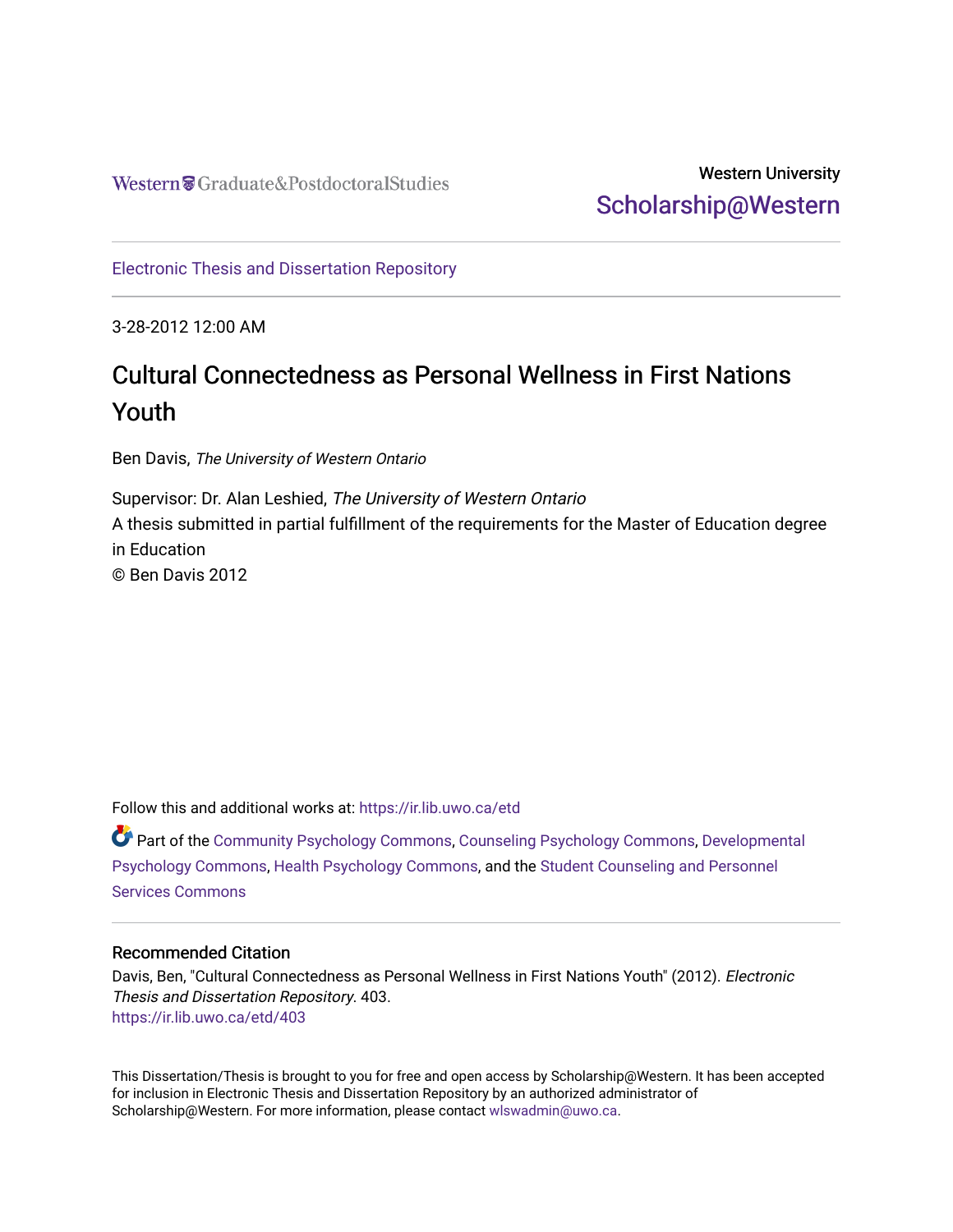### CULTURAL CONNECTEDNESS AS PERSONAL WELLNESS IN FIRST NATIONS YOUTH

(Spine title: Connectedness in First Nations Youth)

(Thesis format: monograph)

by

Ben Thomas Davis

Graduate Program in Education

A thesis submitted in partial fulfillment of the requirements for the degree of Master of Education

The School of Graduate and Postdoctoral Studies The University of Western Ontario London, Ontario, Canada

© Ben Thomas Davis 2012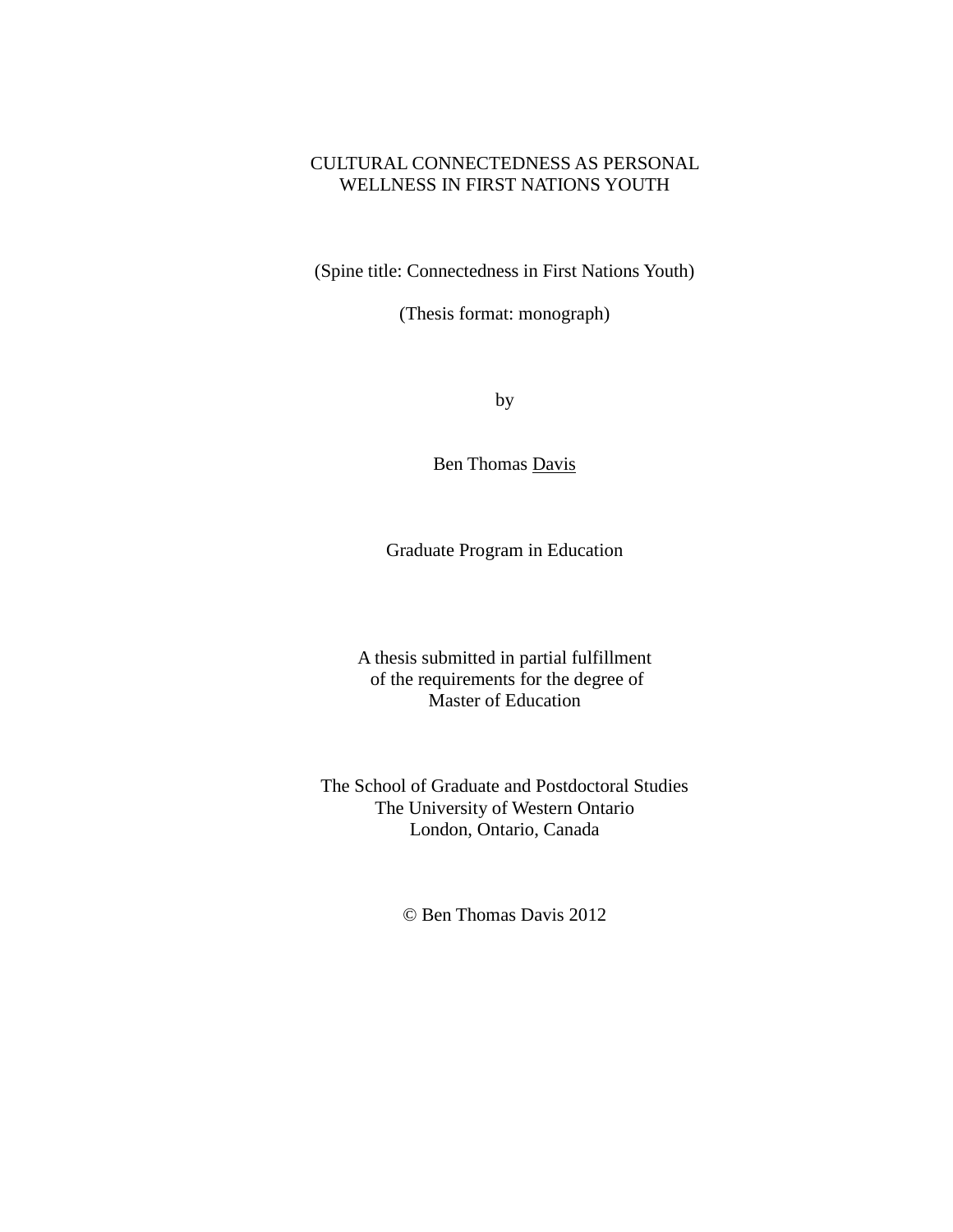## THE UNIVERSITY OF WESTERN ONTARIO SCHOOL OF GRADUATE AND POSTDOCTORAL STUDIES

## **CERTIFICATE OF EXAMINATION**

| Supervisor                   | Examiners         |
|------------------------------|-------------------|
| Dr. Alan Leschied            | Dr. Susan Rodger  |
| <b>Supervisory Committee</b> | Dr. Anne Cummings |

\_\_\_\_\_\_\_\_\_\_\_\_\_\_\_\_\_\_\_\_\_\_\_\_\_\_\_\_\_\_\_\_ \_\_\_\_\_\_\_\_\_\_\_\_\_\_\_\_\_\_\_\_\_\_\_\_\_\_\_\_\_\_\_\_

Dr. Jason Brown **Dr. Dermot Hurley** 

The thesis by

## **Ben Thomas Davis**

entitled:

### **Cultural Connectedness as Personal Wellness in First Nations Youth**

is accepted in partial fulfillment of the requirements for the degree of **Master of Education** In Counselling Psychology

Date\_\_\_\_\_\_\_\_\_\_\_\_\_\_\_\_\_\_\_\_\_\_\_\_\_\_ \_\_\_\_\_\_\_\_\_\_\_\_\_\_\_\_\_\_\_\_\_\_\_\_\_\_\_\_\_\_\_

Chair of the Thesis Examination Board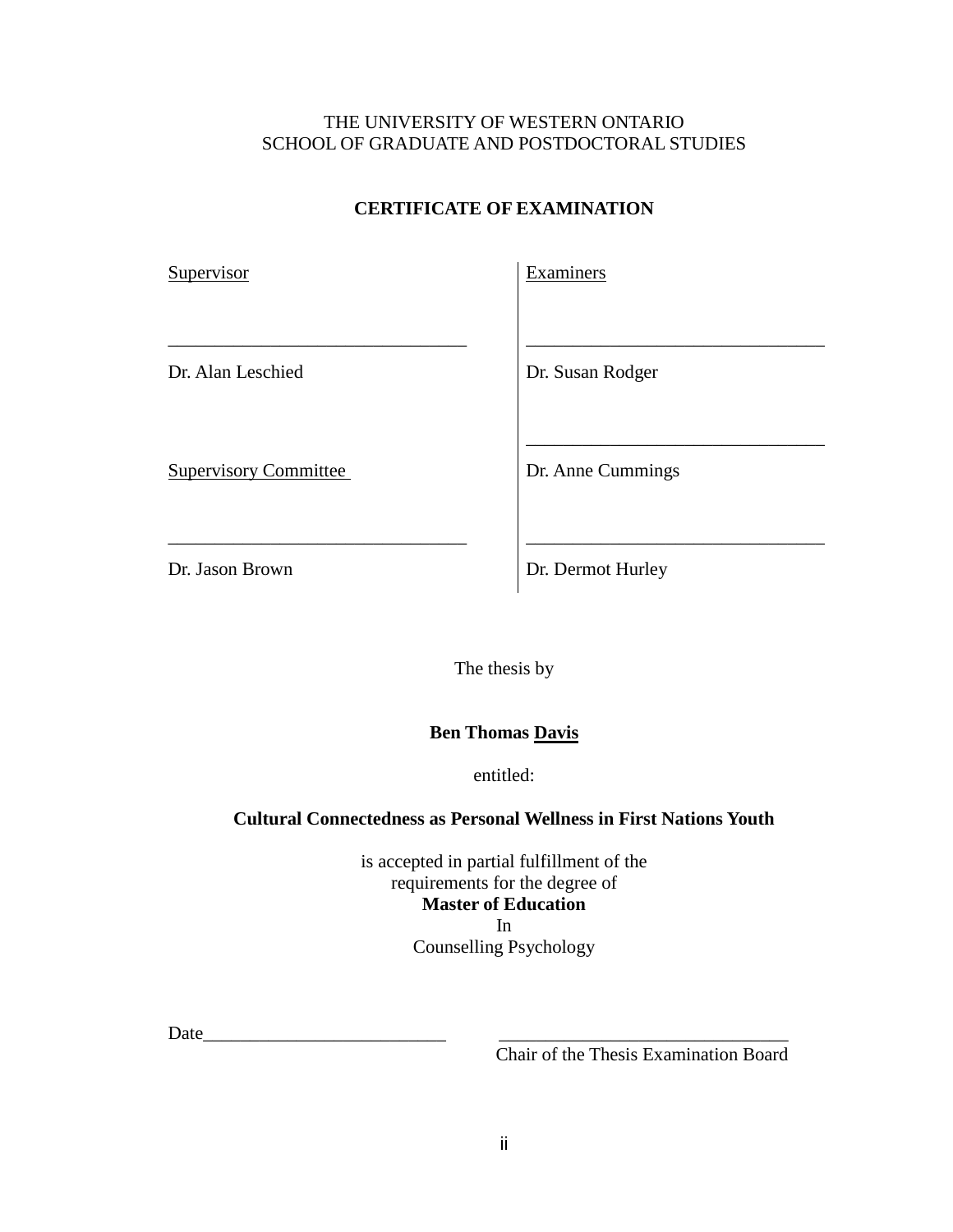#### **Abstract**

Adolescent development involves changes in self-concept and identification with different groups or cultural norms. Many First Nations adolescents have additional difficulties due to disconnections with family, schooling and cultural background, as a legacy of colonisation and social marginalisation. The present study used data from the First Nations Regional Longitudinal Health Survey, Youth, Phase 2 to test the hypothesis that connectedness to social and cultural factors would predict lower rates of reported depression in First Nations youth, using a logistic regression analysis. The findings indicated that connectedness to family and school, as well as having a sense of control over one's life did predict wellness. However, spiritual balance, and the rating of local communities as having strengths in the areas of First Nations language use and availability of traditional, cultural events predicted greater instances of depression. These findings are discussed in relation to previous research, and recommendations for further investigation are made.

Keywords: adolescent development, First Nations, aboriginal, connectedness, cultural, well-being, wellness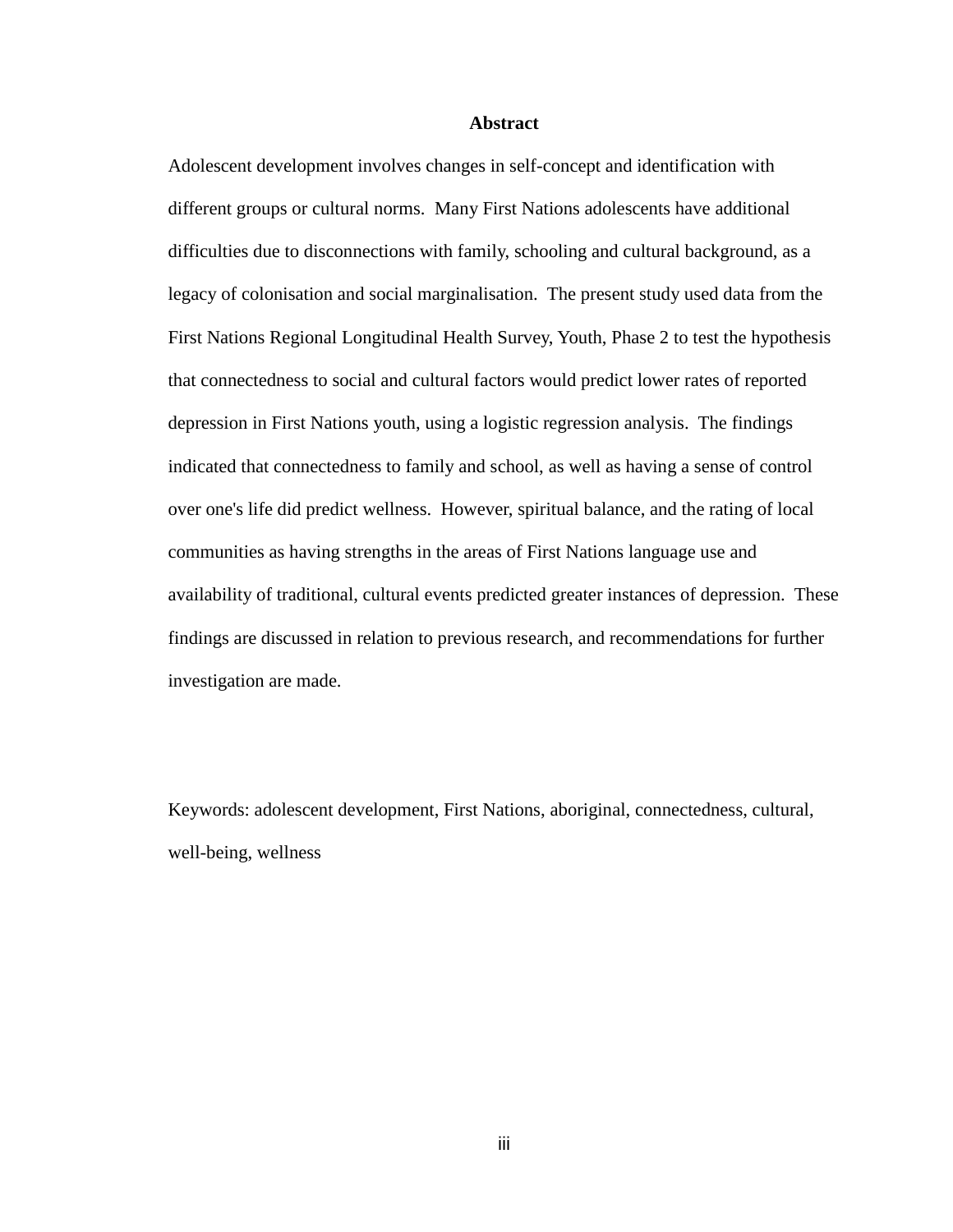#### **Acknowledgments**

I would to express my thanks and gratitude for all those who have helped me through the process of writing this thesis. First, I would like to thank my supervisor Dr. Alan Leschied for his enthusiasm, patience and advice, and for encouraging me in my work when I was feeling unsure about what I was doing.

Thank you to the analysts at First Nations Information Governance Centre – Albert, Fei and Jennifer – for all your work and help in running the analyses which allowed me to complete this thesis. Thank you to my friends and classmates for listening and sharing in the thesis process, but also for giving advice and support when needed.

Finally thank you to Jennifer for putting up with my spending so much time working and not being with you.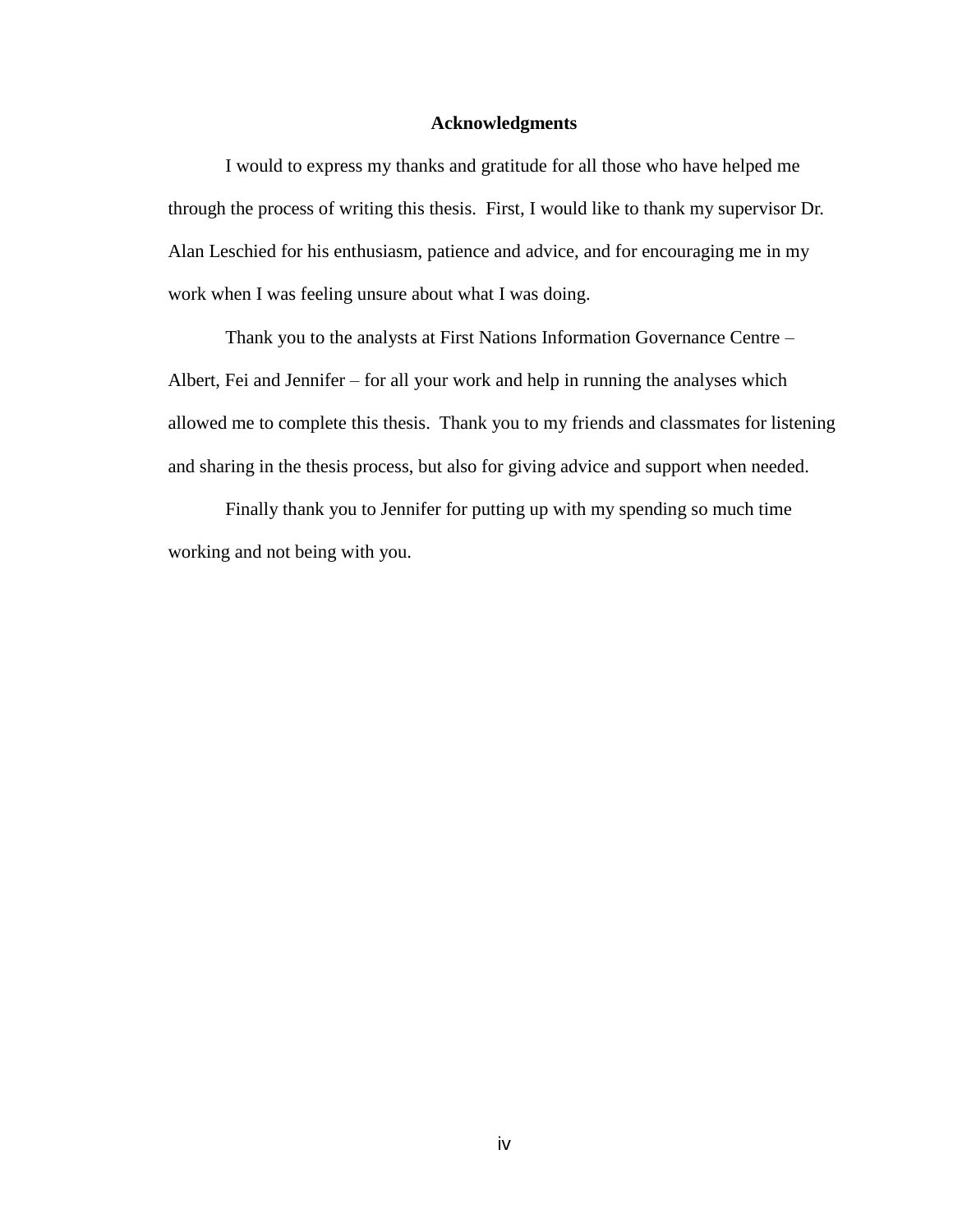## TABLE OF CONTENTS

| Title page                                               | $\mathbf{i}$   |
|----------------------------------------------------------|----------------|
| Certificate of Examination                               |                |
| Abstract                                                 |                |
| Acknowledgements                                         | iv             |
| <b>Table of Contents</b>                                 | V              |
| <b>List of Tables</b>                                    | vi             |
| List of Appendices                                       | vii            |
| <b>List of Abbreviations</b>                             | viii           |
| Introduction                                             | 1              |
| <b>Literature Review</b>                                 | $\overline{2}$ |
| <b>Adolescent Identity Development</b>                   | $\overline{c}$ |
| <b>Identity and Wellness</b>                             | $\overline{7}$ |
| <b>Family Connectedness</b>                              | 9              |
| <b>Impact of Schooling</b>                               | 10             |
| Role of Culture and Race                                 | 11             |
| Relevance to Aboriginal Context and Culture              | 14             |
| Summary                                                  | 21             |
|                                                          |                |
| Method                                                   | 23             |
| Participants                                             | 23             |
| Design                                                   | 24             |
| <b>Measures</b>                                          | 24             |
| Analysis                                                 | 27             |
| Results                                                  | 28             |
| Descriptive Data                                         | 28             |
| <b>Results of Logistic Regression</b>                    | 30             |
| <b>Summary of Findings</b>                               | 32             |
|                                                          |                |
| Discussion                                               | 33             |
| <b>Current Findings in Relation to Previous Research</b> | 34             |
| <b>Implications for Clinical Practice</b>                | 40             |
| <b>Implications for Policy</b>                           | 41             |
| <b>Future Directions and Research</b>                    | 43             |
| Limitations                                              | 44             |
| Summary                                                  | 47             |
|                                                          |                |
| References                                               | 49             |
| Appendices                                               | 61             |
| Curriculum Vita                                          | 63             |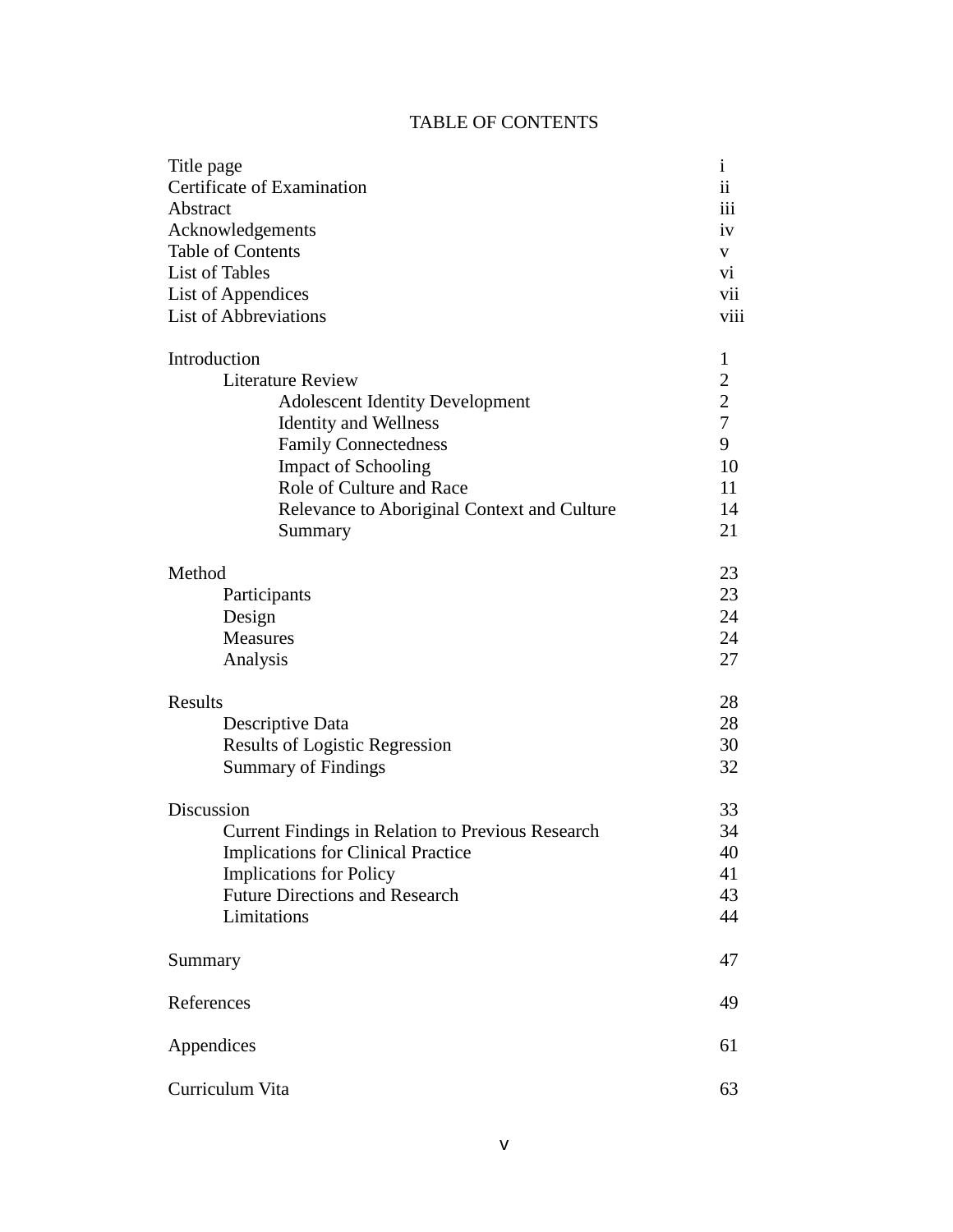## **List of Tables**

| Table 1: Categorical Variable Information for Phase Two of the Analysis    | 29 |
|----------------------------------------------------------------------------|----|
| Table 2: Odds Ratios and Significance Values for Final Logistic Regression | 31 |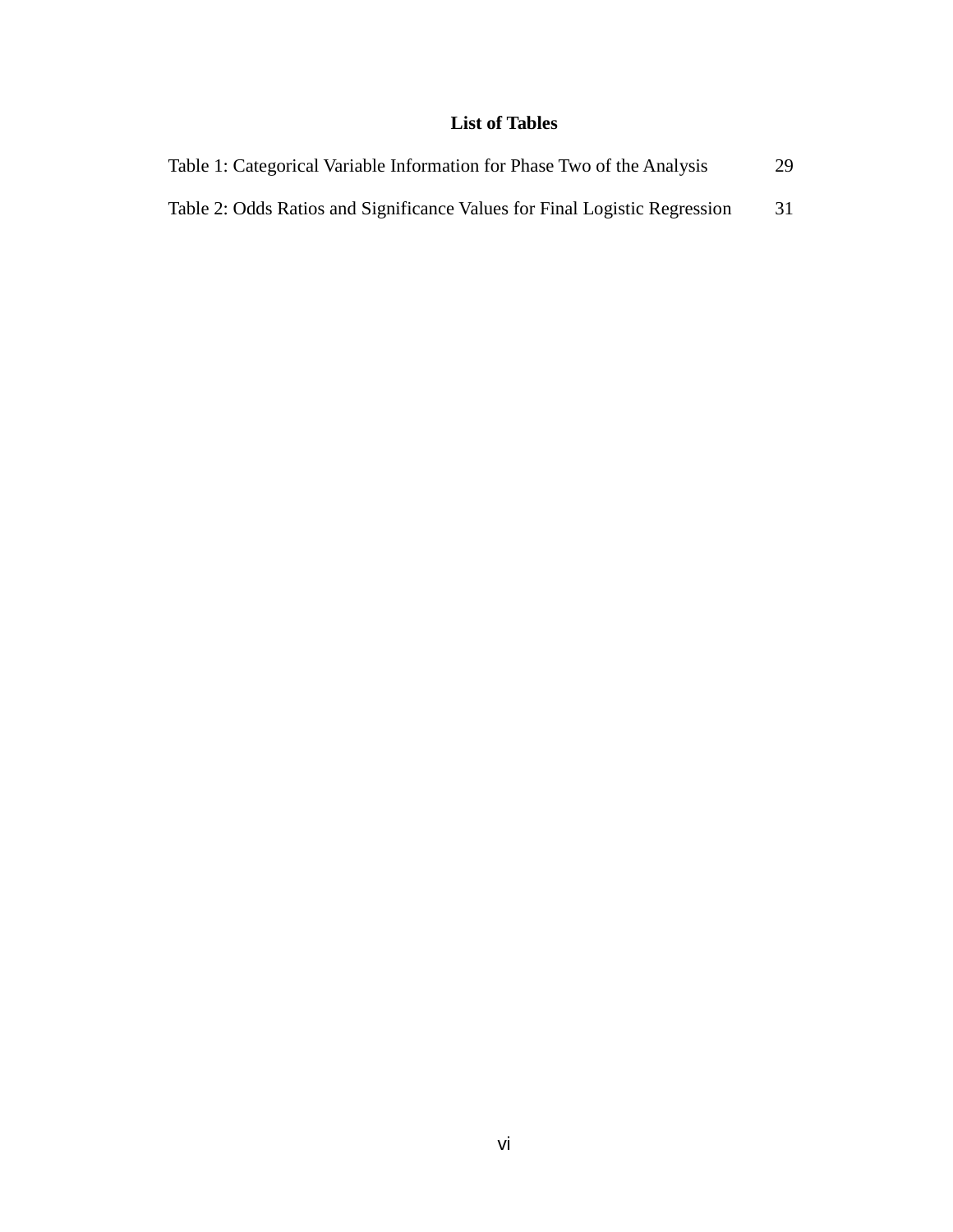## **List of Appendices**

| Appendix 1: Comparison of Predictor Variables v. Depression for phase 1 of |    |
|----------------------------------------------------------------------------|----|
| regression                                                                 | 61 |
| Appendix 2: Categorical Variable Information for Phase 1 of regression     | 62 |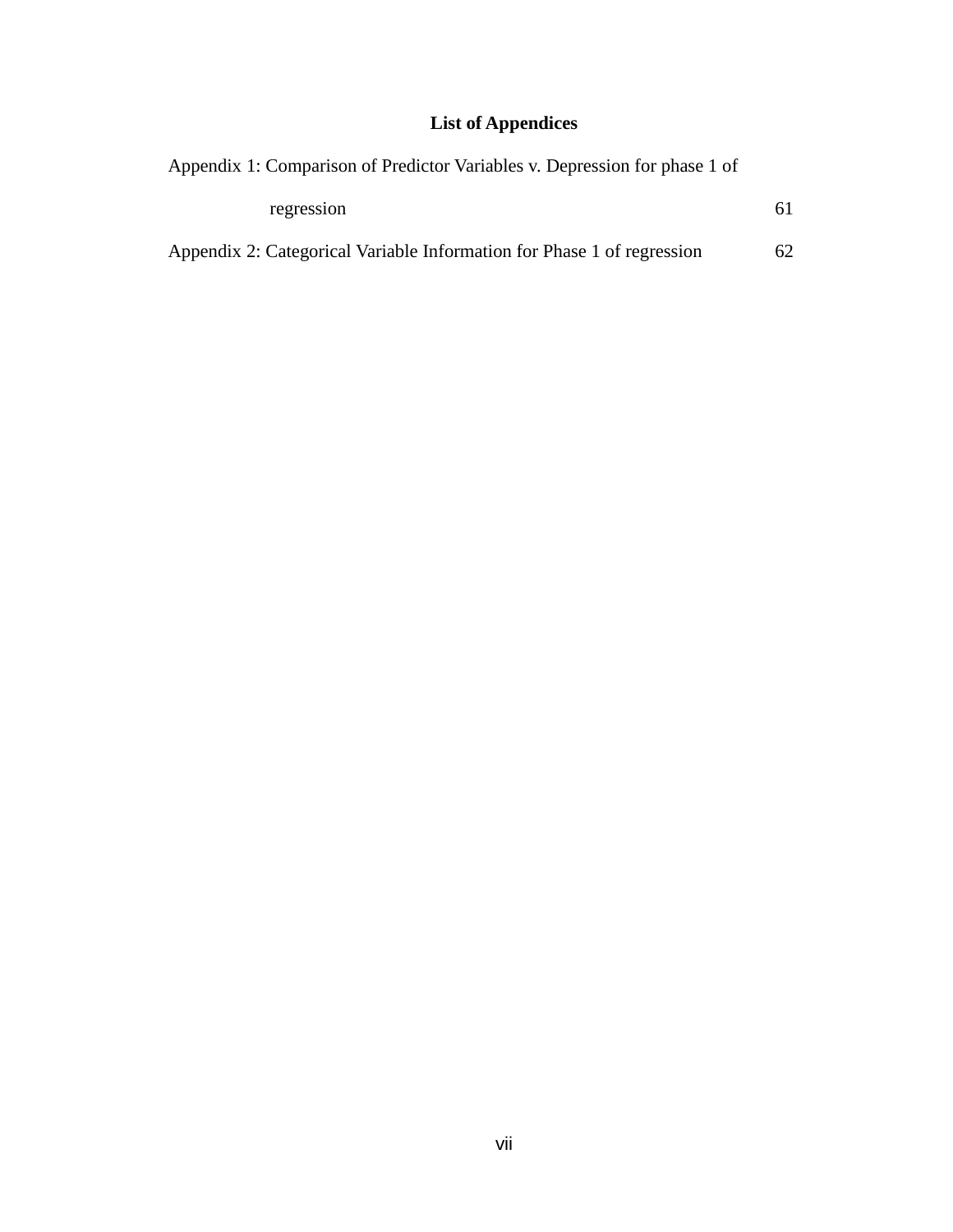## **List of Abbreviations**

| <b>FNIGC</b> | <b>First Nations Information Governance Centre</b>                  |
|--------------|---------------------------------------------------------------------|
| <b>RHS</b>   | First Nations Regional Longitudinal Health Survey                   |
| RHS-Youth    | First Nations Regional Longitudinal Health Survey - Phase 2 - Youth |
|              | Questionnaire                                                       |
| RHS-Adult    | First Nations Regional Longitudinal Health Survey - Phase 2 - Adult |

Questionnaire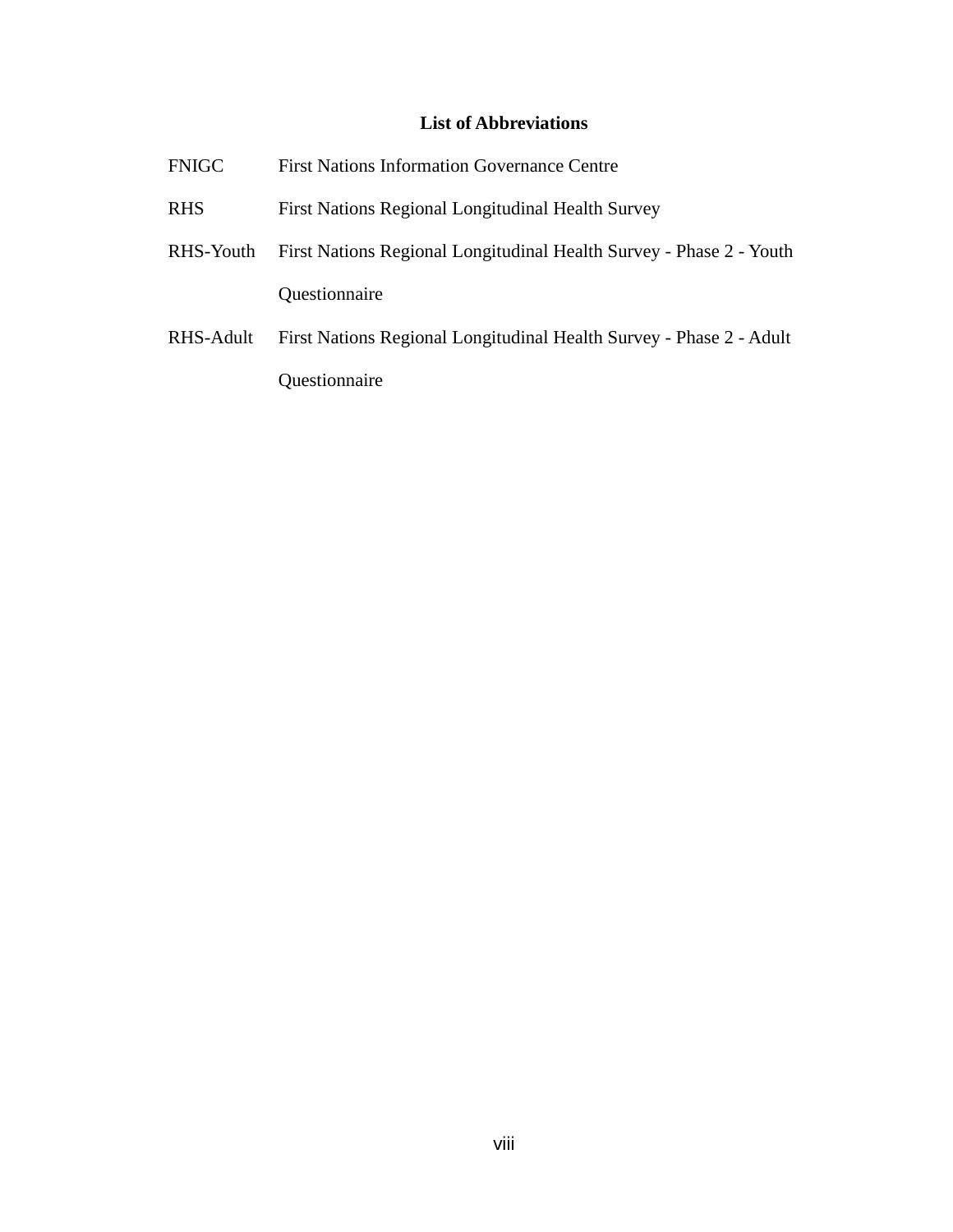#### **Introduction**

Cultural connectedness is a complex concept. It has been used to mean many things including attachment, relatedness, property of a relationship system, feeling of closeness, sense of belonging, or an engagement with some group or process (Barber & Schluterman, 2008). The interplay of connectedness, individuality, and culture informs much of the developmental influence on young peoples' sense of identity (Cooper, 1999).

Group identification is a fundamental component of human life, but in research it is often either overlooked or confused with the categorization of a person's group membership (Ruble et al., 2004). For example, a person may be born and raised in Boston, MA but identify themselves as Irish, despite having never visited or lived in Ireland. Identification with various groups forms part of the development of an individual's concept of self, and changes as development progresses. Children may internalize a wide variety of group identities, but this wide range of group identities decreases, as they begin to identify with specific, selected groups in adolescence (Bennett & Sani, 2008). Children may also be able to discriminate group social status by the age of five, and identify with ingroups and outgroups (Nesdale & Flesser, 2001).

Group identification appears to enhance a sense of the continuity of personal identity due to perceived permanence of the group. For example, individuals when faced with the salience of their own mortality show an increase in their identification with social groups (Sani, Herrera & Bowe, 2008), with a coincidental decrease in measures of self-esteem (Schmeichel et al., 2009). Similarly, perceived collective continuity, or the persistence over time of personal values, beliefs and traditions, appears to be related to collective self-esteem; and both appear to have a positive effect on individual mental

1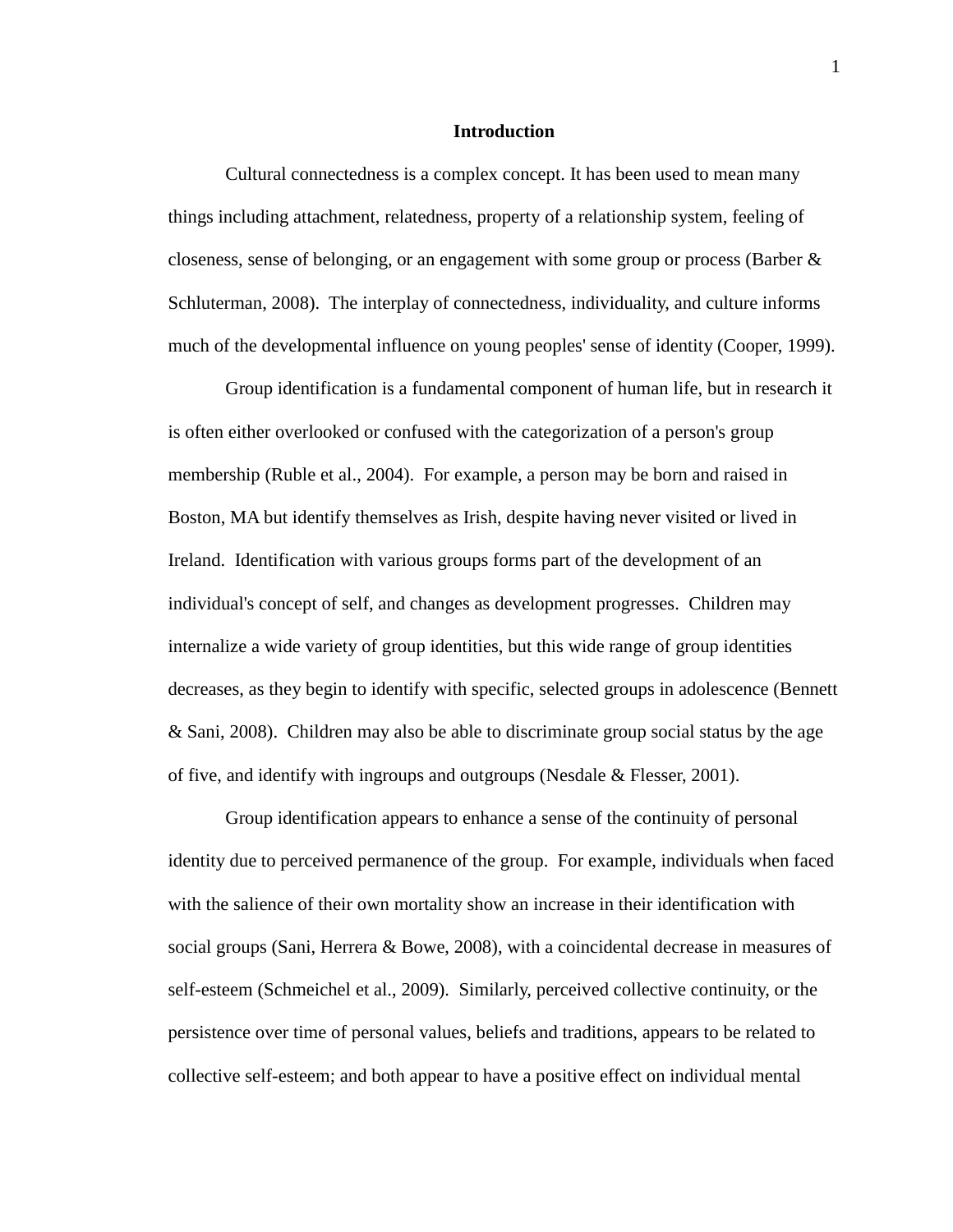well-being (Sani, Bowe & Herrera, 2007). However, group identification can have a negative effect on an individual's well-being if the internal and/or external perception of the group is negative (Haslam, Jetten, Postmes & Haslam, 2008), or if the group's morale is low (Peterson, Park & Sweeney, 2008).

First Nations and other aboriginal peoples often have to contend with the conflicting pressures of acculturation to western society and beliefs, whilst trying to maintain their own racial identity (e.g., Sinclair, 2007). Additionally, they frequently experience subtle, endemic messages which stereotype and denigrate their heritage culture, thereby instilling and reinforcing a negative group perception (Cournane, 2007). The purpose of the present research is to explore the relationship between the degree of cultural connectedness and psychological wellness in aboriginal adolescents. It is hypothesized that the degree of cultural connectedness will correlate positively with indicators of well-being, and will negatively correlate with indicators of mental health problems and suicidality. It was hoped that by demonstrating the hypothesized relationships between cultural connectedness and personal well-being, the results could inform future projects aimed at helping with and preventing psychological distress in young, First Nations people.

#### **Literature Review**

#### **Adolescent Identity Development**

Western theories of identity development focussed initially on the individual, but subsequently reemphasized the importance of family, social and societal influences. Erik Erikson's psychoanalytic approach suggested adolescence as involving a crisis period of biological, psychological and social changes (Erikson, 1968), and a continuing quest to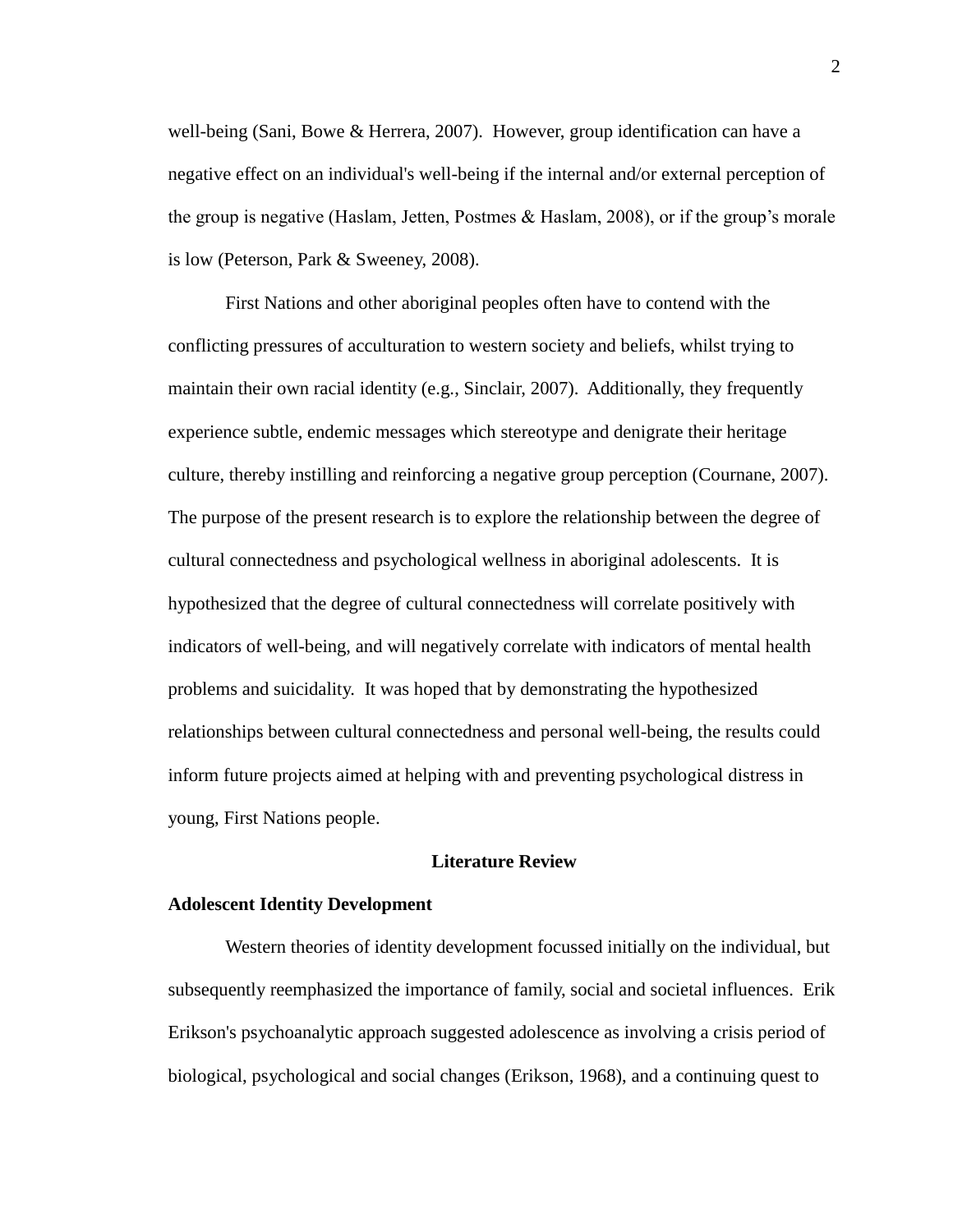move from identity *confusion* to identity *achievement*. Erikson characterizes this journey towards identity achievement as involving a move away from parental guidance towards external influences, such as peers, teachers and other community leaders. Adolescents assess the acceptability of, and the degree to which they can and wish to identify with, new ways of being. They, therefore, simultaneously increase their focus on self *and* social groups, as they learn to differentiate themselves from parental influence and identify with new groups or individuals. The acceptability of new influences results in either *fidelity* to the new group or person, or defiance and diffidence on the part of the adolescent. Times of rapid social change may result in traditional parental ways becoming no longer applicable for the adolescent, with the additional risk that there may be no suitable alternatives. Erikson suggested that the absence of suitable alternatives to parental guidance could lead to chronic role confusion, delinquent behaviour, complete rejection of societal norms, and even psychotic-like episodes. Erikson's eight stages of the life cycle, (expanded to nine by his wife (Erikson, 1997)), despite lacking in controlled experimentation, were drawn from cross-cultural observations, and could therefore reflect generalizable features of development. However, Berman, You, Schwartz, Teo and Mochizuki (2011) warn against the assumption that western concepts of developmental status and the normative timelines for development are applicable to non-western societies, based on a comparison of adolescents from China and the United States.

Marcia (1966) developed Erikson's concepts of stages of identity achievement and identity confusion/ diffusion, into his theory of identity *statuses*. Marcia adapted Erikson's concept of psychosocial *moratorium,* the state of being in an experimental or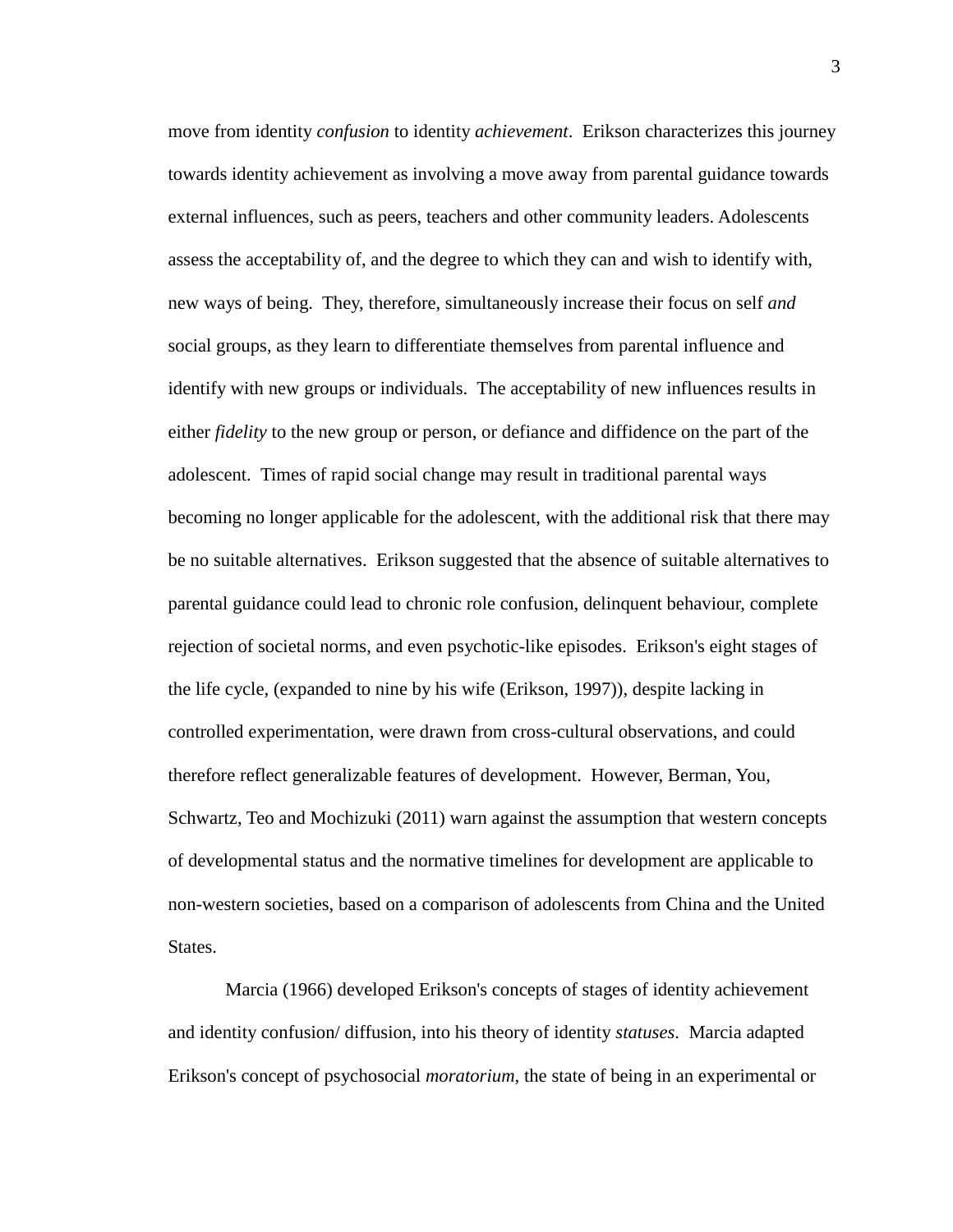crisis period, and added the further status of *foreclosure* which corresponds to the unquestioning acceptance of parental and societal attitudes, thereby avoiding crisis at the expense of personal growth. For example, male students with the identity achievement status showed the greatest capacity for personal relationships (Orlofsky, Marcia & Lesser, 1973), whereas those with the foreclosure status fared least well overall, in terms of career and personal choices (Marcia, 1966). However, these findings may have been due at least in part to characteristics of the population under study, and those with the identity diffusion status may still experience the most psychological distress in the broader society. A brief survey of some of Marcia's published papers reveals that much of the evidence he based his findings on was derived from studies involving university students, so the generalizability of some of his experimental findings to other cultures and socioeconomic groups are questionable. It could be speculated that the use of university students as subjects may even be viewed as encouraging a state of institutionalized moratorium on identity formation (Berzonsky & Adams, 1999). While the concept of identity statuses has developed into a field of study on its own, it has attracted criticism for a lack of experimental validity of the statuses themselves, and the omission of a coherent concept of spacial and temporal continuity which some consider essential to the study of identity formation (van Hoof, 1999).

Bronfenbrenner's bio-ecological model of development places child development more explicitly within a social context (e.g., Bronfenbrenner, 1994). Repeated, reciprocal interactions within systems of social and environmental layers influence the child's development. These layers begin within the influence of microsystems (biology, home, family, peers) and progress to broader layers, or macrosystems which include school,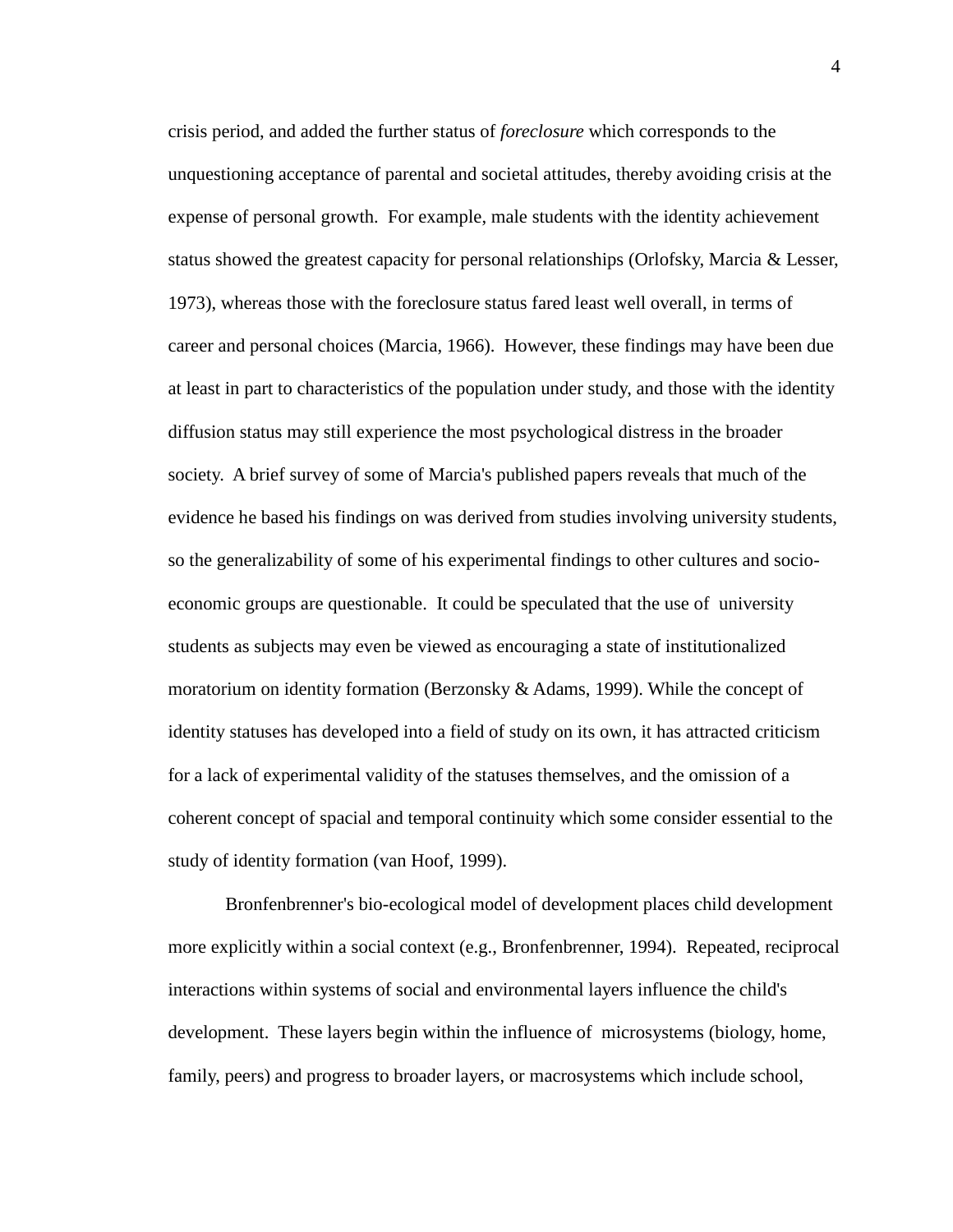culture, and the transitions of events and relationships over time. Hence, a child living in a relatively stable environment will typically have regular, predictable and constructive interactions with parents, peers and the world around them, leading to the development of competence. However, children growing up in environments that are more chaotic typically engage in fewer competence-developing interactions, and additionally experience more negative interactions, both of which can lead to dysfunction (Bronfenbrenner & Evans, 2000).

Individual rates of identity development vary widely. For individuals in their late 30s, only half of adults may have achieved a stable identity (Kroger, Martinussen & Marcia, 2010). Through a meta-analysis drawn from studies based on Marcia's identity statuses, the authors found evidence of a change from diffusion and foreclosure stages in early to mid teens, to moratorium and identity achievement in mid to late teens. Those who underwent changes in late adolescence or early adulthood were twice as likely to progress rather than regress, but this may simply have reflected the far greater proportions of younger adolescents in diffusion or foreclosure stages who could therefore only remain where they were, or progress. Additionally, a higher proportion of female than male adolescents typically progress to identity achievement by age 20 (Meeus, van de Schoot, Keijsers, Schwartz, & Branje, 2010), and this progression is positively related to formation of stable romantic relationships (Frisen & Wangqvist, 2011). These findings support previously discovered sex differences in the relationship between identity status, intimacy and secure attachment (Arseth, Kroger, Martinussen & Marcia, 2010), and Erikson's (1968) theory that intimacy is a prerequisite to identity achievement.

Maslow (1943) stated that all people have the need for love, esteem and self-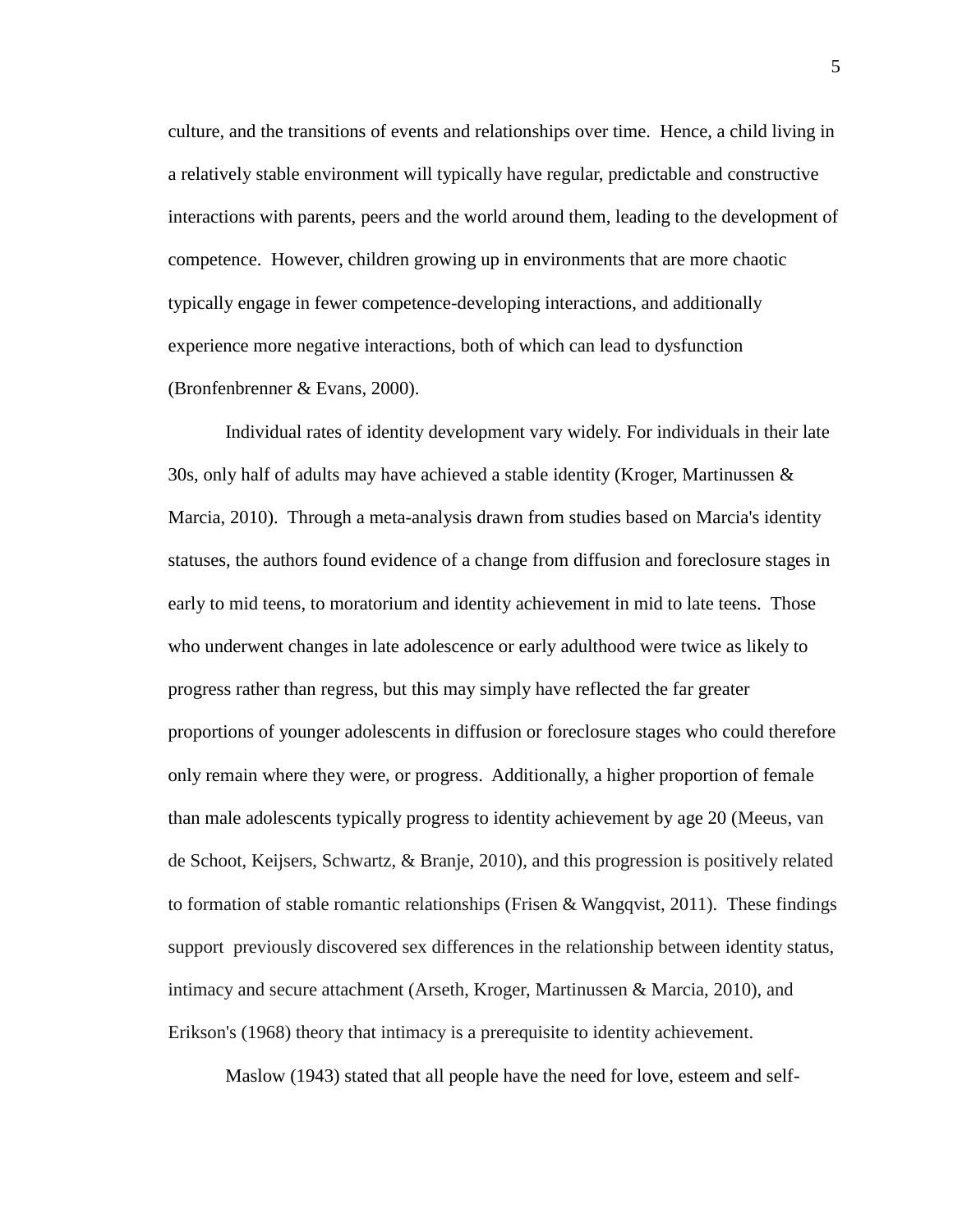actualization, and that these goals can only be met once the more basic needs for survival and safety have been satisfied. Evidence partially supports this hierarchy theory in that people from poorer nations tend to equate life satisfaction with financial security to a greater degree than do those in wealthier nations (Diener & Deiner, 1995). Concepts such as self-esteem are also seen as subordinate to material needs in poorer nations. Constraints in the freedom to meet these basic needs result in a threat or danger response, and can lead to feelings of helplessness (Maslow, 1943).

Adolescents in Erikson's or Marcia's stages of development are characterized as being in a struggle to progress towards achievement of identity. Barriers or dysfunction reflected in economic hardship or problematic thinking styles, can prevent an individual from progressing to eventual identity achievement. Biological and developmental changes and the resulting doubt in their values and worldview can result in adolescents adopting dogmatic, skeptical and/or overly rational thinking styles (Boyes & Chandler, 1992). Additionally, marginalized adolescents often experience cultural and economic barriers, which may deny them the opportunities to undergo the exploratory stages of identity development, and eventual identity achievement (Yoder, 2000). As such, these individuals could be seen as being in a state of identity confusion or an enforced moratorium. Alternatively, they may find themselves in a foreclosure status due to the pressures of basic survival and the lack of opportunity to challenge or explore their identities.

Poverty is a major societal constraint that increases the chaos in young people's lives, potentially leading to increased psychological distress, learned helplessness, and reduced emotional self-regulation (Evans, Gonnella, Marcynyszyn, Gentile, & Salpekar,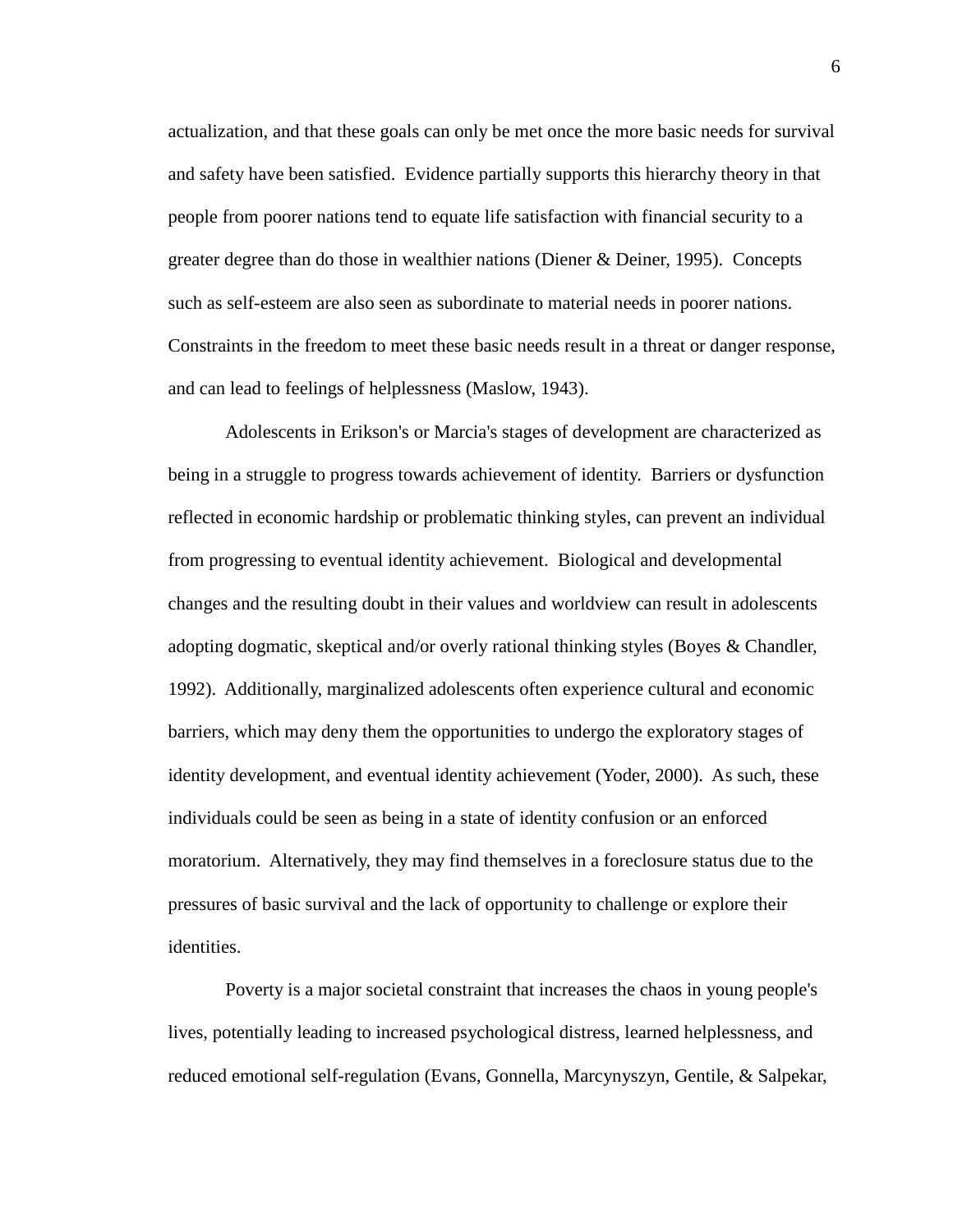2005). Children living in poverty experience less regularity, consistency, predictability and controllability than those with greater economic advantage, although it is acknowledged that degrees of increased chaos can occur for children independent of their socioeconomic status, reflected in events such as parental separation or divorce (Lansford, 2009). Other factors contributing to chaotic experience, such as exposure to community violence, can increase subsequent depression and anxiety in adolescents (Chen, 2010). The effects of the extreme end of this scale of poverty and violence can be seen in children who are victims of and/or witnesses to frequent family violence and abuse. Friesen (2011) highlights the role these factors play in the pathways to gang membership for young aboriginal people.

#### **Identity and Wellness**

Wellness can be considered as consisting of several dimensions, such as autonomy, self-acceptance, personal growth, environmental mastery, purpose in life, and positive relationships (Ryff & Keyes, 1995). The relationship between positive selfconcept and wellness has been supported (Strauss, 2007; Ghavami, Fingerhut, Peplau, Grant & Wittig, 2011). The converse relationship between poor self-concept and negative wellness has also been explored. When faced with developmental change, adolescent psychiatric patients have been shown to have a less stable self-concept than a comparison group of high school students (Ball & Chandler, 1989; Chandler, Lalonde, Sokol & Hallett, 2003). Of the psychiatric patients, suicidal patients were the least able to appreciate how anticipated personal change could not result in the loss of their identity, and appeared to have little or no concept of themselves as being constant through the past, present and future. This finding did not provide a causal direction, but suggested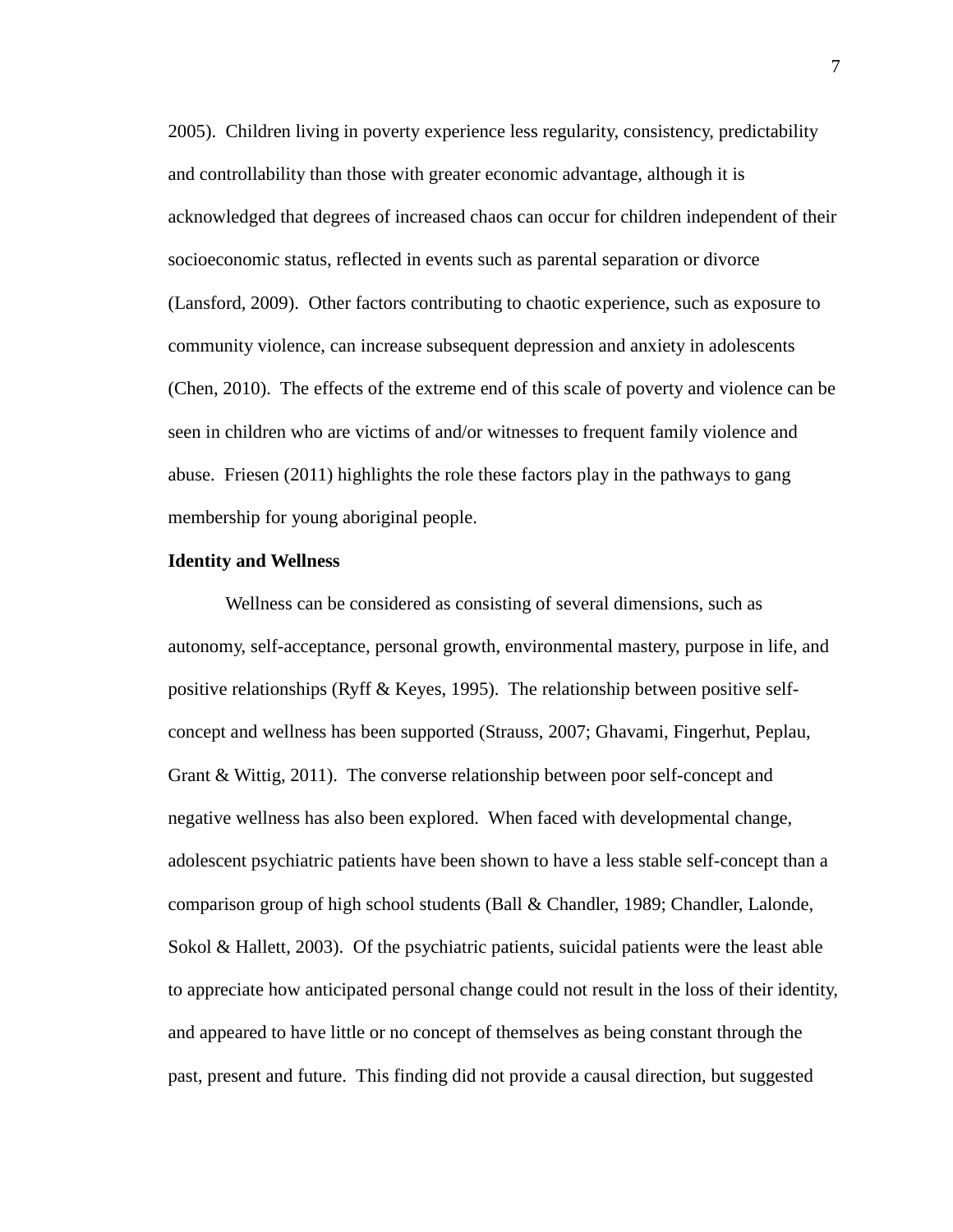that suicidal youth may see the likelihood that their current self would essentially cease to exist with approaching changes in their social and biological lives. They would, therefore, have less reason to believe that staying alive would be a valid option in dealing with their problems.

Adolescents, in particular girls, have increased vulnerability to depression and anxiety due to cognitive vulnerabilities in areas such as body image and negative life events, coupled with the biological effects of hormonal changes and pubertal timing (Hyde, Mezulis & Abramson, 2008). Early stressful life events have been shown to increase subsequent sensitivity to the impact of future stressors, and to increase the likelihood of depression in the absence of apparent stressors (Monroe & Harkness, 2005; Rudolph & Flynn, 2007). However, there is evidence that this relationship is mediated by ongoing stressors in the lives of adolescents, such that those who have early stressful life events and ongoing life and relationship stressors are more likely to become depressed than those who have the early stressors but do not experience ongoing stress (Hazel, Hammen, Brennan & Najman, 2008). Individuals who self-generate stress through their cognitive style have been observed to be more prone to depression and other psychological problems, but the aetiology of these cognitive styles is still unclear (Hammen, 2006). It is therefore not possible to conclude that early life experiences cause particular cognitive styles, such as self-criticism and perfectionism, which would then increase the likelihood of subsequent depression. The above research also suggests that biological factors alone may not be sufficient, or even necessary, for the progression of depressive symptoms in adolescents.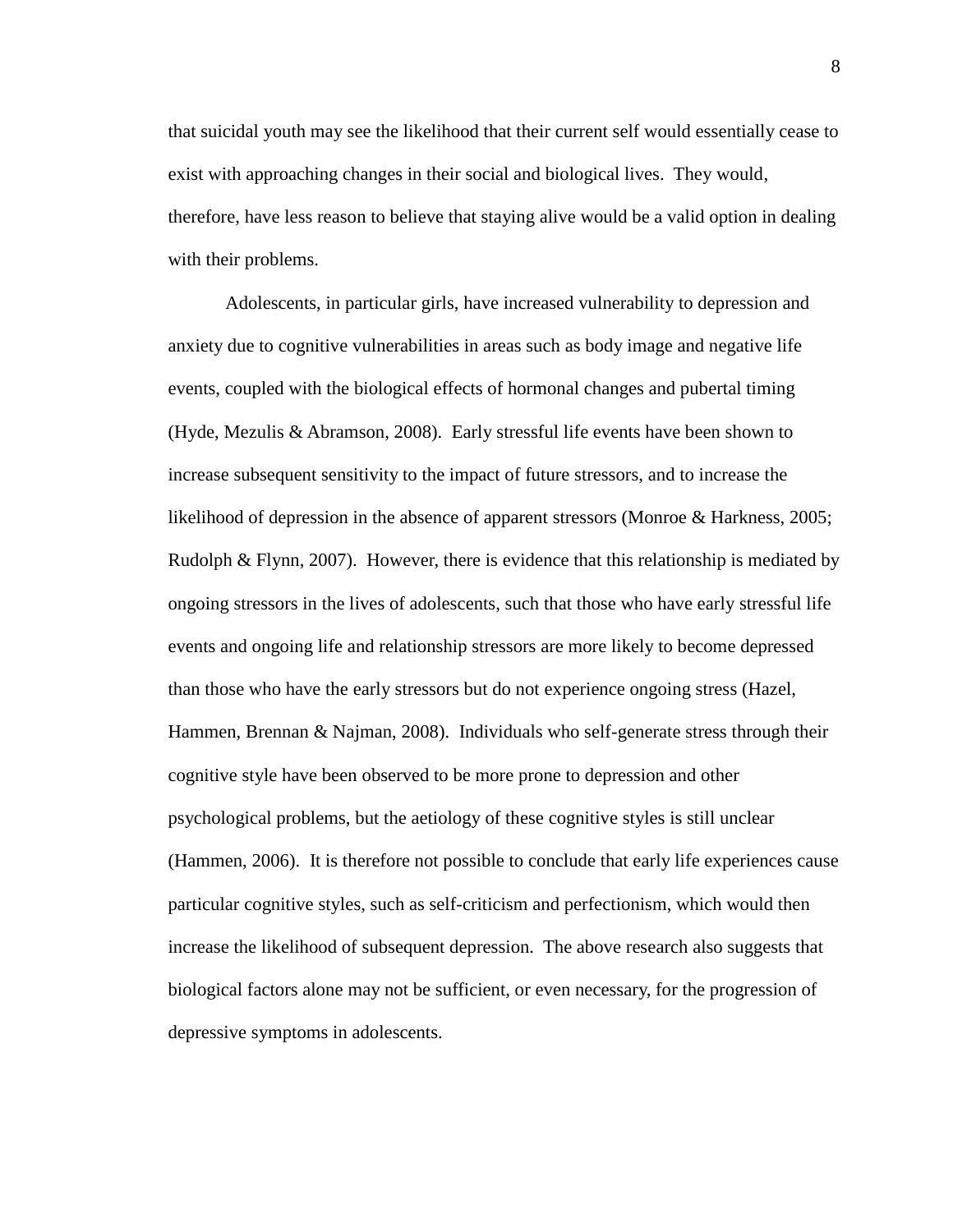#### **Family Connectedness**

Connectedness to family is a moderating factor in problem areas such as depression for adolescents (Shirk, Gudmundsen & Burwell, 2005), however the relationship appears to be complex. Grant et al. (2003) found support for negative parenting as being a mediating factor in the relationship between poverty and adolescent psychological problems. Chen (2010) found, however, that positive family connectedness was not a significant buffer against the negative effects of exposure to community violence in adolescents. Further, data from the 2002/3 National Longitudinal Study of Children and Youth, found that poor communication with parents, bullying and the presence of deviant peers emerged as social factors for suicidal ideation. However, a positive attachment to peers, parents or school did not appear to be protective factors, suggesting a complex relationship between the factors (Peter, Roberts & Buzdugan, 2008).

Although a positive relationship between family connectedness and mental health has largely been supported, evidence suggests there are significant sex differences. Genetic factors appear to account for a significant proportion of the variation in family connectedness in girls, but less so in boys (Jacobson & Rowe, 1999). Karcher and Sass (2010) found that US high school girls scored higher on measures of connectedness to friends, family, siblings, school, teachers, and reading, whereas boys scored higher on connectedness to neighbourhood. However, there were no apparent sex differences in connectedness to parents, or to present and future self-concept.

The above differences may at least be partially explained by differences in the nature of family connectedness between the sexes. Crespo (2010), using a stratified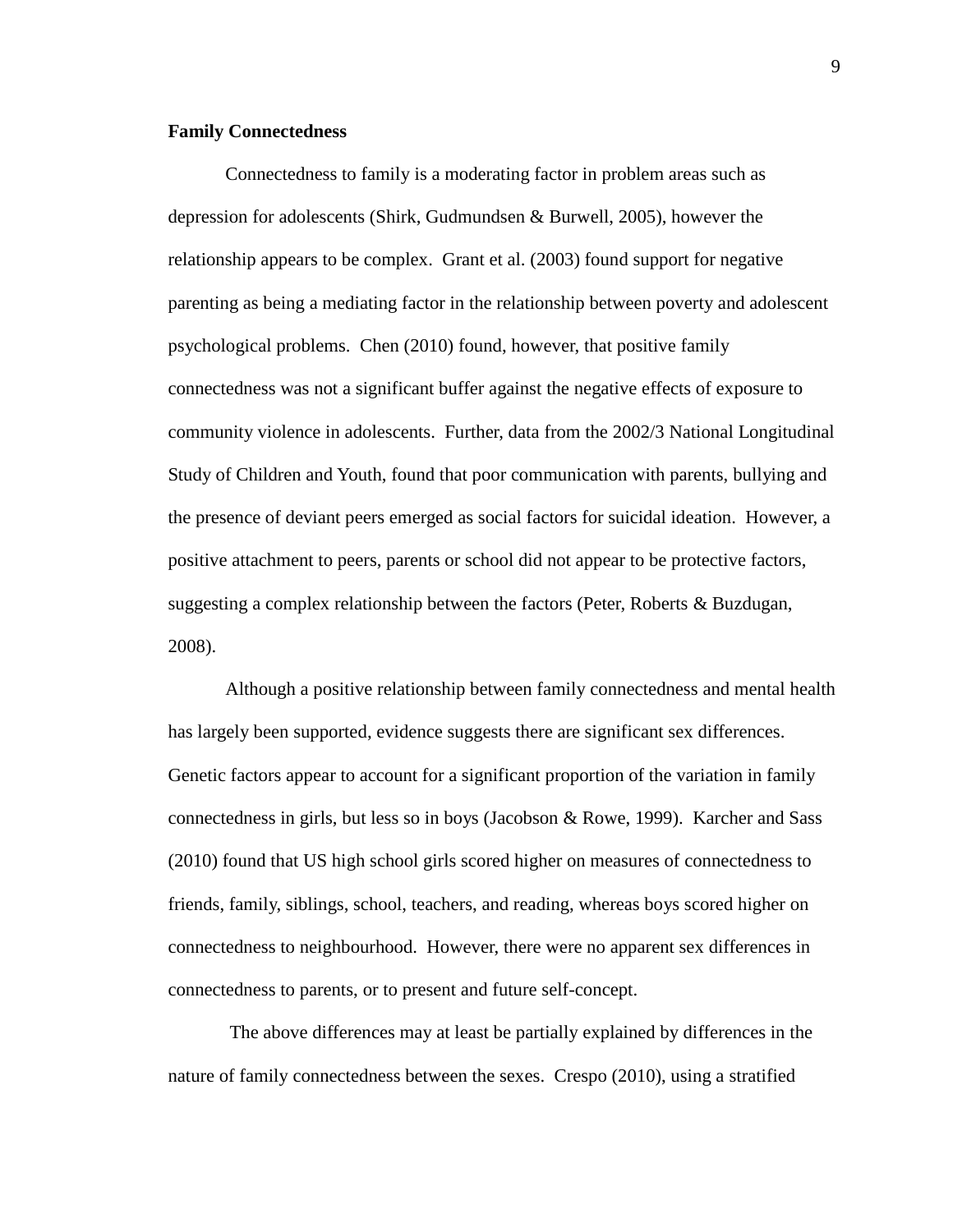sample of 1,774 of young persons (aged 10-15 at the first sample) in New Zealand, found that family connectedness and body satisfaction revealed a two-way relationship for girls but not for boys. A reciprocal relationship between parent-child connectedness and adolescent emotional health over a five-year period was identified by Boutelle, Eisenberg, Gregory and Neumark-Sztainer (2009). Connectedness affected self-esteem in boys and body satisfaction in girls, but the reciprocal relationship was reversed, with boys' level of body satisfaction and girls' self-esteem having positive effects on connectedness. These apparently contradictory findings suggest that lower body satisfaction in boys may have been reflecting some other psychological problem, or it may be that parents were reacting differently to boys than to girls when confronted with body image problems.

#### **Impact of Schooling**

School connectedness, defined as a sense of closeness and belonging to others at school, has been identified as an underrated component of general adolescent development (Shochet, Dadds, Ham & Montague, 2006), and may be a protective factor in the development of adolescent externalizing problem behaviours, such as violence, drug use, onset of sexual activity and property damage (Saewyc & Tonkin, 2008; Loukas, 2010). Adolescents reporting low connectedness to school but high connectedness to social groups have shown an increased risk of later anxiety, depression and substance use (Bond et al., 2007). However, those who reported positive school and social connectedness revealed the best academic outcomes and lowest rates of anxiety and depression, suggesting possible differences in the social groups of those who are more connected to school, compared to those who are less connected. A significant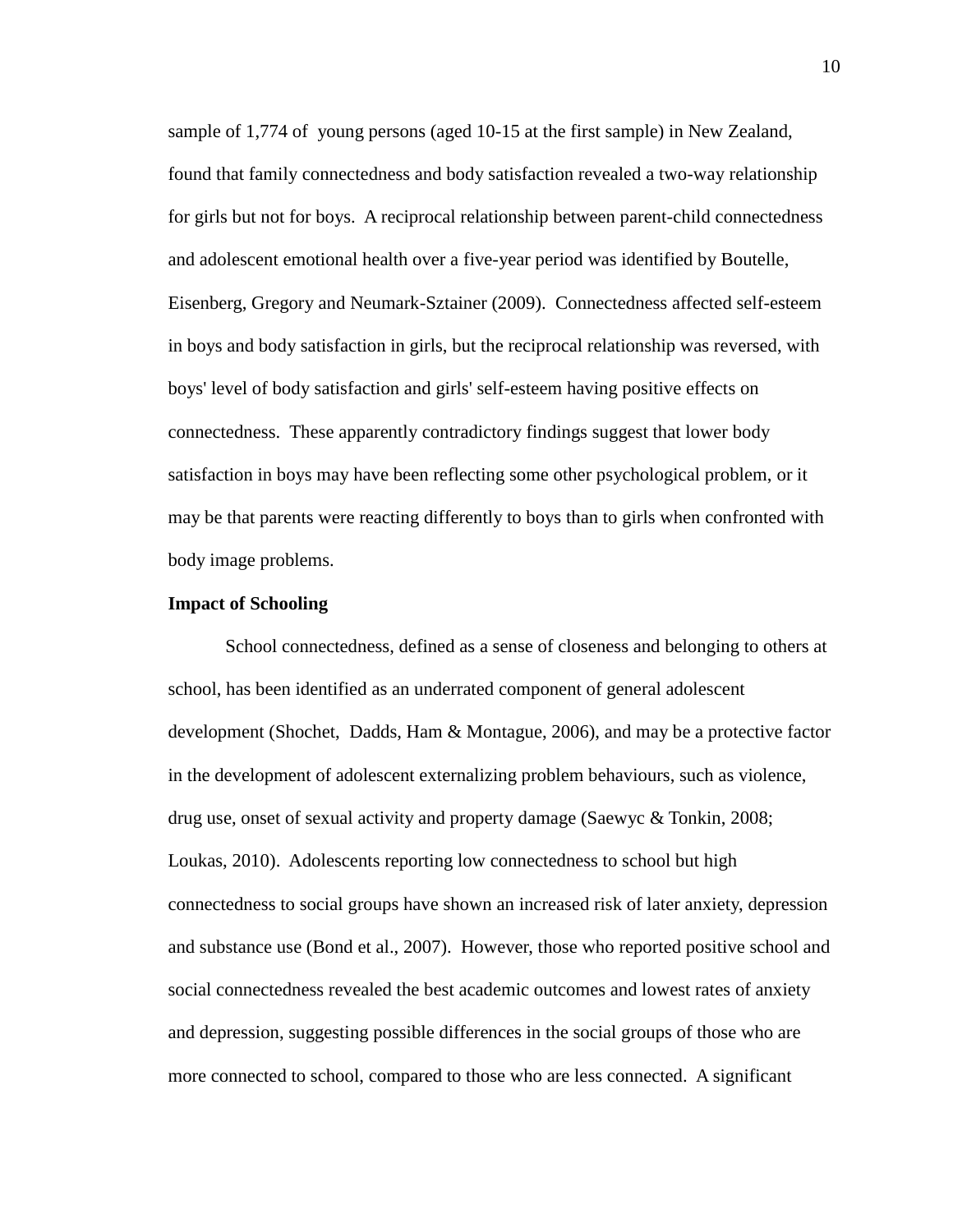overlap in school and social connectedness likely reflected the roles social relationships exhibited in school settings. Parental attachment influences the effect of school connectedness on adolescent mental health, whilst having a lesser direct influence than school connectedness (Shochet, Homel, Cockshaw & Montgomery, 2008).

Academic performance and school connectedness may have a reciprocal and bidirectional relationship (Waters, Cross & Shaw, 2010). Eccles et al. (1993) suggest mismatches between the needs of young adolescents and their environment, such as the needs of adolescents for increased autonomy versus the restrictive environment of a high school, can be a source of difficulty leading to loss of motivation and interest. The degree of mismatch was related to the degree of physical maturation of the adolescent, supporting findings that more physically mature adolescents, when compared to their same-age group, are more likely to show falling grades and to engage in delinquent activities (Negriff, Ji & Trickett, 2011).

#### **Role of Culture and Race**

Maslow (1943) claimed that cultural differences mainly reflect superficial desires or preferences, rather than unconscious, basic needs, and it is the thwarting of *basic* needs, rather than these superficial desires, which can lead to mental health problems. However, more recent evidence suggests that cultural and /or racial identity can have a significant effect on mental and physical health, even when controlling for the effects of minority discrimination (Harrell, Hall & Taliaferro, 2003). Members of minority social groups demonstrate enhanced self-esteem and well-being by exploring and identifying with their group (Ghavami, Fingerhut, Peplau, Grant & Wittig, 2011). Cole (1990; 1995) suggests culture is the medium through which the factors of biology and environment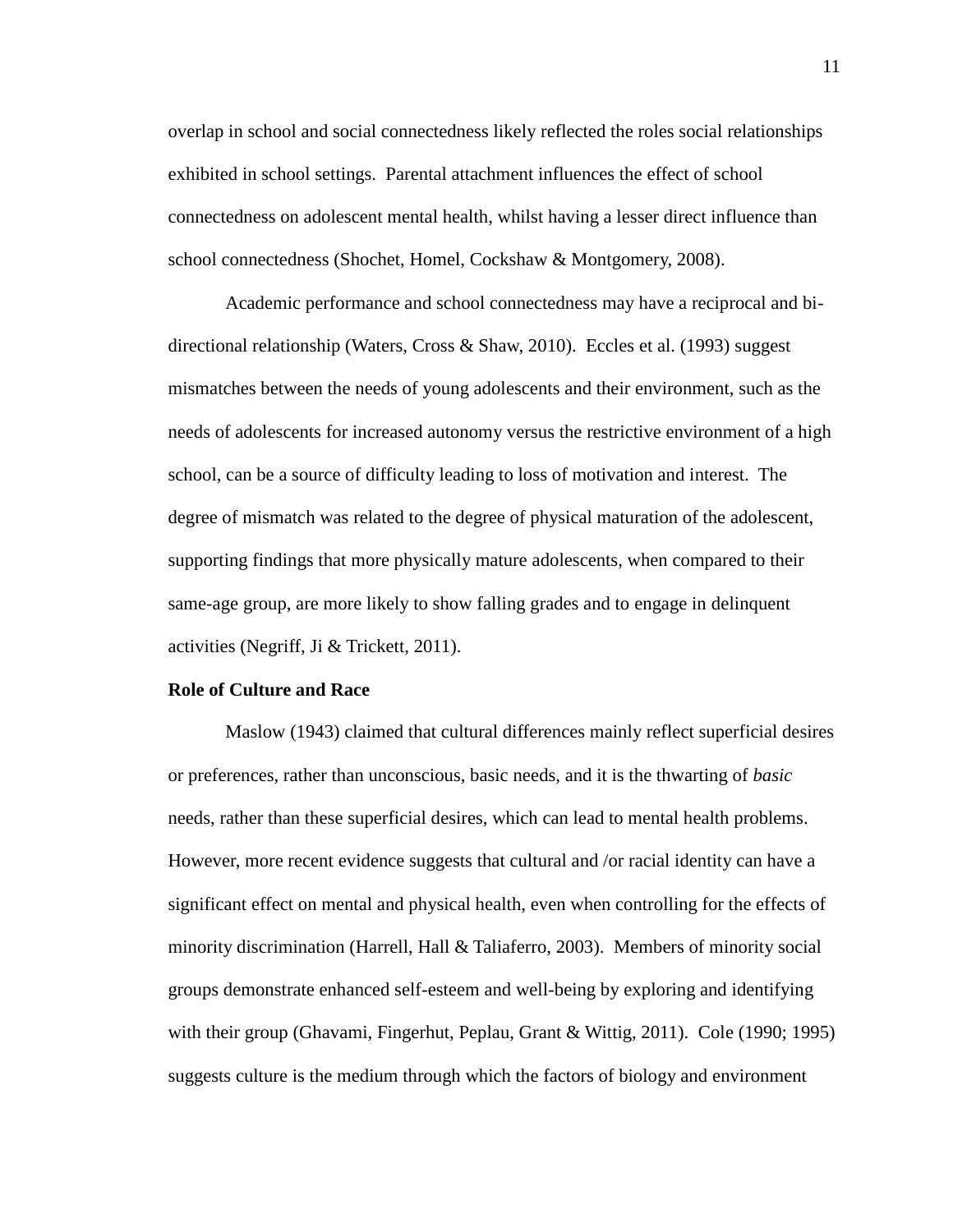interact. It is a socially created construct, acting at times to constrain the future development of the child within the social norms of a society in ways which can be both beneficial and restricting.

Culture may be considered one of the broader social layers in the bio-ecological model, but could be seen as operating at several levels including the cultures of family, school, peers and the broader society. Continuity of this cultural layer or layers is suggested to provide a backdrop of stability for adolescents who are most at risk for losing a sense of their personal identity due to developmental changes (Chandler  $\&$ Proulx, 2006). Racial differences in cultural identification and self-concept have been observed. For example, African American adolescents have been shown to report a stronger sense of self-concept across the present and future than Caucasians and Latinos, although they also scored lower on connectedness to neighbourhood and friends (Karcher & Sass, 2010). These findings suggest that the African American adolescents may have either held their racial and self-concepts as being superordinate to connectedness with friends and neighbourhood, or that they were compensating for a lack of those other connections by bolstering their self-concept through racial identification.

It has been suggested that most people do not achieve a stable sense of identity until later in life, if at all (Kroger, Martinussen & Marcia, 2010). However, it may be possible to achieve identity at a younger age for particular salient factors such as race or culture. A longitudinal analysis showed not only that BC aboriginal children often changed their ethnic identification over a ten-year period, but those who showed inconsistency in their identification were more likely to stay in school compared to those who consistently declared themselves as aboriginal (Hallett et al., 2008). The children in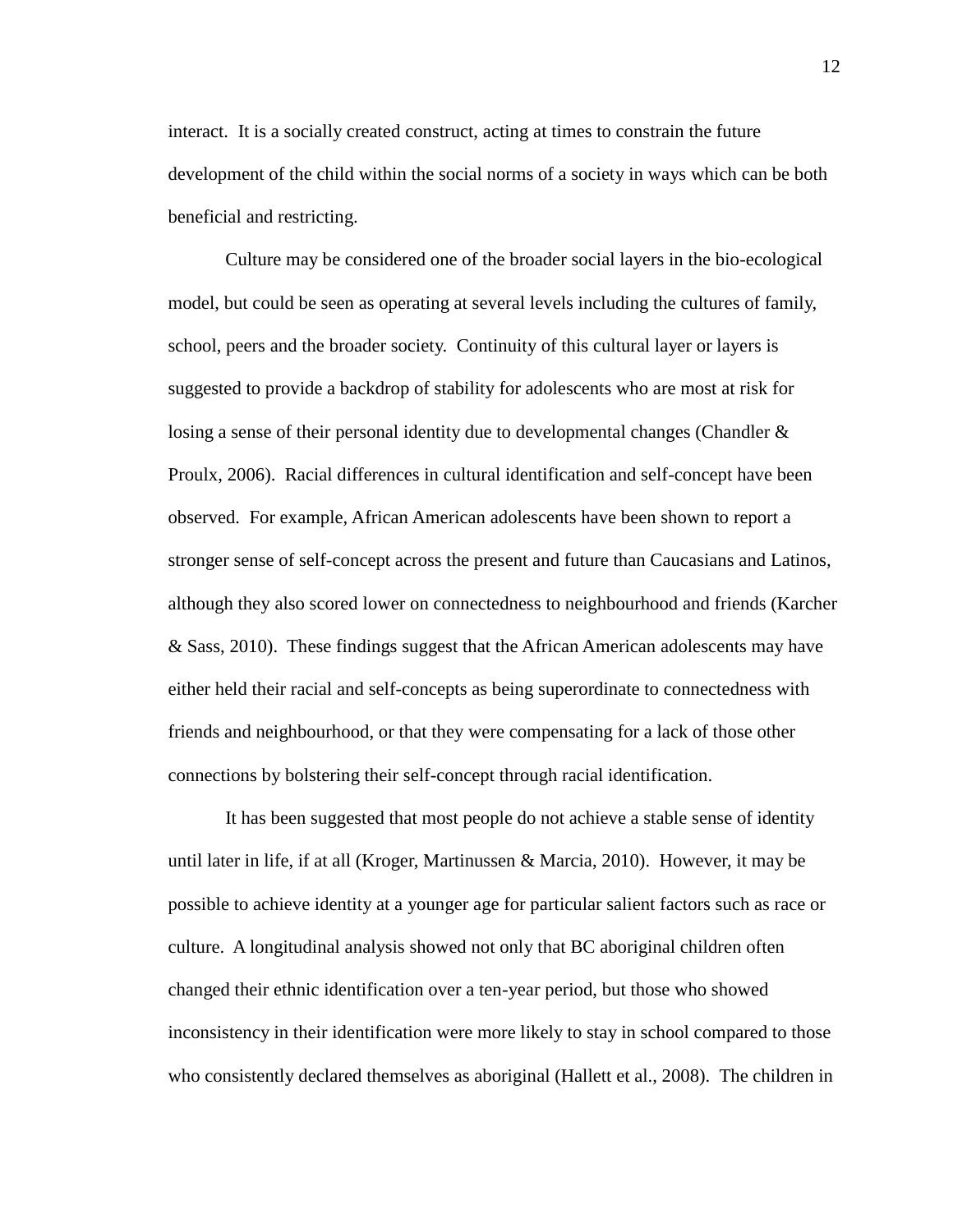apparent foreclosure with regards to their aboriginal status were the most likely to drop out of school, reflecting the previous findings that adolescents in the foreclosure status tend to have the poorest long-term outcomes. Additionally, aboriginal identification does not appear to have a direct effect on depressed mood in adolescents, but may act through other socio-economic and psychological factors (Lemstra et al., 2008).

Racial identification may protect against the negative effects of discrimination (Sellers, Copeland-Linder, Martin & Lewis, 2006). These authors also found that adolescent African Americans experienced more frequent and subtle forms of discrimination than adults. The degree and frequency of discrimination was positively related to adolescents' beliefs concerning the way in which other people regard them racially, suggesting a reciprocal relationship between beliefs and experiences which serve to compound psychological distress. A positive relationship between the degree of racial identification and lower frequencies of common mental health problems (i.e., depression for males and anxiety for females) has been found in African American adolescents (Mandara, Gaylord-Harden, Richards & Ragsdale, 2009) and Latino adolescents (Umana-Taylor & Updegraff, 2007). Similar findings have been reported for racial identification and positive beliefs in others' racial regard, in moderating the relationship between discrimination and violent behaviour (Caldwell, Kohn-Wood, Schmeelk-Cone, Chavous & Zimmerman, 2004). In addition to racial and cultural identification, racially integrated friendship choices, as compared to those who make traditional or marginalized friendships, is a protective factor in adolescent mental health for those living in multicultural communities (Bhui et al., 2005). Racially integrated friendships may have the effect of providing a model of positive attitudes, by others, towards a young person's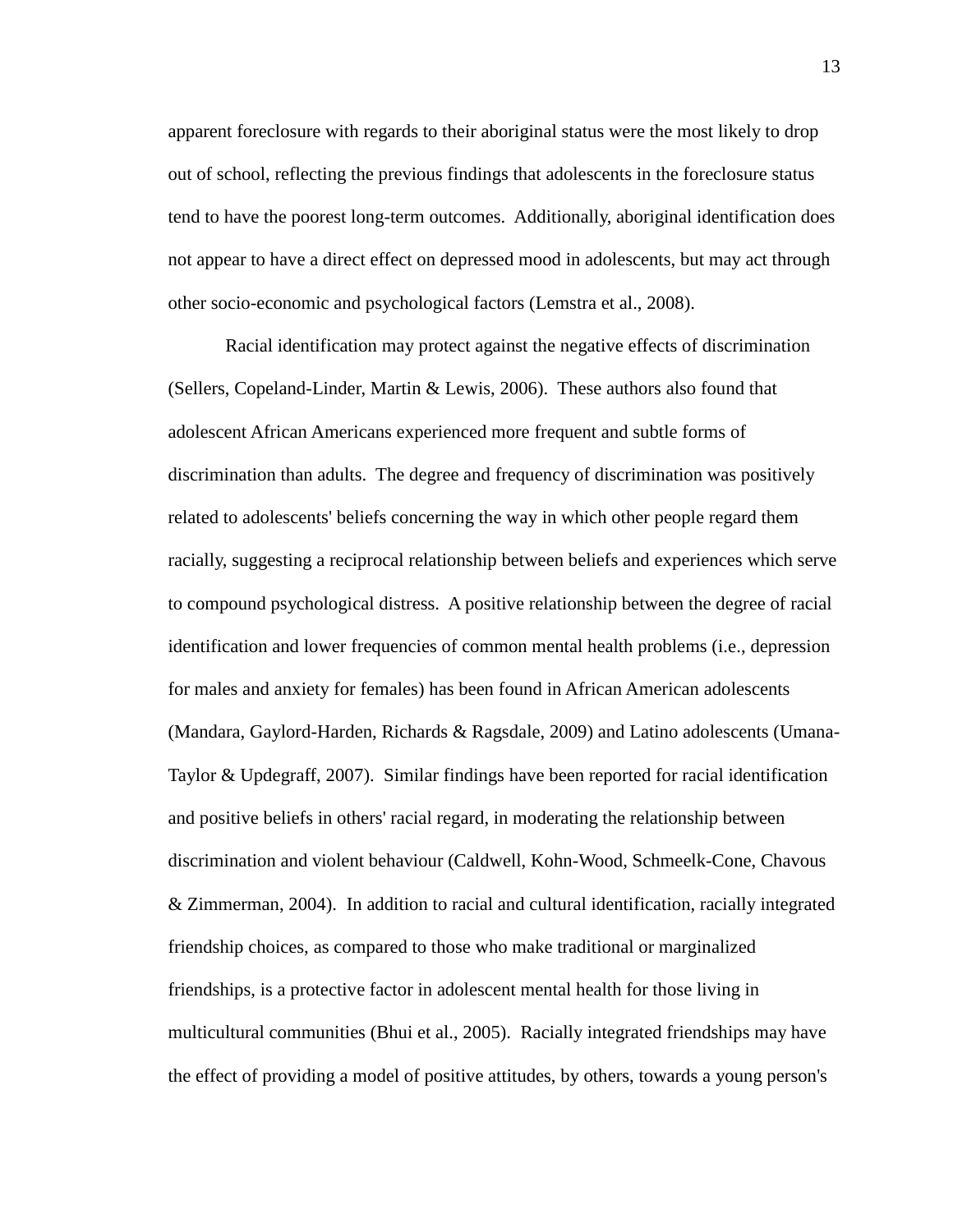racial background.

#### **Relevance to Aboriginal Context and Culture**

Much of western developmental theory is broadly applicable to Aboriginal children, except for some differences in childrearing practices and attitudes. For example, many Aboriginal children are encouraged from an early age to be more autonomous and learn adult skills, and typically experience more active involvement in their upbringing by the wider community than do western children (McShane & Hastings, 2004). Neckoway, Brownlee and Castellan (2007) suggest caution in the application of western attachment theory to traditionally raised aboriginal children for this reason. This style of upbringing may also explain reduced family and school connectedness amongst largely aboriginal populations in the Northern Territories, compared to children in the southern provinces (Volk, Craig, Boyce  $\&$  King, 2006). The notion of developmental progression can also be problematic, as it assumes an eventual end point and a linear hierarchy of stages, which can serve to hold back children who are not seen as having reached the expected level for a given age (Saarni, 1998). Behaviours which would be interpreted as "immaturity" or "acting out" in many western cultures can be seen differently by elders, as being signs of young people gaining independence and becoming the "young warrior" (Iorrocci, Root & Burack, 2009). It is therefore perhaps more appropriate to conceptualise development as being an adaption to circumstances or contextual demands (Saarni, 1998). Aboriginal university students were found to be more likely to report achieving adult status earlier than white, Canadian students (Cheah & Nelson, 2004), suggesting further differences in either the concepts of developmental stages, or the time frame for developmental norms.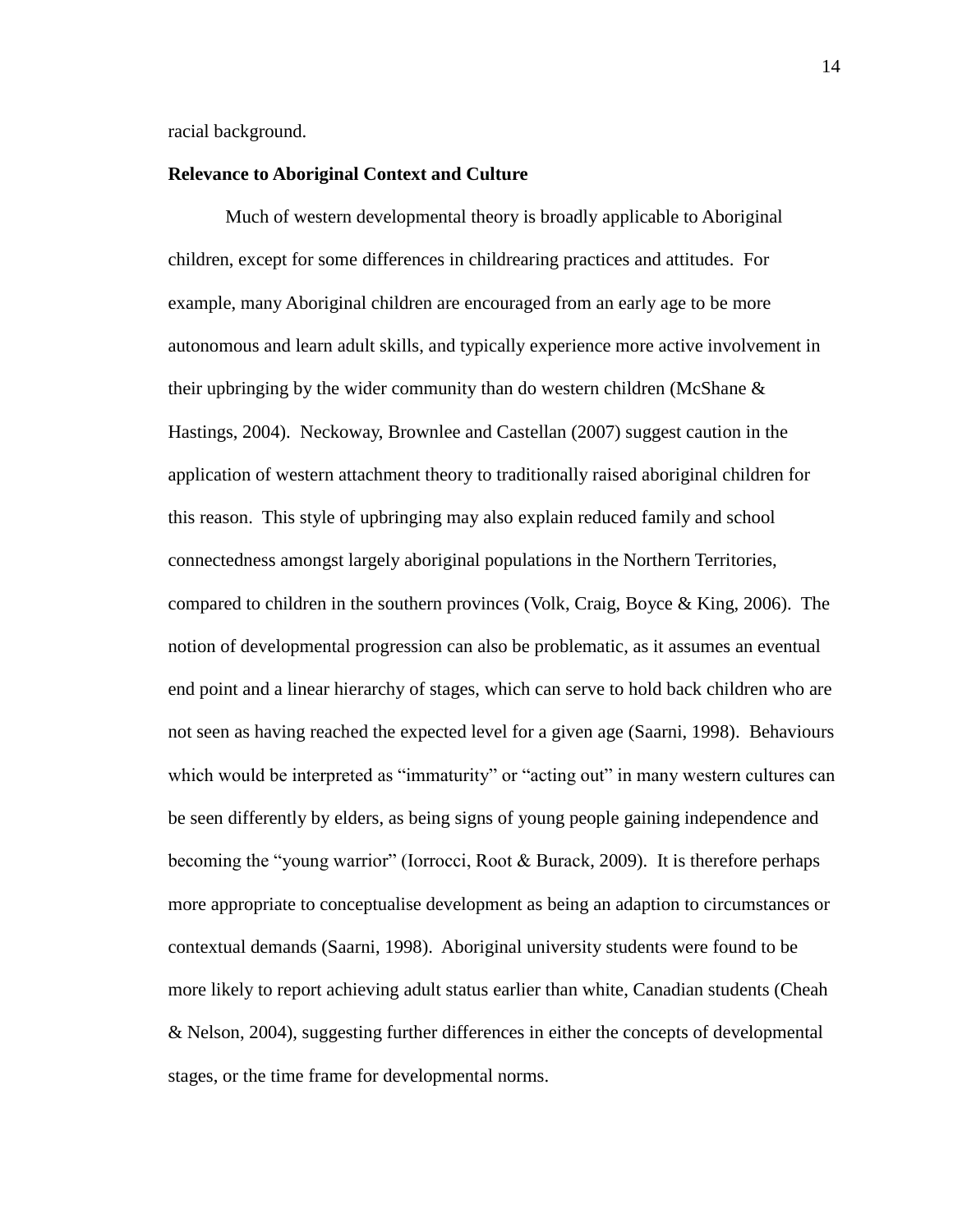Adolescents from one First Nations community in BC were found to be more likely to use a *relational* or *narrative* concept of their persistence in time, such that they might see themselves as being part of a dynamic network of relationships to people and places, and therefore having persistence as a function of the changes in these relationships through time. In contrast, Euro-American-centric youth used an *essentialist* or entity-based approach, in which they saw some tangible part or essence of themselves as being constant (Chandler, 2000). These differences in worldview have been highlighted by the employment of non-aboriginal professionals in aboriginal communities, in areas such as education and health, which can lead to cultural diffusion and influence the division between the world views of the young and old (Moore, Tulk & Mitchell, 2005).

Interconnectedness, not only to family and immediate surroundings, but also to broader society, ancestors and the natural and spiritual worlds, is common to the world views of most aboriginal tribes (Hill, 2006). This interconnectedness has been traditionally represented by many aboriginal societies by the medicine wheel. The four dimensions of the medicine wheel represent the four aspects of being: namely physical, spiritual, mental and emotional, and the circular and layered relationship of these aspects. The self is often represented as a tiny circle in the middle, with each concentric circle representing family, community, nation, society, and finally the overall ecology. The axes or directions and the circles represent the dynamic interplay of the individual and external factors, with the emphasis being on the achievement and maintenance of balance of each (Absolon, 2010). Imbalance, caused by deficit or overemphasis of any of the four aspects, is seen as the cause of illness, and needs to be healed by addressing the areas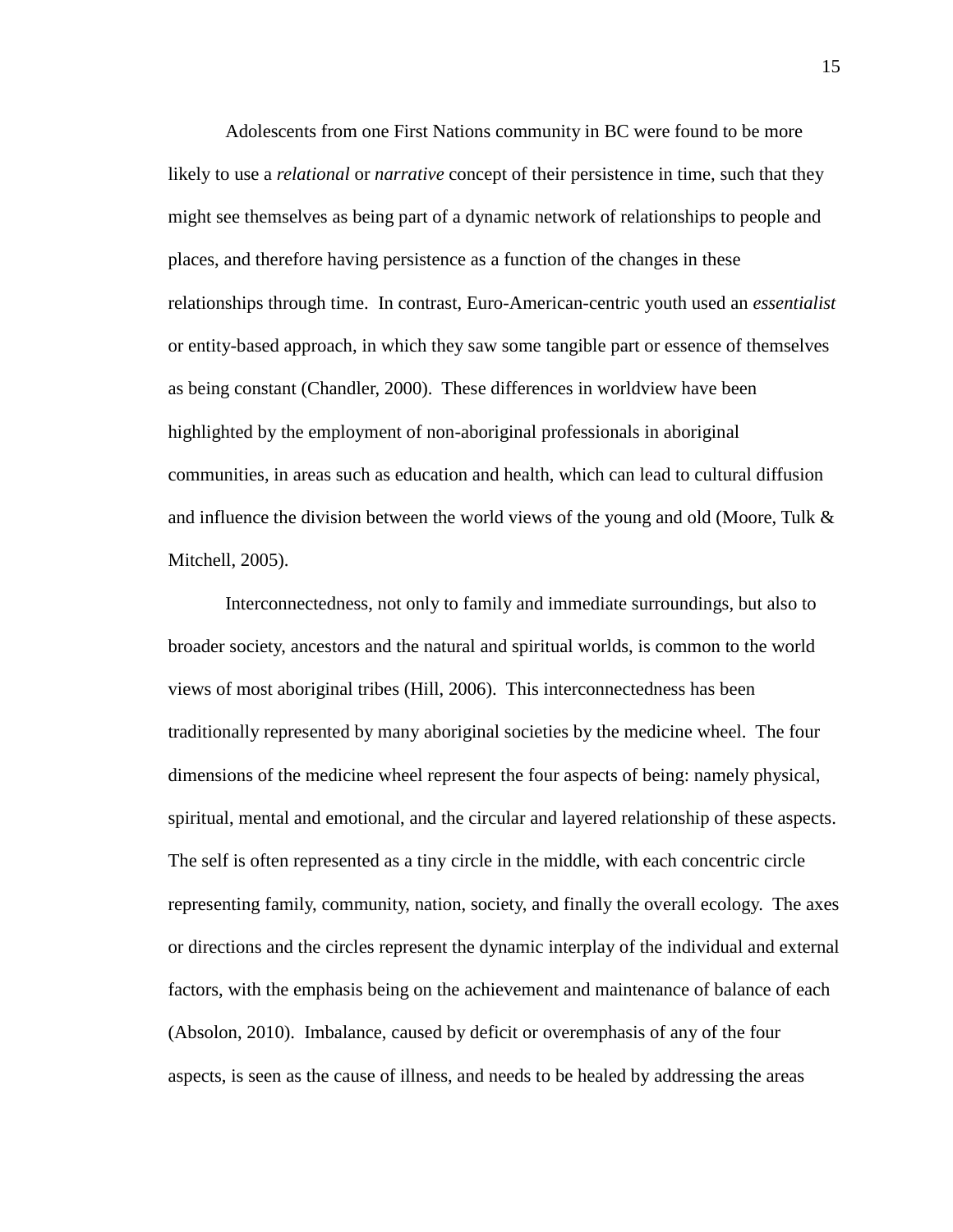which are out of balance (McCormick, 1996). The medicine wheel continues to be used in aboriginal health treatment, such as individualised treatment for suicidality (Gray  $\&$ Muehlenkamp, 2010), and in conceptualising the benefits of programs which aim at promoting balance in psychological and physical health (Lavallée, 2008). Bronfenbrenner's ecological theory could be seen as reflecting a similar perspective on the relationships between individual and environmental factors.

Wyrostock and Paulson (2000) found evidence of a significant interest in and experience of traditional healing practices amongst First Nations higher education students. However, these results may not generalize to non-student populations. The individual importance of interconnectedness to community may vary depending on the degree of identification with, or acculturation to, traditional values (Cheah & Nelson, 2004). This study was also conducted with Canadian student populations, so again the results may not be generalizable to non-student populations. Kirmayer, Tait and Simpson (2009) also highlight the *ecocentricity,* or relationship to the land, of many aboriginal identities, and the negative effects the restriction and removal of traditional land has had on the identities and methods of subsistence of many tribes.

Maslow's hierarchy of needs, a staple of western motivational psychology, was influenced by his time spent with the Northern Blackfoot in Alberta, and what he observed about their lifestyles and social practices which contributed to the high degrees of emotional security evident in young people (Newhouse, 2006). However, Blackstock (2011) argues that Maslow's hierarchy is too linear in nature, and that culture and context mean that needs may not always follow the same trajectory, and are essentially interdependent. Blackstock therefore cites the medicine wheel as being a more useful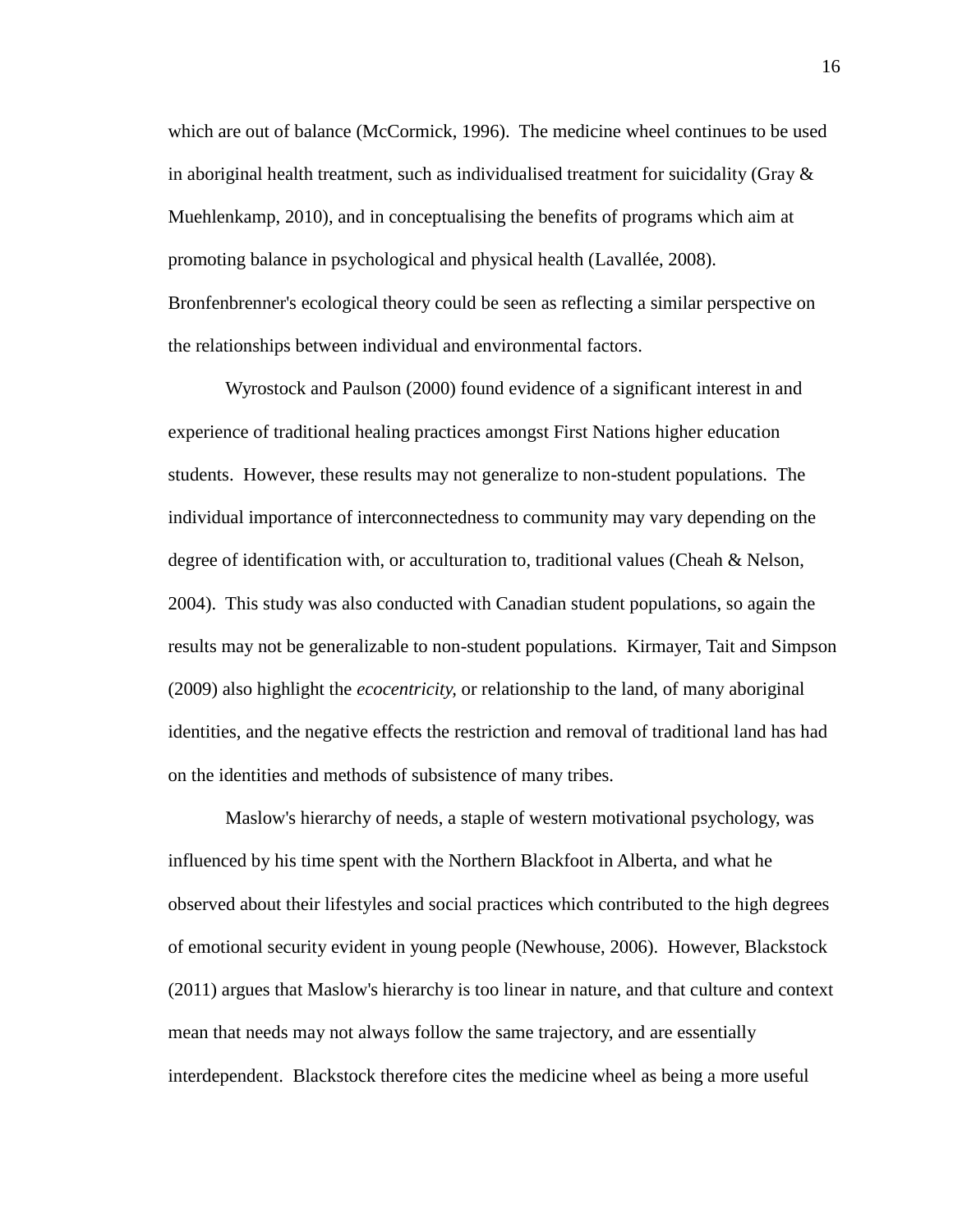representation of needs, and has developed the concept further into the *Breath of Life* theory (Blackstock, 2007), which accounts for the effects on worldview of time, culture and context.

The high overall rates of aboriginal youth suicide have been frequently studied, and often cited as an indicator of the degree of crisis within communities. Young aboriginal people frequently have to cope with the pressures of developing within their own local culture, if they live on reserve, and the competing influence of Western culture. Additionally, they are frequently being raised by parents and communities who are living with the legacies of colonization, marginalization, and the cross-generational effects of the residential school system (Mussell, Cardiff & White, 2004; Bennett, Blackstock & De La Ronde, 2005). First Nations adolescents frequently display high degrees of externalizing and internalizing behaviours, which have been suggested to reflect not only socio-economic difficulties but also cross-cultural pressures (Minore, Boon, Katt & Kinch, 1991). The authors also found that adult members of the included Cree and Ojibway communities, from northern Ontario, perceived youth suicide as *personal* failure, despite the historic external pressures of economic and social denial.

Chandler and Lalonde (1998) observed wide variation in rates of adolescent suicide across aboriginal communities in BC, and found that indicators of increased control over cultural and political aspects of the community coincided with reduced suicide rates. The authors suggested these indicators were representative of the degree of *cultural continuity* in a community, and that this provided a protective backdrop for adolescents struggling with their sense of personal continuity. This concept of cultural continuity may lack construct validity, but could be said to represent group-level locus of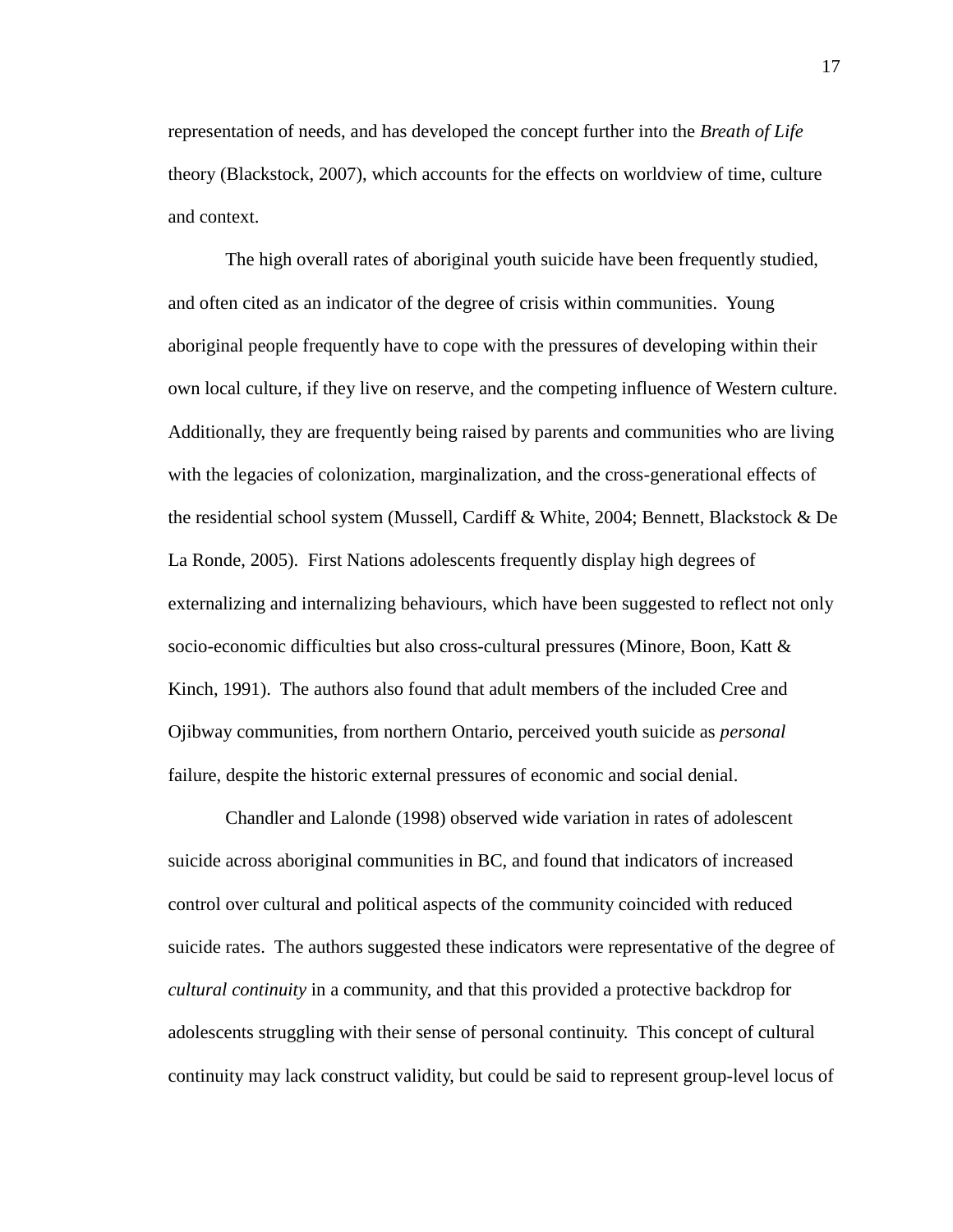control or esteem (Marcia, 2003). Additionally, the variables which were identified reflected more modern measures of community development, such as self-government, education, fire, police and health services, rather than aspects which are specific to aboriginal cultures and situations (Waldram, 2009). However, support for a link between personal and group locus of control has been provided by findings that the perception of high collective or group control, in two Manitoba Cree communities, increased a sense of self-control, which had a subsequent positive effect on ratings of self-esteem (Tiessen, Taylor and Kirmayer, 2009). The authors cite these findings as a possible mechanism for the observations of Chandler and Lalonde.

Knowledge of culture has been shown to be a resilience factor against suicidal ideation amongst young adolescent American Indians (Yoder, Whitbeck, Hoyt and LaFromboise, 2006), whereas drug and alcohol use emerged as negative factors. Whitbeck, Chen, Hoyt and Adams (2004) provided further support for the resiliency function of enculturation, or integration *within* one's own culture, in moderating alcohol use in American Indian adults, although they found it did not moderate the negative effects of racial discrimination. A review of studies into enculturation and spiritual engagement found broad agreement that knowledge of traditional spiritual practices correlated to lower instances of alcohol use and suicidality (Fleming & Ledogar, 2008). The findings mainly involved youth on reservation, and became less clear cut when looking at urban aboriginal youth, suggesting that spirituality needs to be appropriate and acceptable to the individual rather than prescriptive. Briggs and Shoffner (2006) highlighted the importance of considering spiritual wellness when counselling depressed young people. The findings that four identified components of spiritual wellness,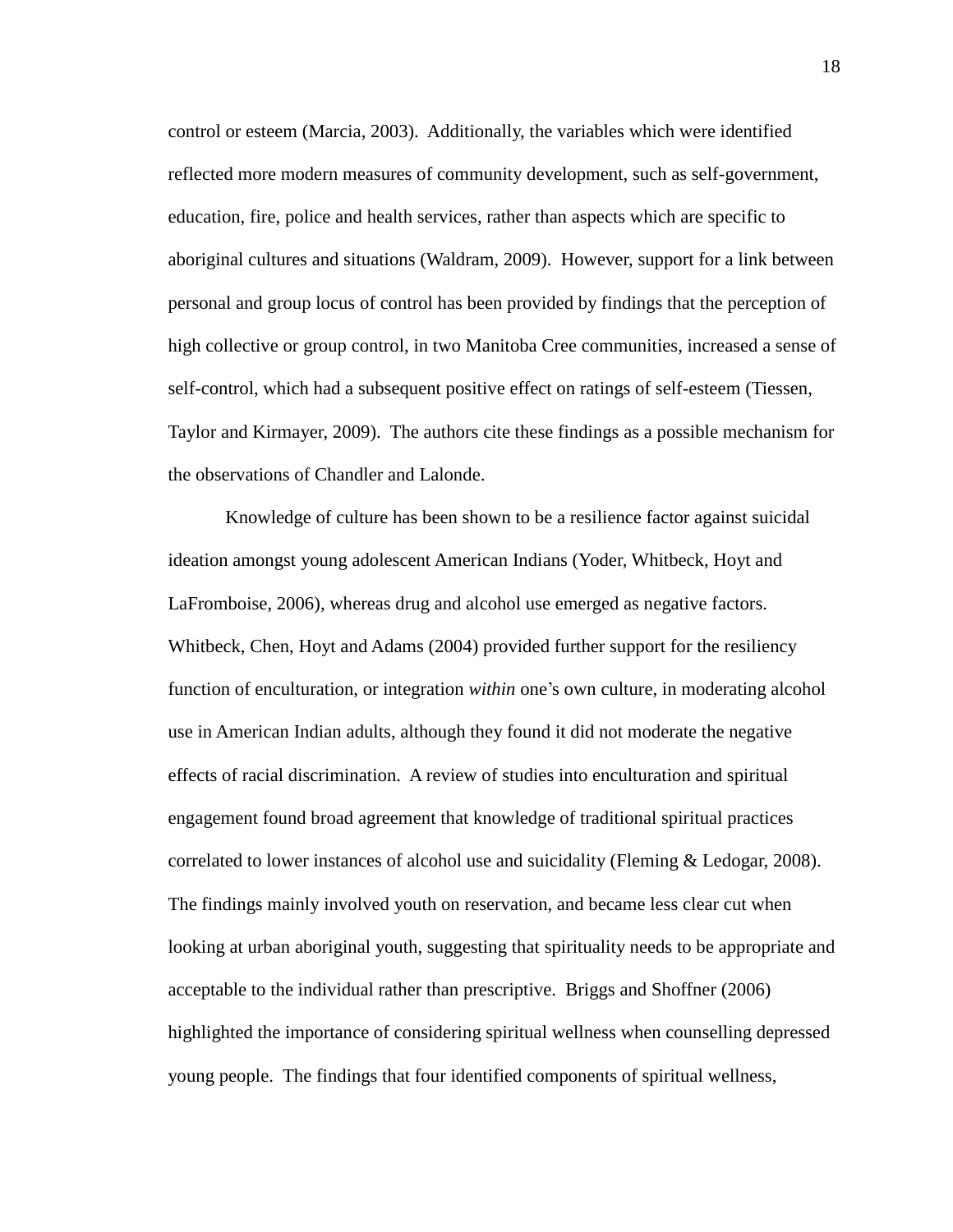consisting of meaning and purpose, inner resources, transcendence, and positive interconnectedness, correlated with low levels of depression in both adolescents and adults. However, regression analysis found that *meaning and purpose in life* was the only significant predictor of depression, suggesting that this component may the most important in terms of wellness.

Support has also been found for the resiliency effects of engagement in traditional, cultural activities for symptoms of depression, in American Indian adults (Whitbeck et al., 2002). In contrast, Wilson and Rosenberg (2002) found that the strongest social determinants of health in First Nations adults were largely similar to predictors of health for the Canadian population in general. However, this study was based on the 1991 Aboriginal Peoples Survey, which the authors criticised for aggregating not only aboriginal people from urban and non-urban communities together, but also for having all traditional activities in one broad variable.

Knowledge of First Nation language emerged as the most significant factor in predicting suicide variation across BC aboriginal communities, in a study by Hallett, Chandler and Lalonde (2007), highlighting the importance of language as a cultural marker. During the 1970s there was the perception that language was a universal construct, however, recent evidence suggests that language structure actually has profound influences on the way in which people differently experience time, space, memory, causality, and even the functioning of the senses (Boroditsky, 2010). Aboriginal people in Canada have been systematically denied the right to use their own languages, thereby denying subsequent generations the full richness of traditional knowledge and relations, which have previously been transmitted verbally across generations (Battiste,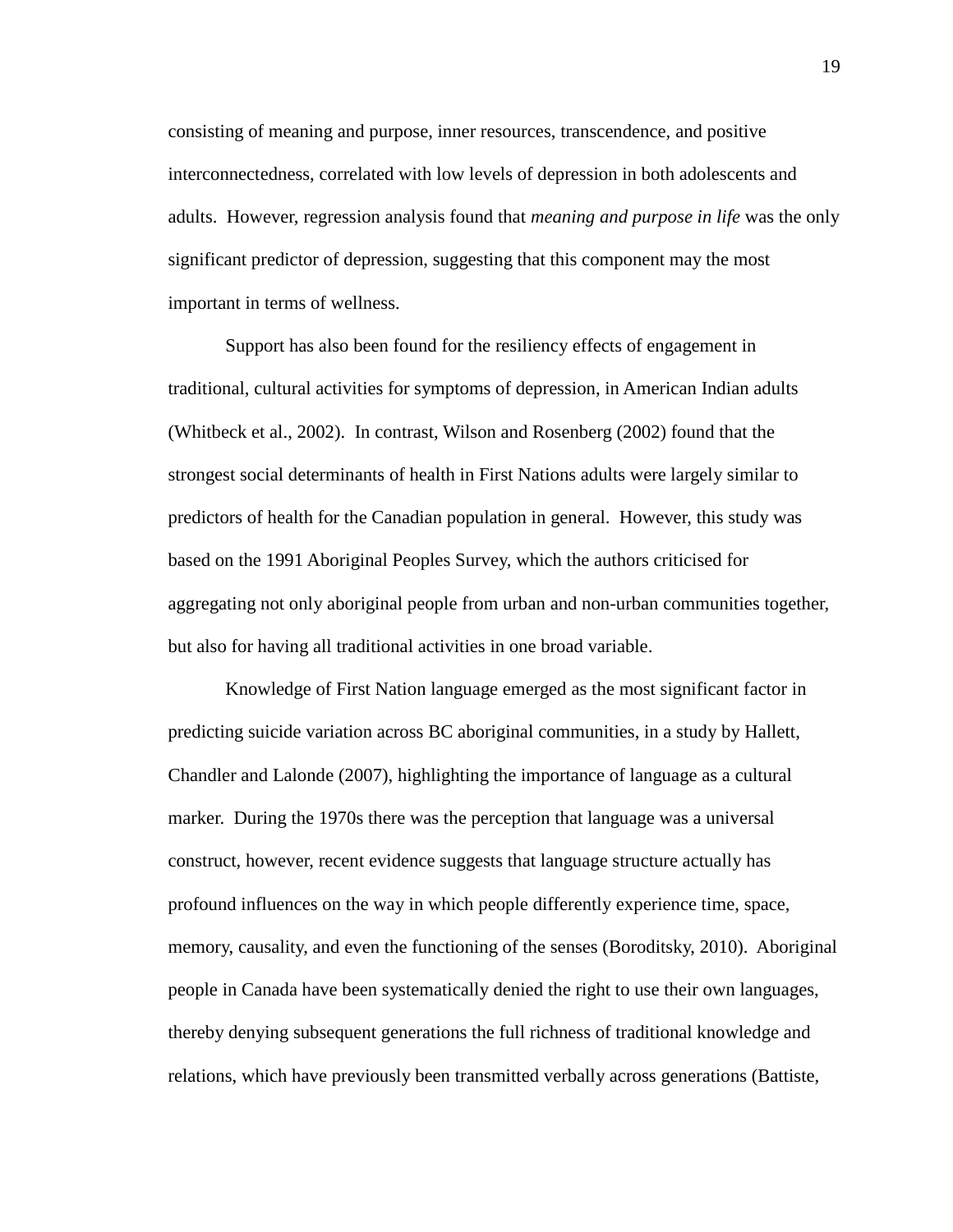1998).

Culture is a constantly changing construct, and modern ethnic identities can become inadvertently limited by a societal view of tradition which does not allow for change (Kirmayer, Tait & Simpson, 2009). Waldram (2009) reflects that research into indigenous cultures has often carried with it assumptions about what constitutes traditionality in terms of the variables studied, and that it has often reinforced the view of culture as being a set of traditions rather than something which is in a state of flux. The author also suggests that the common perception that aboriginal people are caught in limbo between two cultures assumes incorrectly that people are unable to live successfully by more than one set of cultural norms, and that geographic and economic marginalization are better explanations for many of the problems experienced by aboriginal communities.

Although the majority of aboriginal youth who grow up in challenging and risky environments generally develop into well adjusted adults, gang membership is overrepresented in some aboriginal youth populations (Friesen, 2011; Totten, 2009). Projects successful in addressing gang membership have largely focussed on the modelling of positive identities through family level childcare programs, and the fostering of indigenous culture and language knowledge (Preston, Carr-Stewart & Northwest, 2009). Since aboriginal gang culture often involves a strong component of reverence to native cultures, the authors argue that this can be a window into presenting youth with more constructive views of their heritage, and a potential pathway away from gang membership.

The majority of aboriginal youth are physically and psychologically healthy, and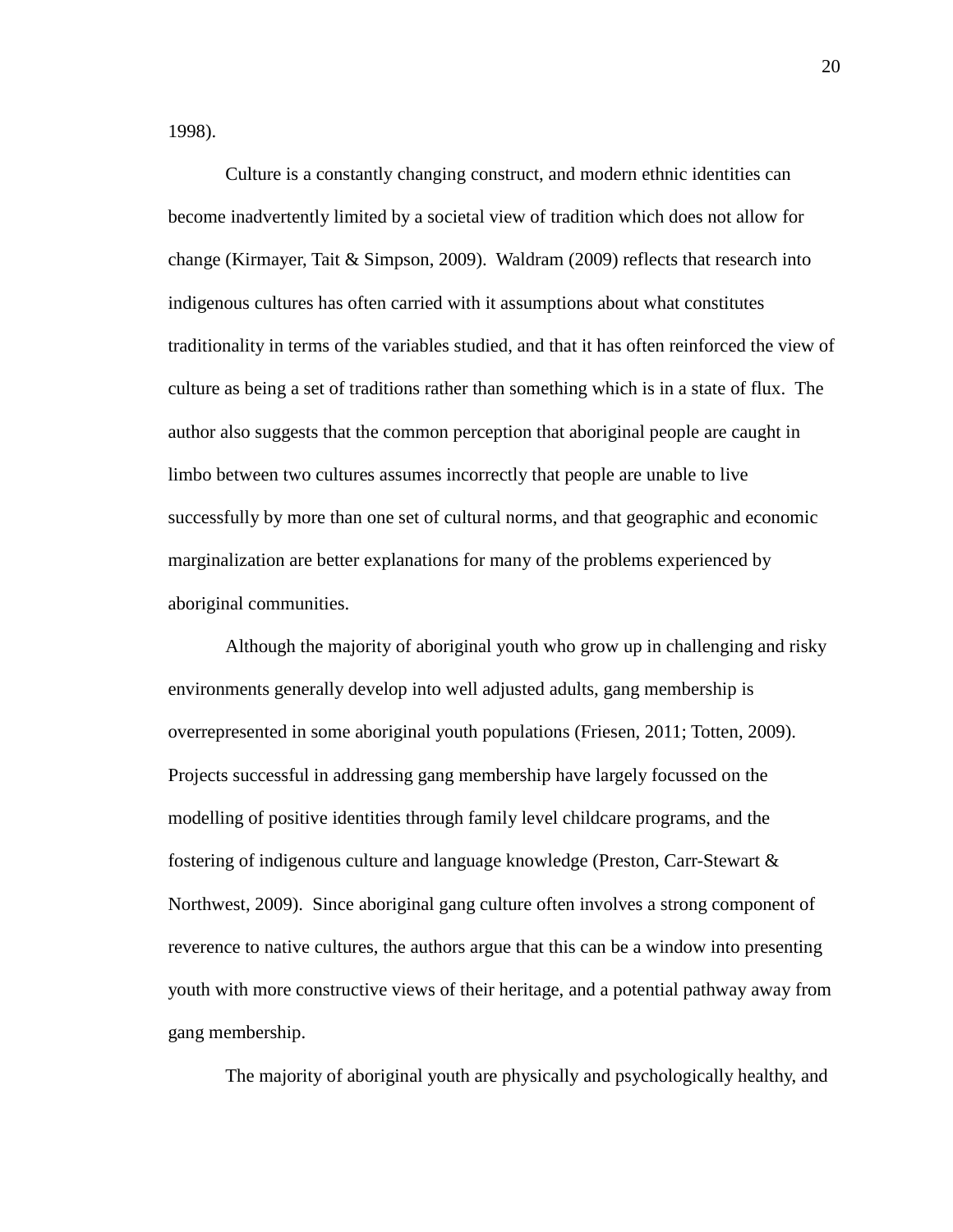family and school connectedness have been shown to be significantly related to positive health and low rates of risk taking and suicidal behaviour in both aboriginal and nonaboriginal youth (van der Woerd et al., 2005). However, as the reported surveys are cross-sectional, direction of causation cannot be determined. It may be that youth who are less inclined to identify with family are more likely engaged in risky behaviour due to a combination of psychological and social factors, and those who are more comfortable identifying with family are less likely to be risk takers. Conversely, those with poor family and school relations may be more likely to act out or engage in risky behaviour as a result. Those who experience positive and affirming relationships with family and school may be less likely driven to jeopardise those relationships by engaging in risky behaviours. Given the available evidence, it is likely that all of these factors are true to differing degrees, and that they interact in cycles which can change over time, with changing circumstances.

#### **Summary**

Adolescents undergo complex, rapid, and sometimes traumatic developmental changes which can result in a loss of their self-concept. The ability and opportunity to construct a new, adult *self* is dependent on a complex interplay of individual, family, school, societal and cultural factors. When one or more of these factors are absent or compromised, adolescents may fall back on other factors to compensate, however, these factors can have negative as well as positive effects. These problems are often exaggerated and compounded for First Nations adolescents, due to marginalization, racism, the social legacies of colonization and the residential school system. Additionally, some Western concepts and assumptions regarding usual development may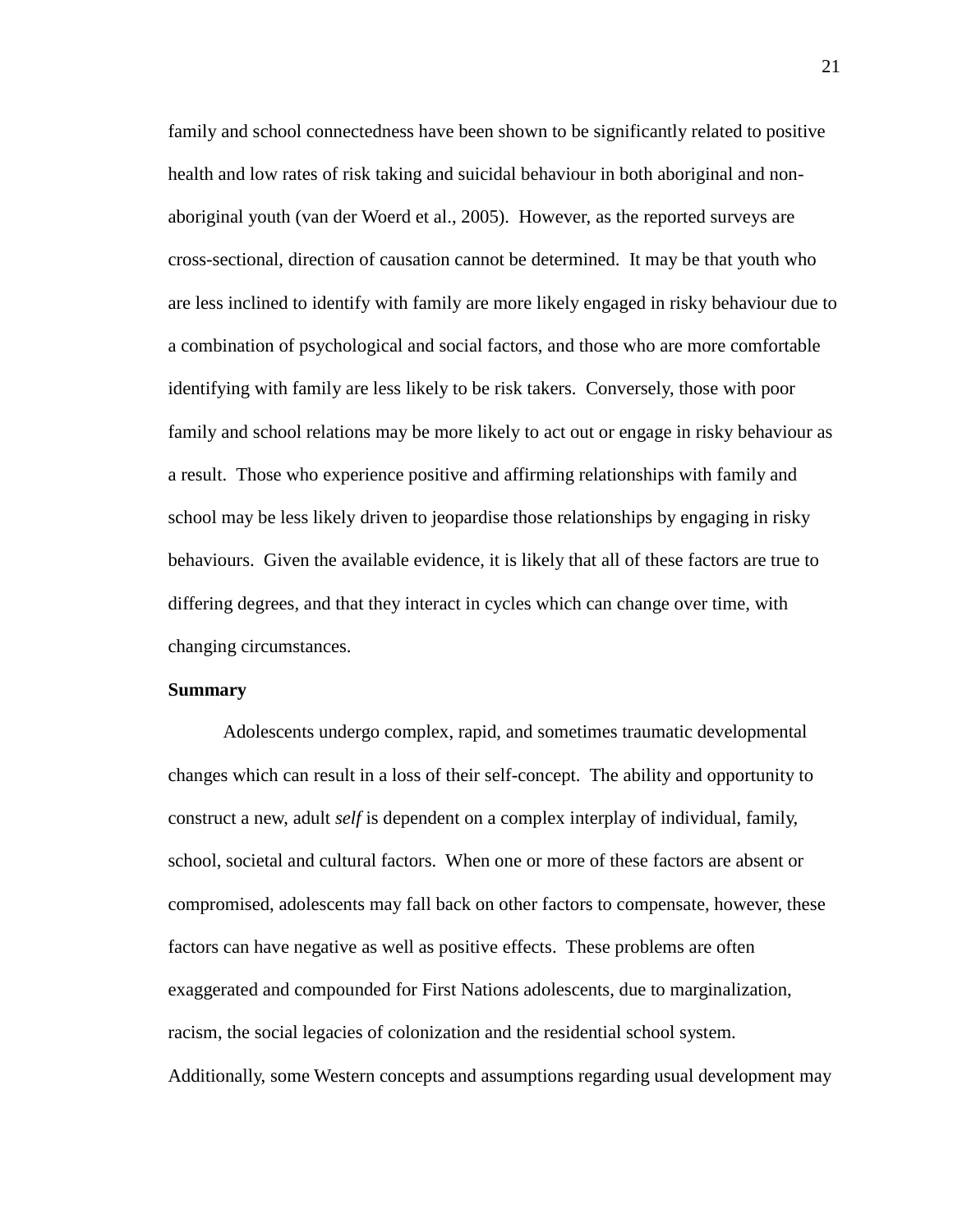not apply to First Nations cultures. This may be particularly so for those living on reserve who often have more of the traditional aspects of their cultures incorporated into their upbringing. Many of the studies cited have been cross-sectional, and do not, therefore, provide evidence of causality. However, there is a sufficient body of evidence regarding the connections between collective and individual identity, developmental status, and well-being to support the hypothesized relationships.

#### **The Present Study**

The present study investigated the relationships between knowledge of, and engagement with, aspects of traditional culture and community connectedness, with indicators of well-being and mental health in First Nations youth. The primary hypothesis was that there will be a negative relationship between the indicators of cultural connectedness, school, family and community connectedness, and measures of depression. Data were derived from the First Nations Regional Longitudinal Health Survey Youth Questionnaire, Phase 2 (FNIGC, 2008).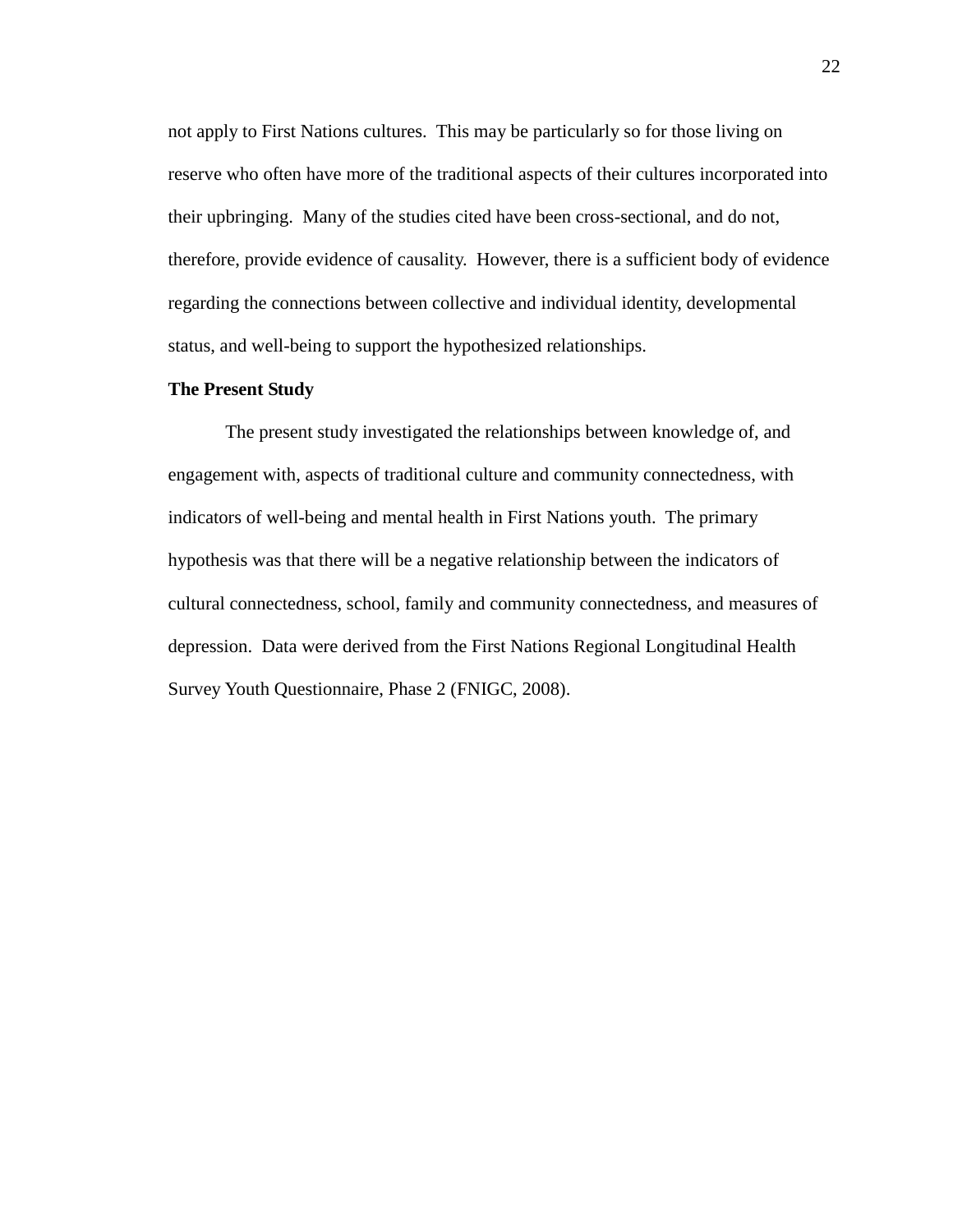#### **Method**

#### **Participants**

The purpose of the present study was to compare measure(s) of personal wellbeing with measures of cultural and community connectedness, and community wellness amongst young people in Canadian First Nations communities. Data was analysed from the First Nations Regional Longitudinal Health Survey - Phase 2 - Youth Questionnaire (RHS-Youth; First Nations Information Governance Committee (FNIGC), 2008). This questionnaire sampled aboriginal youth between the ages of 12 and 17 during 2007/8, and was self-completed by the participants under the supervision of field workers. The questionnaires were administered using a software program on laptop computers. Complete descriptive statistics are not yet available for Phase Two of the RHS-Youth; however Phase One sampled 4,983 adolescents across 238 First Nation communities (First Nations Centre, 2006). Phase Two sampled a total of 21,757 surveys across 216 communities, for all three questionnaires (Adult, Youth and Children).

The First Nations Regional Longitudinal Health Survey (RHS) is a multi-phase, national health survey, which is under the governance and ownership of the FNIGC. Each phase consists of three separate questionnaires, which assesses children, youth and adult populations across non-urban First Nations communities. The pilot phase was carried out in 1997, and included both First Nations and Inuit communities. Phase One was carried out in 2002 to 2003. Phase One and all subsequent phases have included First Nations communities only. Phase Two of the survey, which was utilized in the present study, was carried out in 2007/8. It is intended that future phases will be conducted every four years. The variables related to traditional culture were developed in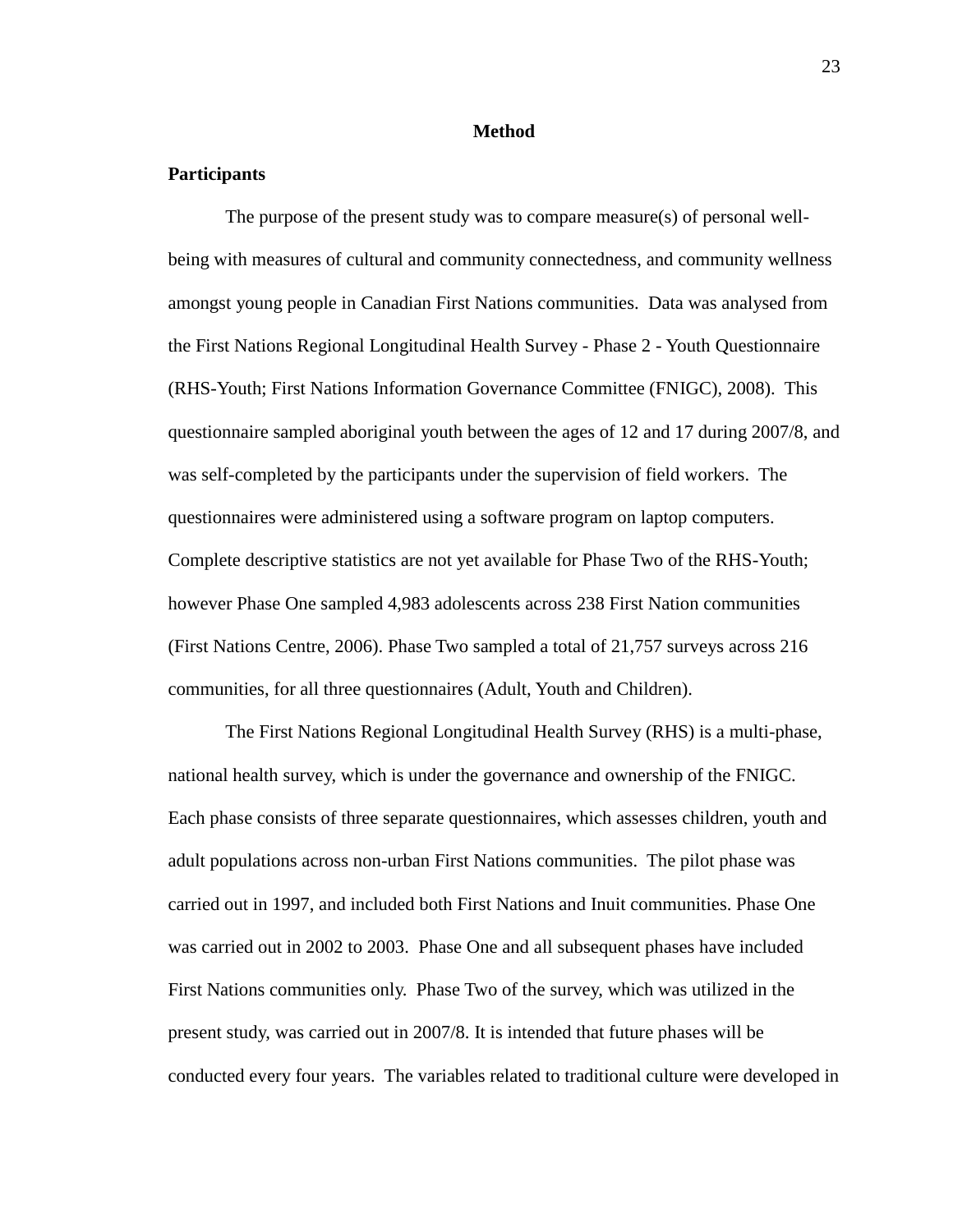consultation with the participating aboriginal communities (First Nations Centre, 2006).

Due to the effects of stratification of the sample (non-urban First Nations people only) and clustering (First Nations communities) the sample was treated as a *complex* sample for the analysis (IBM, 2011).

#### **Design**

The present study was a cross-sectional descriptive field study, employing regression and correlational analysis of selected variables from Phase 2 of the RHS-Youth. The purpose of the analysis was to test the hypotheses that measures of cultural and social connectedness are associated in meaningful ways with measures of well-being amongst First Nations youth. The goal of the design was to select and compare variables from the RHS-Youth which could be representative of cultural connectedness, community connectedness and personal well-being.

Since the aim of the study was to identify which connectedness variables were significant predictors of well-being, a logistic regression for complex samples was used. Logistic regression allows for the testing of models containing several predictor variables when the dependent variable (or criterion variable) is binary or has several values. This model violates several assumptions of linear regression; therefore a model based on a logistic curve was utilized.

#### **Measures**

Variables from the RHS-Youth Phase 2 were selected from the sections which reflected community and cultural engagement and well-being. Initial tabulations of these variables provided percentages and confidence intervals, which were then used to determine which variables would be suitable for inclusion in the regression analysis. The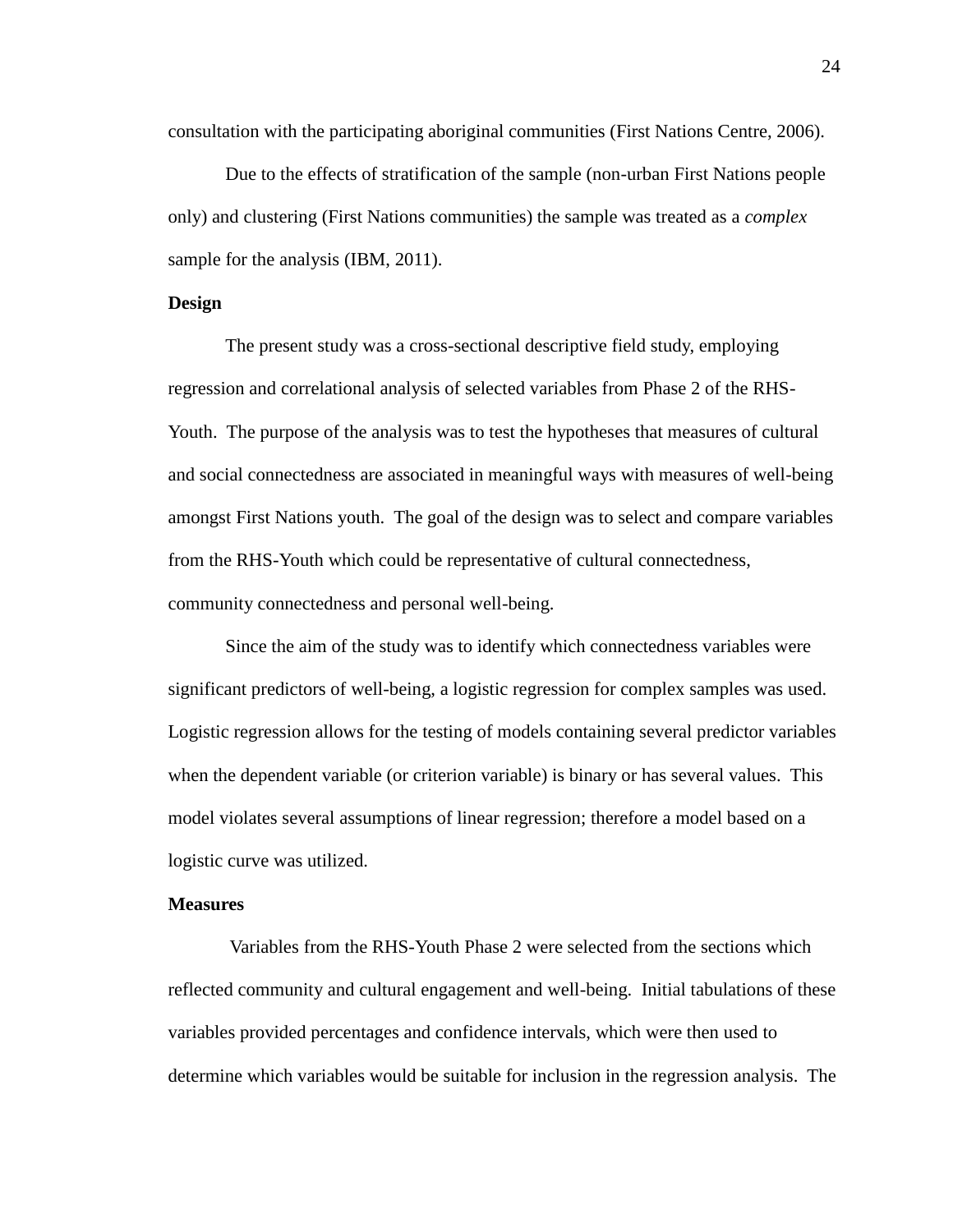following items were assessed to have face-validity to represent the constructs being analysed:

#### **(a) Dependent variable (well-being)**

During the past 12 months, was there ever a time when you felt sad, blue, or depressed for 2 weeks or more in a row? (*yes, no*)

#### **(b) Predictor variables (indictors of connectedness)**

#### *Demographic variables*

Age group (*1* = *12-14, 2 = 15-17*)

Gender (1 = *male, 2 = female*)

#### *Language variable*

Which language(s) do you use most often in your daily life? (*English, French, First* 

*Nation language, other*)

The variable was coded as *Use of First Nation language* (*1 = yes, 0 = no*).

#### *Cultural engagement variables*

Do you take part in your local community's cultural events? (*Always/Almost Always,* 

*Sometimes, Rarely, Never*)

This variable was re-coded into a dichotomous variable (*1 = always/sometimes, 0* 

*= rarely/never*).

#### *Community wellness variables*

What are the main strengths of your community? *Social connections* (community

working together)  $(I = yes, 0 = no)$ 

What are the main strengths of your community? *Traditional ceremonial activities* (e.g. powwow)  $(I = \text{yes}, 0 = \text{no})$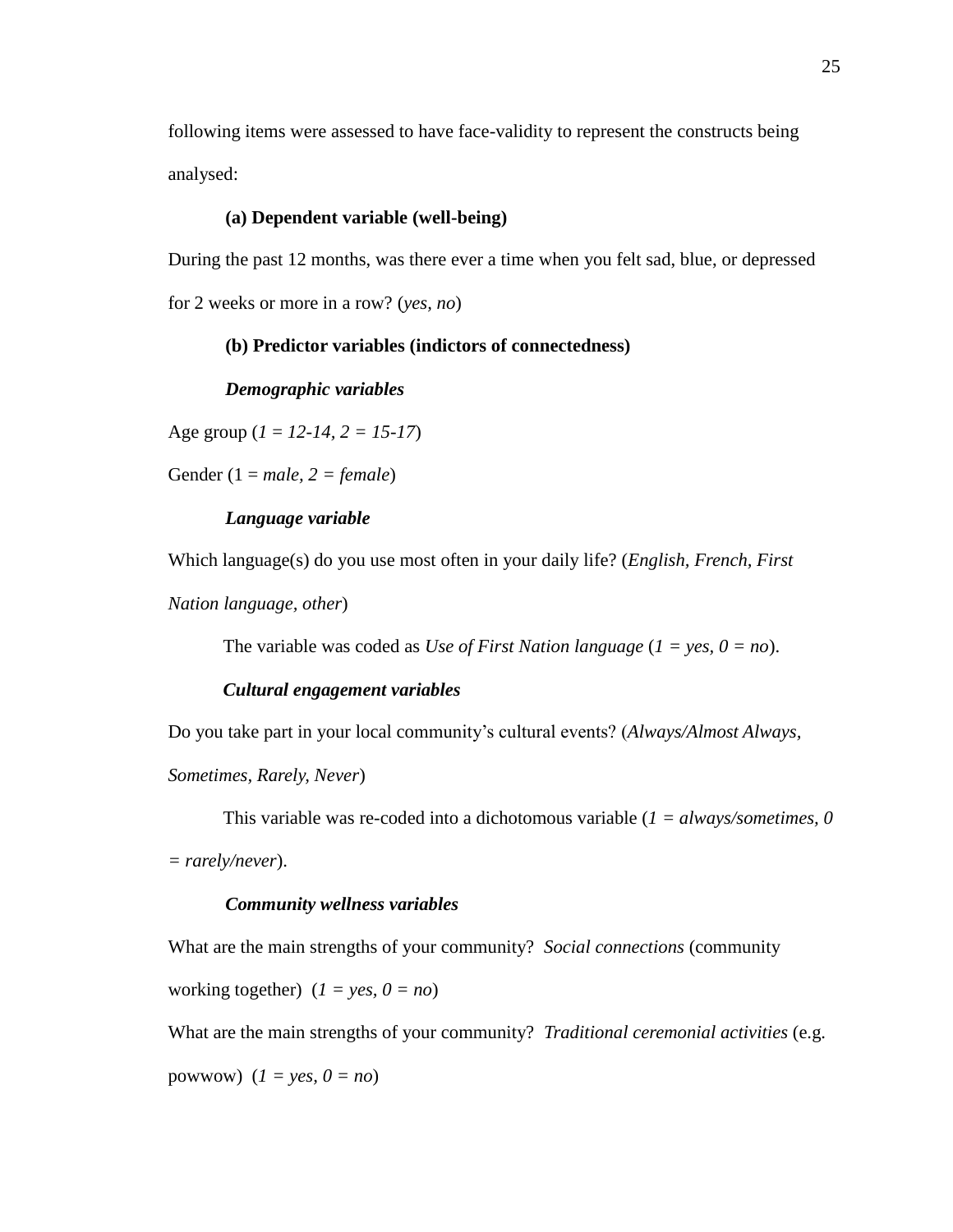What are the main strengths of your community? *Use of First Nations language (1 = yes,*  $0 = no$ 

The community wellness variables were included to provide an indicator of choice. Some communities may not have traditional cultural events or frequently use their heritage language, which would skew the responses from young people in those communities, as they would not have the option to engage in these events even if they would otherwise do so.

#### *Family connectedness variable*

Who do you live with most of the time: Biological Mother? *(1=yes, 0=no)*  Who do you live with most of the time: Biological Father? *(1=yes, 0=no)* 

These two variables were re-coded into a single three way variable: Living status with biological parents: *none, only one, both*.

#### *School connectedness variable*

Are you currently attending school? *(1 = yes, 0 = no*)

Have you had any problems learning at school? (*1 = yes, 0 = no*)

A third variable, "*How do you feel about school?*" was omitted as it relied on respondents having answered that they were attending school, which would therefore have reduced the total number of respondents in the analysis. Those responding that they have had learning problems at school may or not be attending, so there is no significant interaction between the two variables.

#### *Locus of control variable*

How strongly do you agree or disagree with: I have control over the things that happen to me? (*strongly agree, agree, neither agree nor disagree, disagree, strongly disagree*)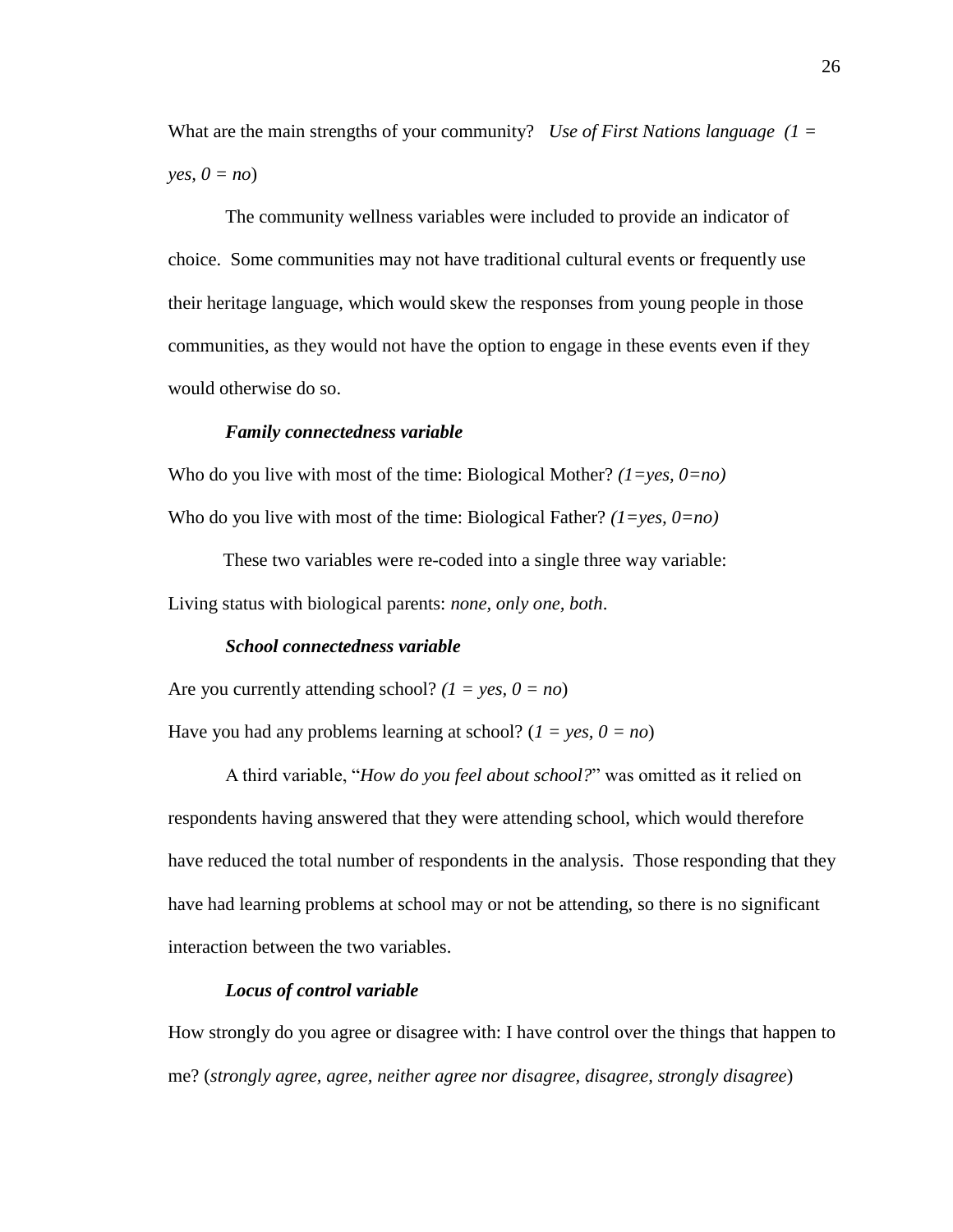This was re-coded into a dichotomous variable (*1 =not agree, 0 = agree*).

#### *Spiritual well-being variable*

How often do you feel that you are in balance in the four aspects of your life? (Physical, emotional, mental and spiritual – *all of the time, most of the time, some of the time, almost none of the time*)

This was re-coded into a dichotomous variable (*1 = some/none of the time, 0 = most/all of the time*).

#### **Analysis**

An initial list was constructed of 78 of the RHS-Youth variables, which were considered to have face validity for each of the constructs being assessed. These variables were then analysed using one-way tabulations to assess which variables had frequencies and confidence intervals suitable for further analysis. For reasons of reliability and the desire to reduce the number of steps involved in the final analysis individual variables were used for the analysis. The combining of variables to form, for example, a cultural connectedness scale or factor would have added unnecessary complexity to the final regression, and reduce the reliability of the results.

The complete list of predictor variables were entered into the regression model, using IBM SPSS Statistics 20 software for the initial analysis. The results of the first analysis allowed for the elimination of those variables which emerged as statistically redundant. A second model was therefore analysed, using only those variables which were significant from the first analysis, except for the demographic variables, age and gender, which were included despite not having statistical significance.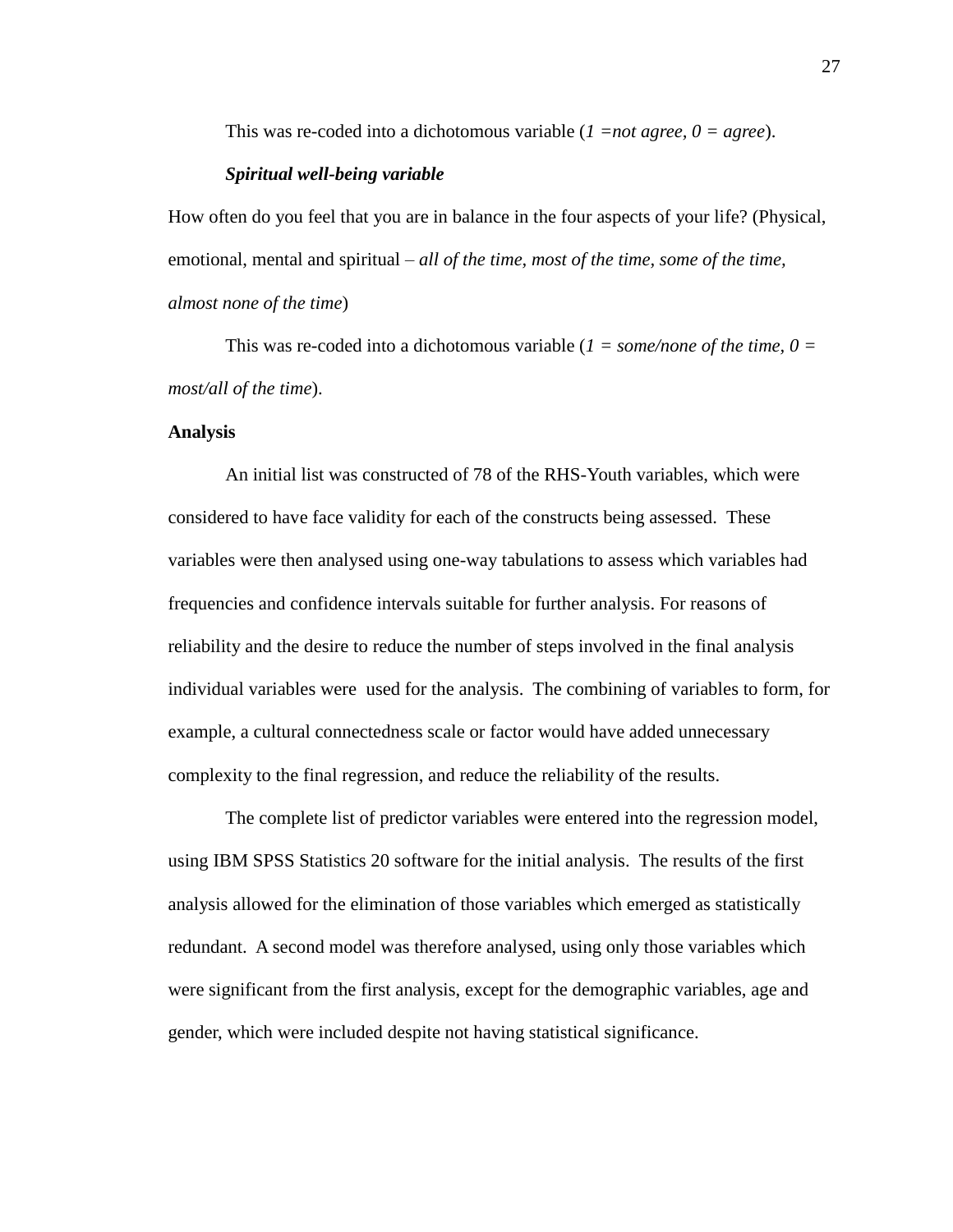#### **Results**

# **Descriptive data**

Phase one of the analysis included all of the selected variables in the logistic regression model. The unweighted comparisons for each predictor variable against reported depression for phase one of the analyses are presented in Appendix I. Following phase one of the logistic regression, variables which were not significant were removed from the regression model. These variables included : *Which language do you use in daily life - First Nations language; Community Strengths - social connections;* and *Do you take part in your local community's cultural events?* 

Descriptive statistics from phase one of the analysis (Appendix II) show that 21% of First Nations youth reported speaking a First Nation language most of the time, and 30% rated social connection as a community strength. This low rate of endorsement for cultural presence and significance continued, with only 26% of First Nations youth indicating they regularly took part in cultural events in their community. Whilst there were significant differences in the frequencies of youth answering these three variables positively or negatively, none of the variables proved to be significant predictors of reported depression. The overall percentage of those reporting depression was 24.6%. It could be assumed that this quarter of the population would largely fall into the majorities of the population who responded to the variables in the negative. However, the distribution of responses across the two categories of reported depression were relatively even for each of the above variables.

Weighted counts and percentages for phase two of the analysis, with the above variables removed, are presented in Table 1.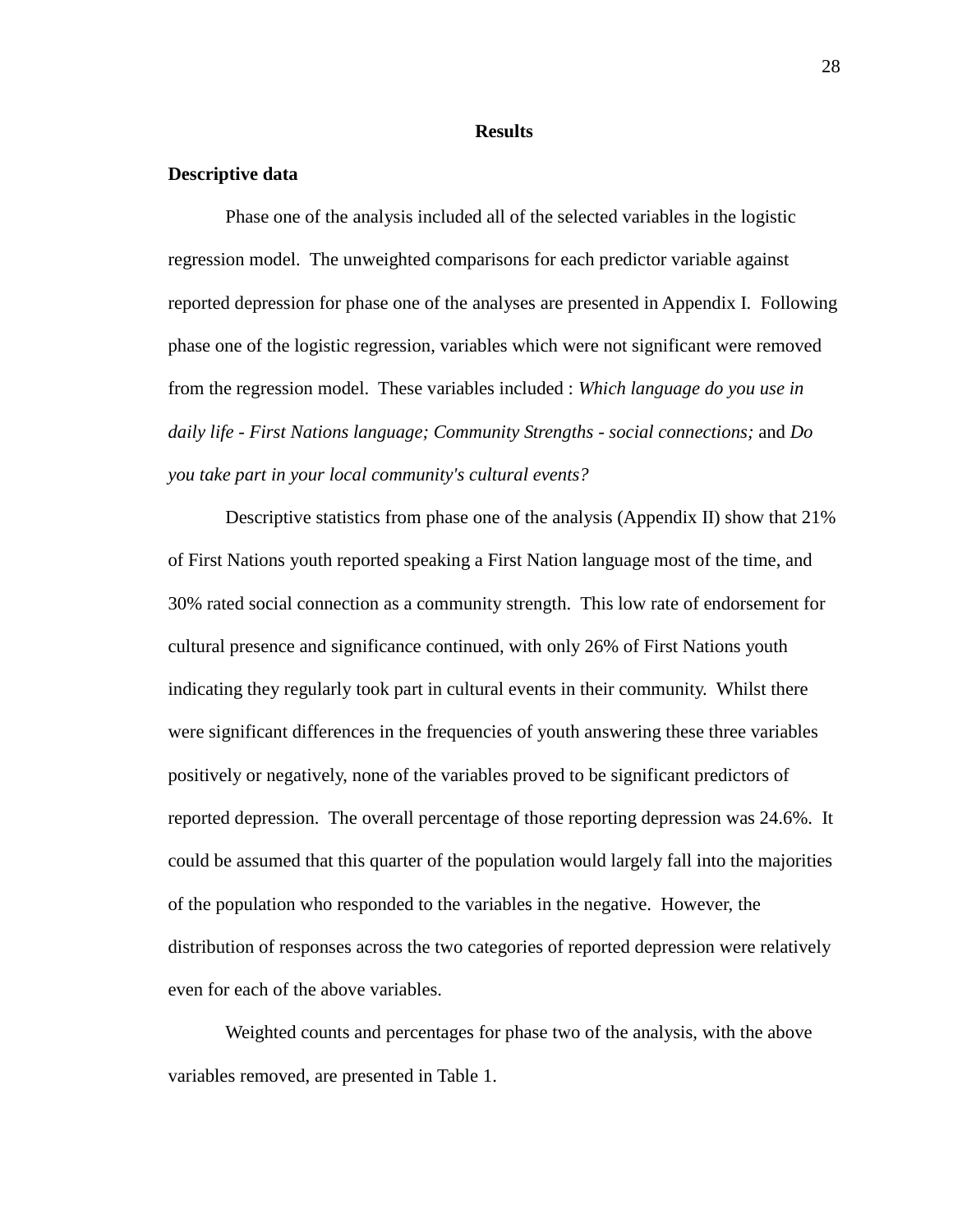# **Table 1**

|  |  |  | Categorical Variable Information for Phase Two of the Analysis |
|--|--|--|----------------------------------------------------------------|
|  |  |  |                                                                |

|                                                                                                                             |                      | Weighted<br>Count | Weighted<br>Percent |
|-----------------------------------------------------------------------------------------------------------------------------|----------------------|-------------------|---------------------|
| During the past 12 months, was there ever a time when you<br>felt sad, blue, or depressed for 2 weeks or more in a row? (a) | No(b)                | 34147.347         | 75.4                |
|                                                                                                                             | yes                  | 11166.637         | 24.6                |
| Age group                                                                                                                   | $12 - 14$            | 22462.605         | 49.6                |
|                                                                                                                             | $15 - 17$            | 22851.379         | 50.4                |
| Are you male or female?                                                                                                     | male                 | 23168.071         | 51.1                |
|                                                                                                                             | female               | 22145.913         | 48.9                |
| Are you currently attending school?                                                                                         | no                   | 5593.582          | 12.3                |
|                                                                                                                             | yes                  | 39720.401         | 87.7                |
| Have you had any problems learning at school?                                                                               | no                   | 28585.625         | 63.1                |
|                                                                                                                             | yes                  | 16728.358         | 36.9                |
| Community strengths: Traditional ceremonial activities                                                                      | no                   | 26411.679         | 58.3                |
|                                                                                                                             | yes                  | 18902.305         | 41.7                |
| Community strengths: Use of First Nations language                                                                          | no                   | 31668.794         | 69.9                |
|                                                                                                                             | yes                  | 13645.190         | 30.1                |
| How often do you feel that you are in balance in the four<br>aspects of your life: Spiritual                                | all/most of<br>time  | 16825.951         | 37.1                |
|                                                                                                                             | some/none<br>of time | 28488.032         | 62.9                |
| How strongly do you agree or disagree with: I have control<br>over the things that happen to me                             | agree                | 34665.982         | 76.5                |
|                                                                                                                             | not agree            | 10648.001         | 23.5                |
| Living status with number of biological parents                                                                             | none                 | 7161.293          | 15.8                |
|                                                                                                                             | one                  | 20336.490         | 44.9                |
|                                                                                                                             | both                 | 17816.201         | 39.3                |
| Population size $(N)$                                                                                                       |                      | 45313.984         | 100.00%             |

(a) Dependent Variable

(b) Reference Category

The total weighted population of First Nations youth living on-reserve (*N*) was 45,313.984. 49.6% were in the 12-14 years age group, and 50.4 were in the 15-17 years age group. Females accounted for 48.9% and males accounted for 51.1%. 24.6%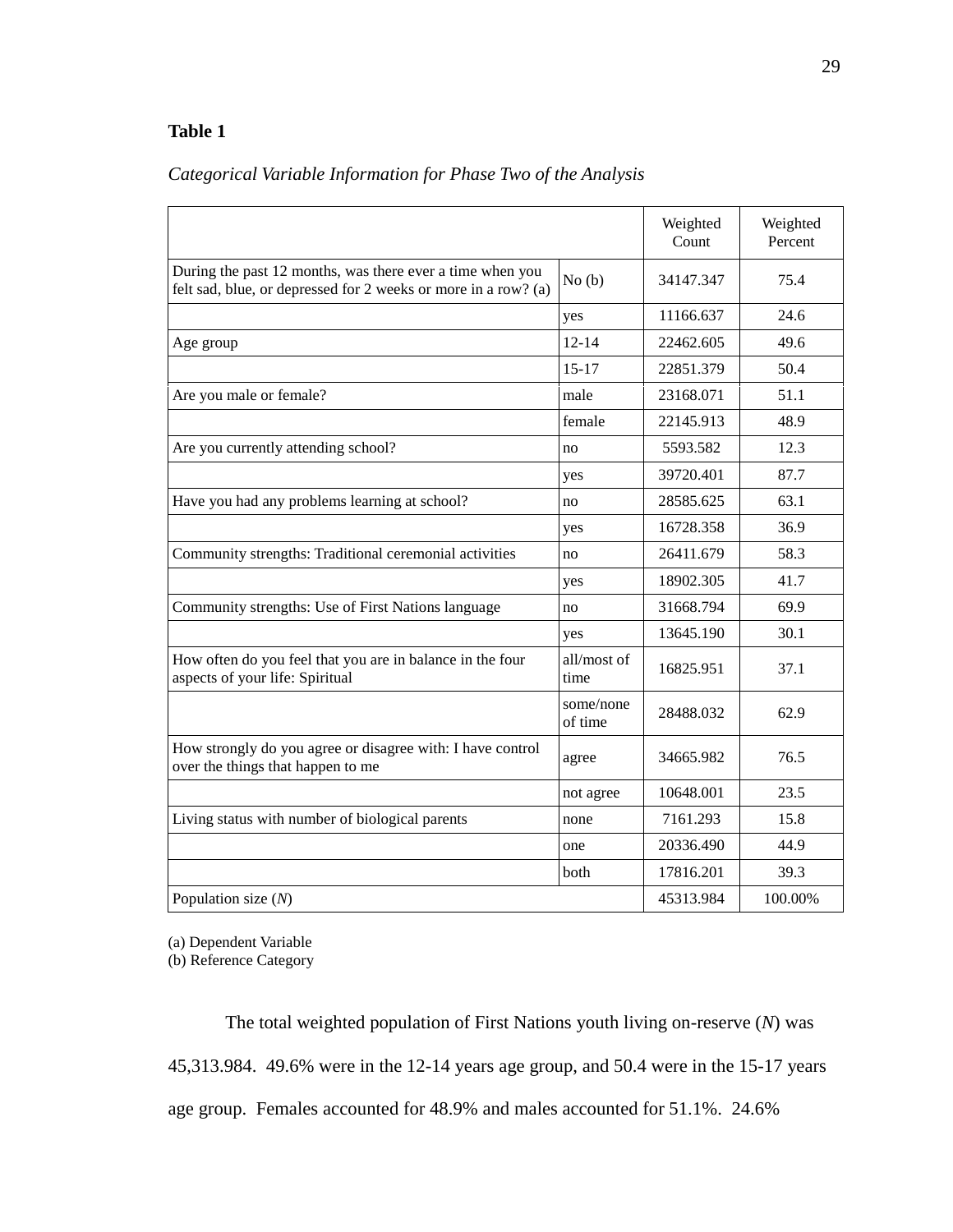answered "yes" to the dependent variable related to reporting the presence of depression in the last twelve months. The majority of youth were attending school, and did not report having a learning problem. A small but significant majority of youth reported living with only one biological parent. However, this does not provide an indication of whether there were other non-biological parents or grandparents also living in the same household. First Nations youth were significantly less likely to rate traditional activities and use of First Nations language as a community strength. However, approximately three quarters of youth reported feeling largely in control of their lives.

# **Results of Logistic Regression**

The odds ratios (Exp(B)) and significance values (sig.) for the second logistic regression are shown in Table 2. The odds ratios provide the likelihood of each parameter being a predictor of reported depression, assuming all the other parameters are controlled for. This analysis thus compares these scores to the reference category for that parameter. In most cases the reference category was the category with the highest frequency, except for gender and age group which were not categorised hierarchically. As can be seen, differences between the two age groups were not significant,  $F(1, 124) =$ .155,  $p = .695$ . However, the second demographic variable showed that males were significantly less likely to report depression than females,  $F(1, 124) = 65.507$ ,  $p < .001$ .

Respondents living with one or no biological parents were significantly more likely than those living with both parents to report depression,  $F(1, 123) = 20.797$ ,  $p <$ .001. These results show a positive relationship of wellness with the number of biological parents living with the adolescent. Additionally, aboriginal youth reporting an internal locus of control were half as likely to report depression, than those who reported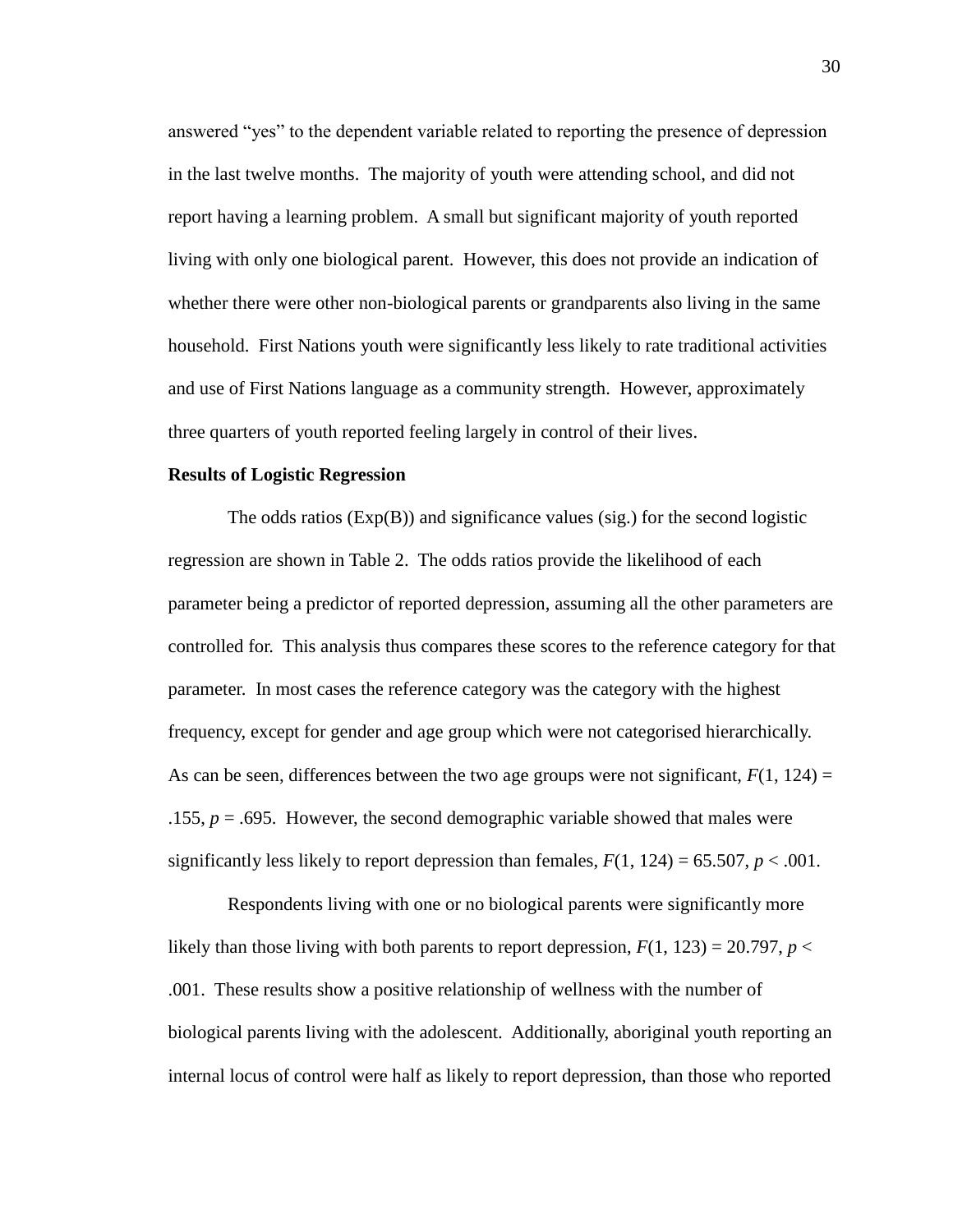feeling less control over their lives,  $F(1, 124) = 25.518$ ,  $p < .001$ . The two variables related to schooling showed the anticipated results. Respondents not attending school were more likely to report depression than those who were attending school,  $F(1,124) =$ 6.101,  $p = .015$ . Additionally, those reporting no learning problems at school were less likely to report depression than those who did report learning problems,  $F(1, 124) =$ 

72.415, *p* < .001.

# **Table 2**

| Parameter                                                     | t        | sig.  | Exp(B) | 95% confidence<br>interval for $Exp(B)$ |       |
|---------------------------------------------------------------|----------|-------|--------|-----------------------------------------|-------|
| (Intercept)                                                   | $-.373$  | .710  | .930   | .630                                    | 1.370 |
| 12-14 years old                                               | $-.393$  | .695  | .955   | .758                                    | 1.203 |
| Male                                                          | $-8.094$ | .000. | .391   | .310                                    | .492  |
| Not attending school                                          | 2.470    | .015  | 1.678  | 1.108                                   | 2.542 |
| Problems learning at school: no                               | $-8.510$ | .000  | .391   | .314                                    | .486  |
| Community strengths: Traditional<br>ceremonial activities: no | $-2.663$ | .009  | .736   | .586                                    | .924  |
| Community strengths: Use of First<br>Nations language: no     | $-2.184$ | .031  | .777   | .618                                    | .977  |
| Spiritual balance: all/most of the time                       | 3.831    | .000  | 1.551  | 1.236                                   | 1.945 |
| Control over things which happen to me:<br>agree              | $-5.052$ | .000  | .573   | .461                                    | .713  |
| Living with no biological parents                             | 5.513    | .000  | 2.277  | 1.694                                   | 3.059 |
| Living with one biological parent                             | 5.344    | .000  | 1.906  | 1.501                                   | 2.420 |

*Odds ratios (Exp(B)) and Significance Values for Final Logistic Regression*

Dependent variable is: During the last 12 months was there a time when you felt sad, blue or depressed for 2 weeks or more in a row (reference category: no)

Those who reported that traditional ceremonial activities were *not* a strength of their community were *less* likely to report depression than those who thought traditional activities were a community strength,  $F(1, 124) = 7.092$ ,  $p = .009$ . Similarly, those youth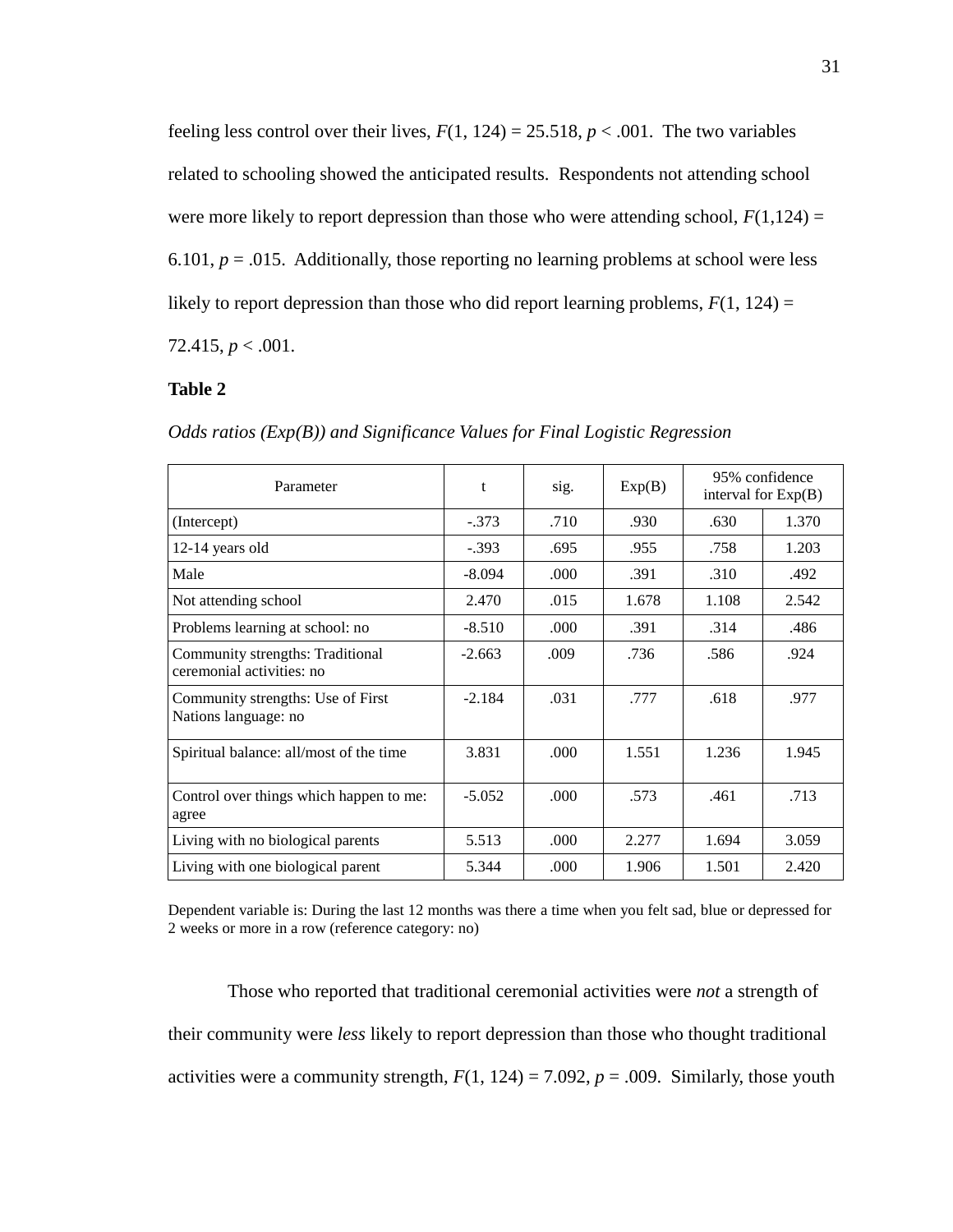who reported that the use of a First Nation language was *not* a community strength were *less* likely to report depression, compared to those who thought language was a strength,  $F(1, 124) = 4.771$ ,  $p = .031$ . Those who reported feeling spiritually in balance all or most of the time were *more* likely to report depression, than those who reported some or none of the time,  $F(1, 124) = 14.675$ ,  $p < .001$ .

# **Summary of Findings**

Respondents reporting greater school and family connectedness, and those who felt more in control of their lives, were less likely to have reported depression in the previous year. The number of biological parents with whom the respondents lived was negatively related to reported depression. Of the demographic variables, males were less likely to report depression than females, whereas there was no difference between the age groups. Respondents who rated First Nations language use and / or traditional ceremonial activities as community strengths, and those who rated themselves as being spiritually in balance were more likely to have reported depression. Variables relating to participation in cultural events, daily use of First Nations language, and social connections within the community were found to be non-significant predictors, and were therefore removed from the model.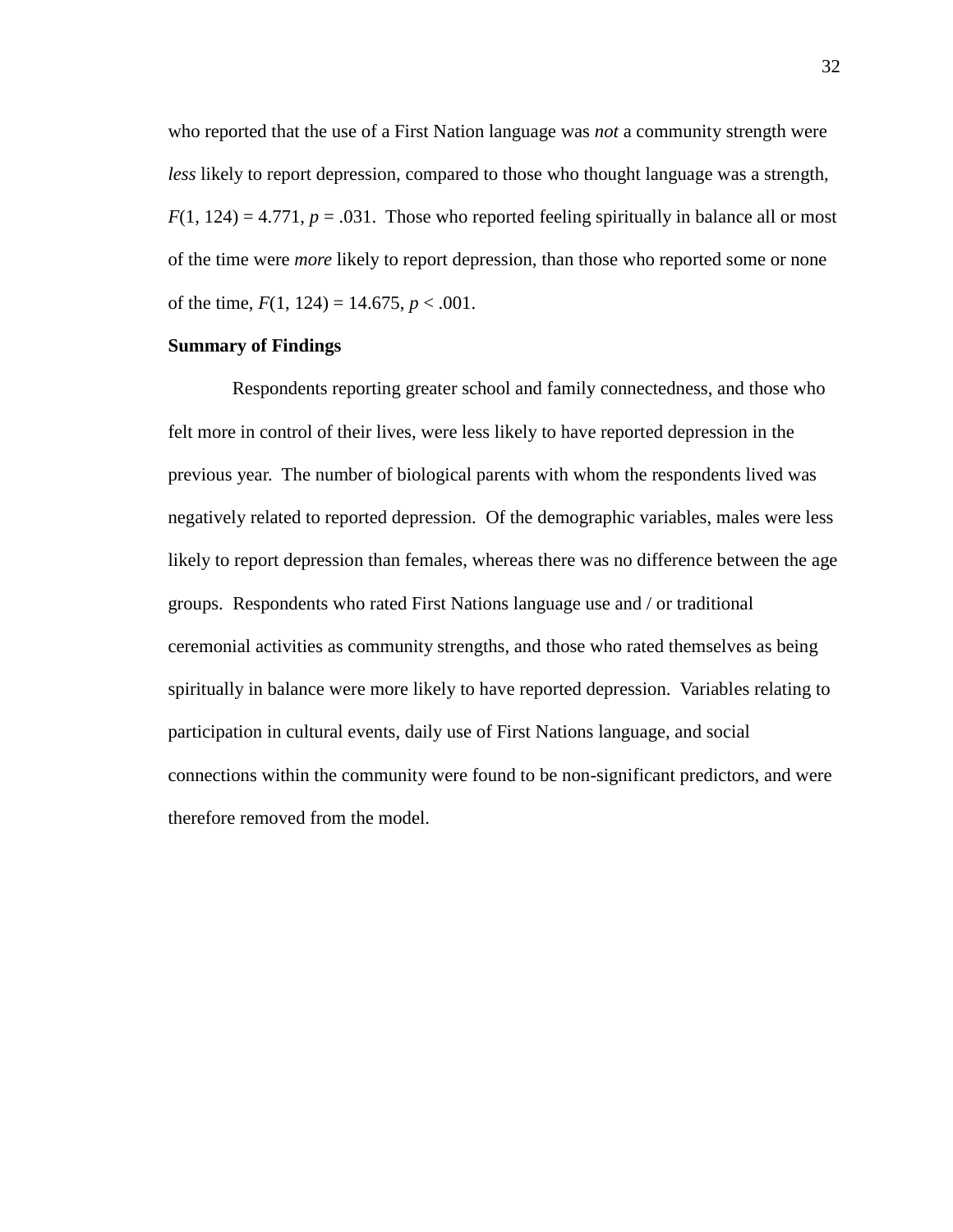#### **Discussion**

The aim of the present study was to explore the relationships between indicators of connectedness to First Nation culture and measures that reflect the status of wellness in First Nations youth. The demographic results indicate that there were no significant differences between age groups; males however were significantly less likely to report depression than females.

School indicators were highly significant and supported the hypothesis. Those youth attending school were less likely to report depression, and those who indicated a history of learning problems at school were more likely to report depression. Those who felt largely in control of their lives were also less likely to report depression than those reporting a lower degree of control. There was a clear pattern in regards to the number of biological parents with which the respondent was living. Those living with both biological parents reported a greatly reduced risk for depression compared to those with one or no biological parents. Conversely, those living with no biological parents had the highest odds of depression of all the predictors.

Three of the variables under study resulted in findings which did not support the hypotheses. However, suggestions are offered regarding these results. Those youth who rated First Nations language use or traditional events as strengths of their community were more likely to report depression. Those who indicated greater spiritual balance were also more likely to report depression. Additionally, three variables were removed from the final regression model, as they were not significant in the first phase of the analysis. The *First Nations language; taking part in cultural events;* and *social connections as a community strength* variables were not significant. These results did not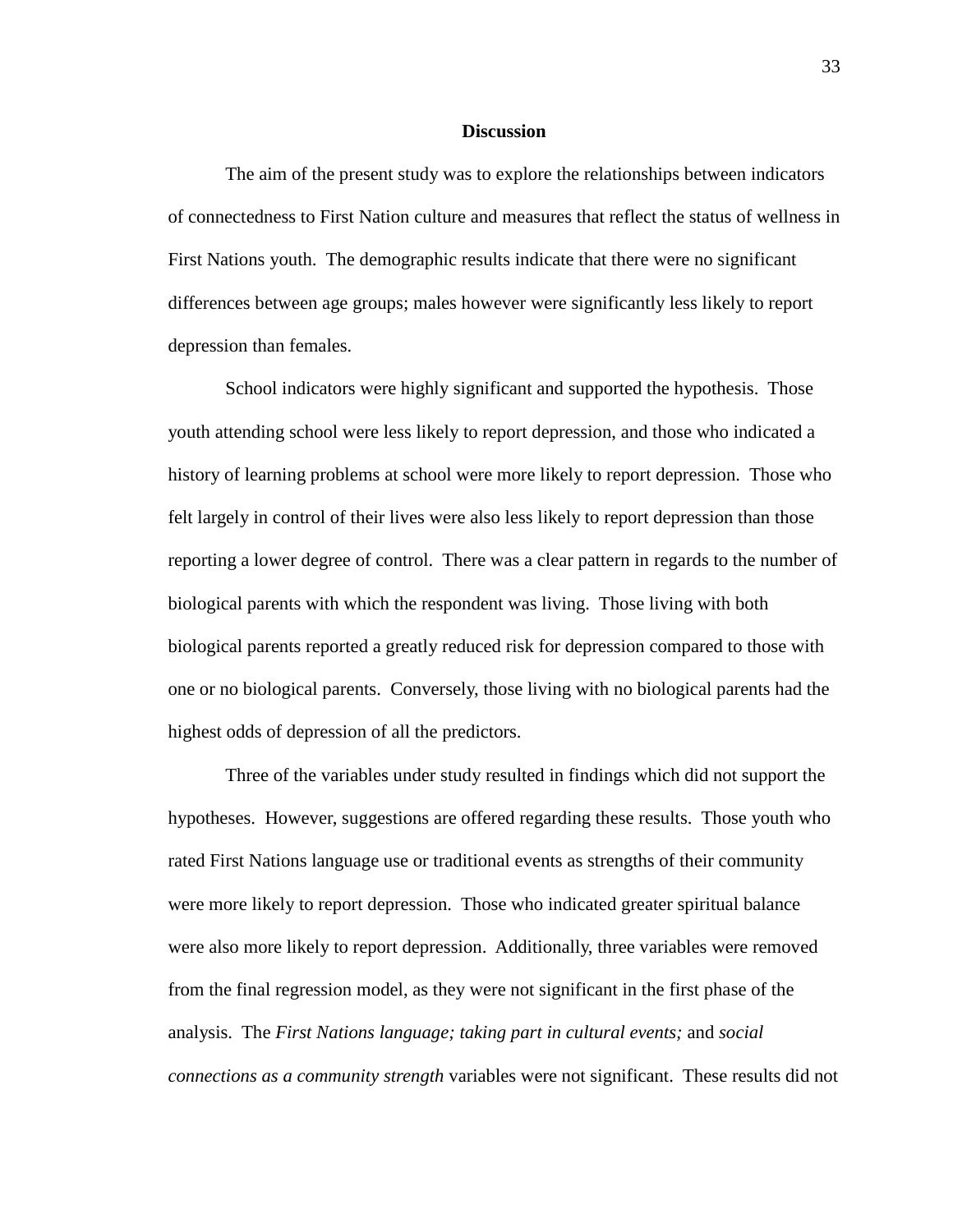therefore contribute towards supporting the hypotheses. However, they did reflect a pattern which emerged following the second regression, and these findings will be discussed in a following section.

# **Current Findings in Relation to Previous Literature**

The current finding that males report depression less frequently than females is supported widely in the psychological literature (e.g., Hyde, Mezulis & Abramson, 2008). This variable was not a main part of the study, but was included in the final analysis as a necessary demographic variable. The positive relationship between school attendance and wellness was also supported. Those who were not attending school were more than one and a half times more likely to report depression than those who were at school, suggesting this was a particularly important feature in the lives of these First Nations youth. Similarly, youth who reported no learning problems were less likely to report depression. This supports previous studies that have found a relationship between academic performance and positive mental health (Waters, Cross & Shaw, 2010). If schooling is important to adolescent development (Shochet, Dadds, Ham & Montague, 2006), and has a demonstrated relationship with mental health (Bond et al., 2007), there is little reason to believe the importance of schooling would be any different for First Nations youth. One study supported the relationship between both school and family connectedness in aboriginal and non-aboriginal youth, and positive mental health (van der Woerd et al., 2005). This finding does not discount or contradict the problems inherent in many schools in First Nations communities (Mendelson, 2008), but illustrates the social and stabilizing effects of school attendance on both First Nations and nonaboriginal youth.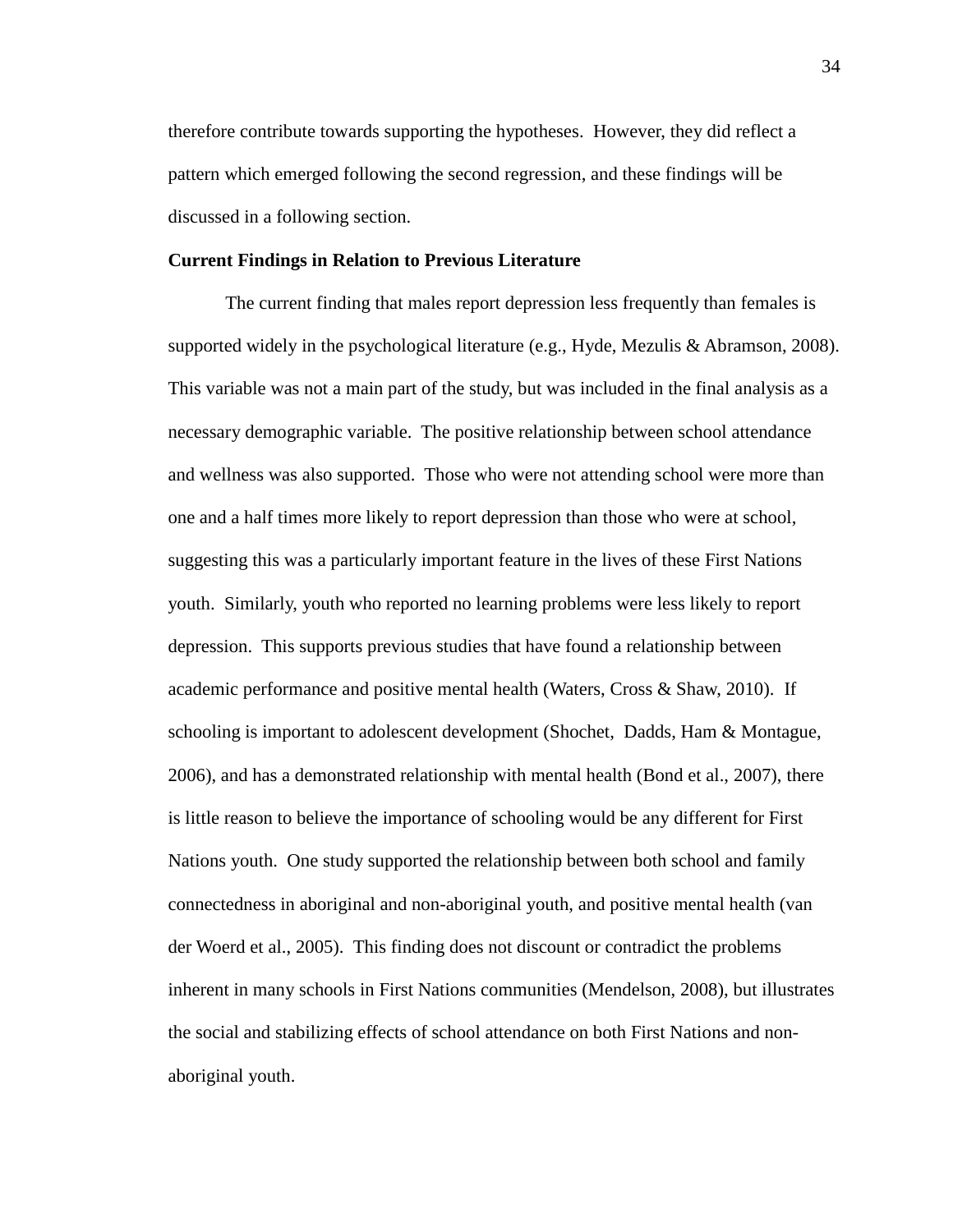Those who reported feeling more in control of their lives were less likely to report depression. This was perhaps unsurprising given the evidence of the importance of having a personal sense of control as an overall indicator of positive mental health (Benassi, Sweeney & Dufour, 1988; Tiessen, Taylor & Kirmayer, 2009). The relationship of family connectedness to wellness was also supported, although the variables referred only to biological parents, and not to siblings or to broader family relationships. Previous research has suggested that the incidence of depression in adolescents is negatively related to the degree of connectedness to family (Shirk, Gudmundsen & Burwell, 2005). This is particularly the case when parenting is characterized in relation to the quality of the parent - child relationship (Grant et al., 2003). While no conclusions can be drawn regarding the *quality* of parenting from the available data, it is possible that, for First Nations youth who participated in the survey, living with at least one biological parent was related to lower levels of reported depression than living with no biological parents. Living with two parents predicted an even lower incidence of depression.

Three of the parameters resulted in findings which did not support the hypothesis. Variables which would appear to reflect strengths or the potential for positive connections were actually found to predict an increase in reported depression. Those youth who rated traditional ceremonial activities and / or use of First Nations language as community strengths, and those who reported feeling spiritually in balance, were more likely to report higher levels of depression. Additionally, the indicators of First Nations language use; taking part in cultural events; and social connections as a community strength were removed from the final regression model, as they did not emerge as significant predictors of depression following phase one of the regression. These results may seem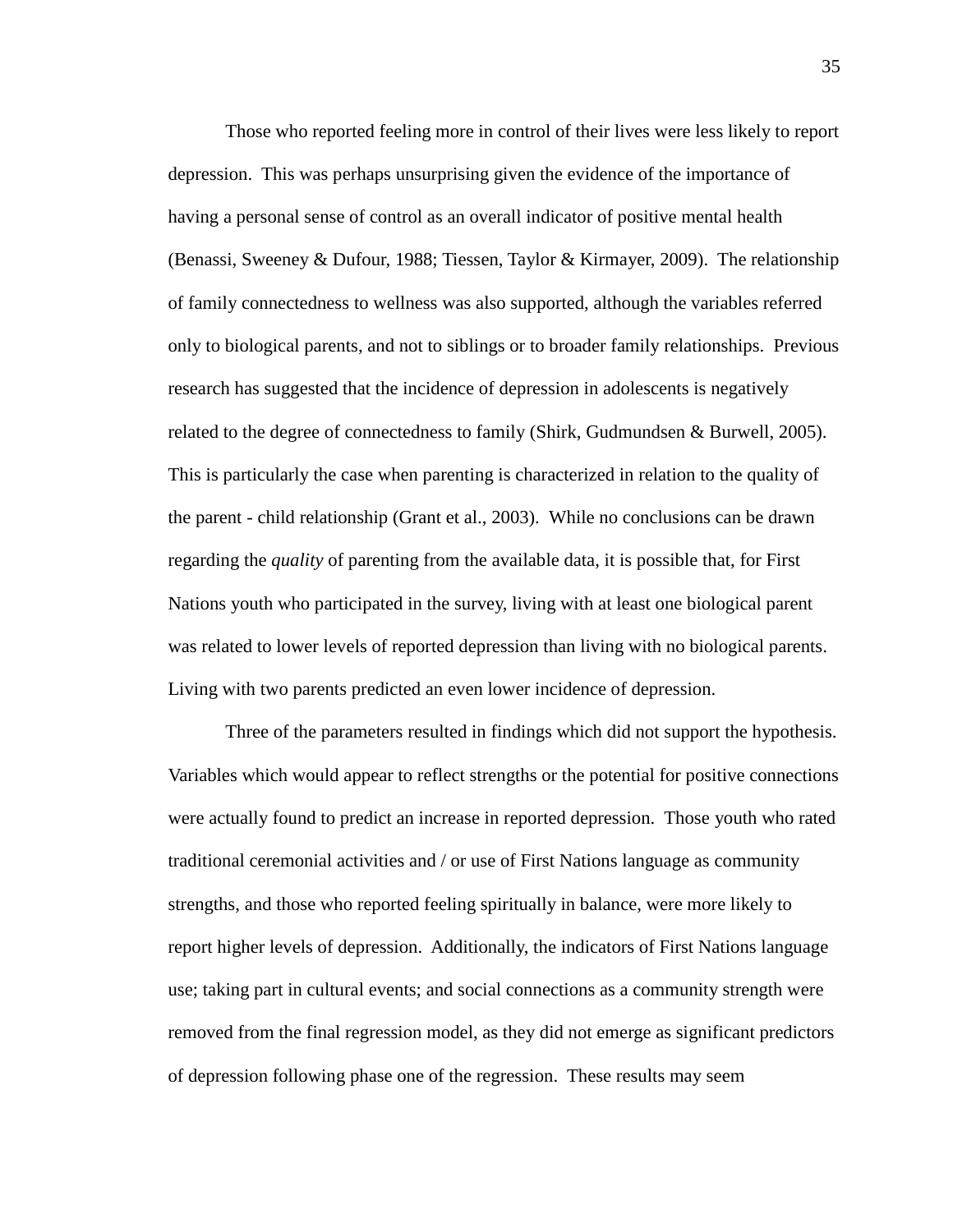counterintuitive, based on the evidence for the importance of cultural heritage in First Nations societies (Goodwill & McCormick, 2012), and therefore raise a number of questions. Additionally, there is a danger that the present study could be interpreted as concluding that increased connection with aspects of First Nations culture is actually a risk factor for increased depression in First Nations youth. There is not sufficient data to conclude that this is the case, and the fact that so much previous research has found the opposite would suggest that there are other explanations for the current findings.

The first question raised relates to what these parameters are actually measuring in First Nations youth. The questionnaires were developed in consultation with First Nations community representatives (First Nations Centre, 2006). It might be reasonably expected that the questions represent something meaningful and significant, and would appear to have face validity for the concepts they are intended to represent. It must also be acknowledged that the term *depression* will have different meanings to different people. For some it may reflect serious psychological distress, and for others it may have meant a temporary but manageable reaction to a particular stressor or event. Similarly, variables measuring community strengths are included in the survey to assess whether the respondent believes that their community has something to offer in these areas. Whether or not the person then chooses to engage in those activities or features is a separate question. The concept of spirituality may also have a variety of meanings for young First Nations people. The survey variable included to assess spiritual balance was part of an item specifically referring to the four aspects of the medicine wheel. However, it is possible that youth with a Christian or other religious background may have answered this item, based upon their own spiritual beliefs. Therefore, it cannot be assumed that the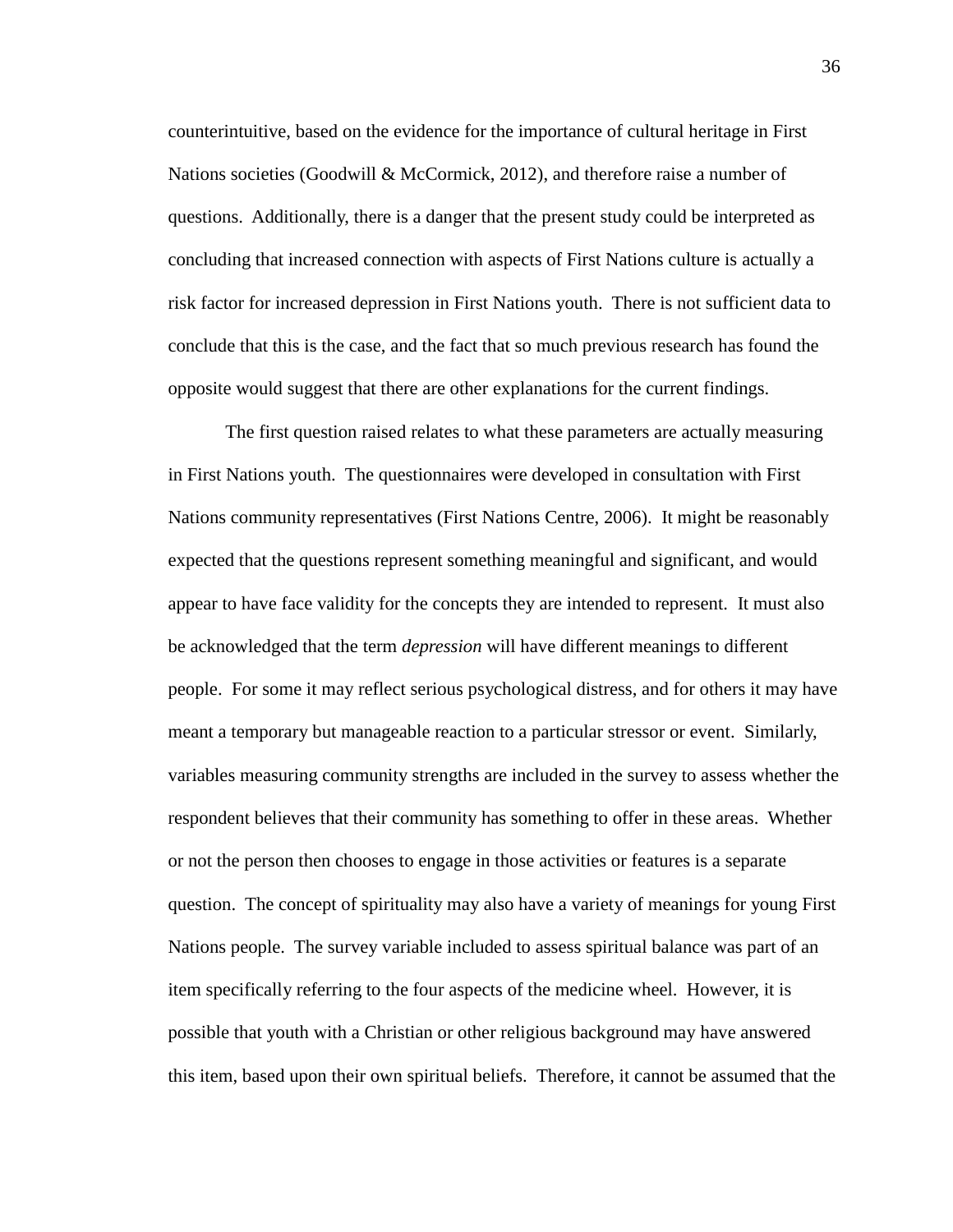variable necessarily measures traditional spirituality. Alternatively, it may be that some First Nations youth have not yet developed a concept of spirituality which makes sense to them, and cannot, therefore, state whether or not they do feel in balance.

Second, are there other more salient issues which displace the importance of some of the culturally-based parameters? As the results of the present study indicate, the indicators which were assumed to have cultural meaning did not emerge as predictors of depression. The most significant predictors in relation to the depression variable, were family, schooling, sense of control, and gender. These are universal variables in the lives of young people, and have each been shown to have significant effects on well-being in the general adolescent population (Mikkonen & Raphael, 2010). It is also possible that connections with family and schooling were the mechanisms by which adolescents felt in connection with their communities and culture, and that they had not yet broadened their personal and cultural horizons enough that the wider community had as much relevance.

If we consider the parameters in terms of Bronfenbrenner's multi-layered model of identity development, specific cultural components in the lives of First Nations youth could be seen as broader than at the level of individual, family and school. Similarly, the medicine wheel can be used to conceptualise the layers of individual, family, community, society, and ecology as concentric circles. It may be that trauma and isolation within the inner layers, such as *family,* would lead to further disconnections with elements of the outer layers, such as *school* or *community*. A young person struggling with their sense of identity may not be ready to accept given cultural norms. They may feel disconnected from both family and the broader culture, leading to a sense of isolation. Alternatively, they may simply reject the given norms, and try to formulate their own idiosyncratic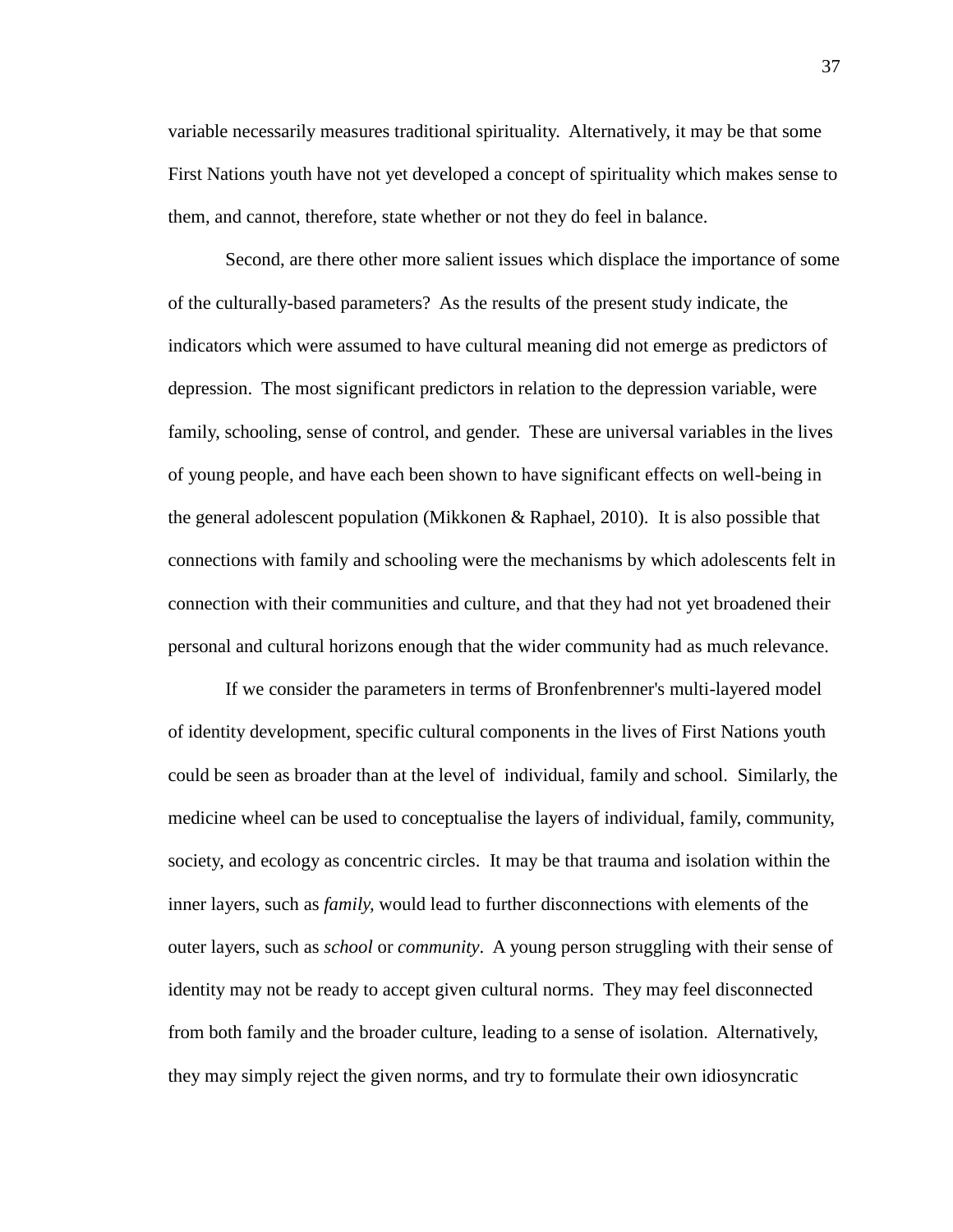relationships with the world around them. First Nations youth may recognise that their community has regular traditional ceremonies, or that people use their First Nation language to communicate, and these things may give those young people a sense of identity and pride in their cultural background. However, those young people may not yet see the relevance of those things in their lives, as they are experiencing challenges with other more personal and immediate issues, relative to external cultural influences. Additionally, the influence of negative stereotypes and messages about First Nations culture may lead a young person to actively reject more traditional or non-western aspects of their local culture. If First Nations youth are not able to find something within their heritage culture which provides them a sense of connection and identity, these aspects are less likely to be helpful for them.

Disconnection with family and school, combined with the perception of negative, external views of one's own culture can be a risk factor for gang involvement (Totten, 2009). It has been documented that youth gangs select, and often misunderstand, elements of their cultures as a backdrop or justification for the existence and activities of their gangs (Friesen, 2011). These young people are disconnected from their own communities and from western society, due at least in part to negative portrayals of their cultures, so try to form their own version of their culture which unfortunately involves some of the more negative aspects of both cultures.

 Use of First Nations language did not emerge as a predictor of wellness. Preliminary results from the RHS-Youth Phase 2 (FNIGC, 2011) show that while only 20% of young First Nations people use a First Nation language daily, 56.3% were able to speak or understand a First Nation language, and 45.8% thought that it was important to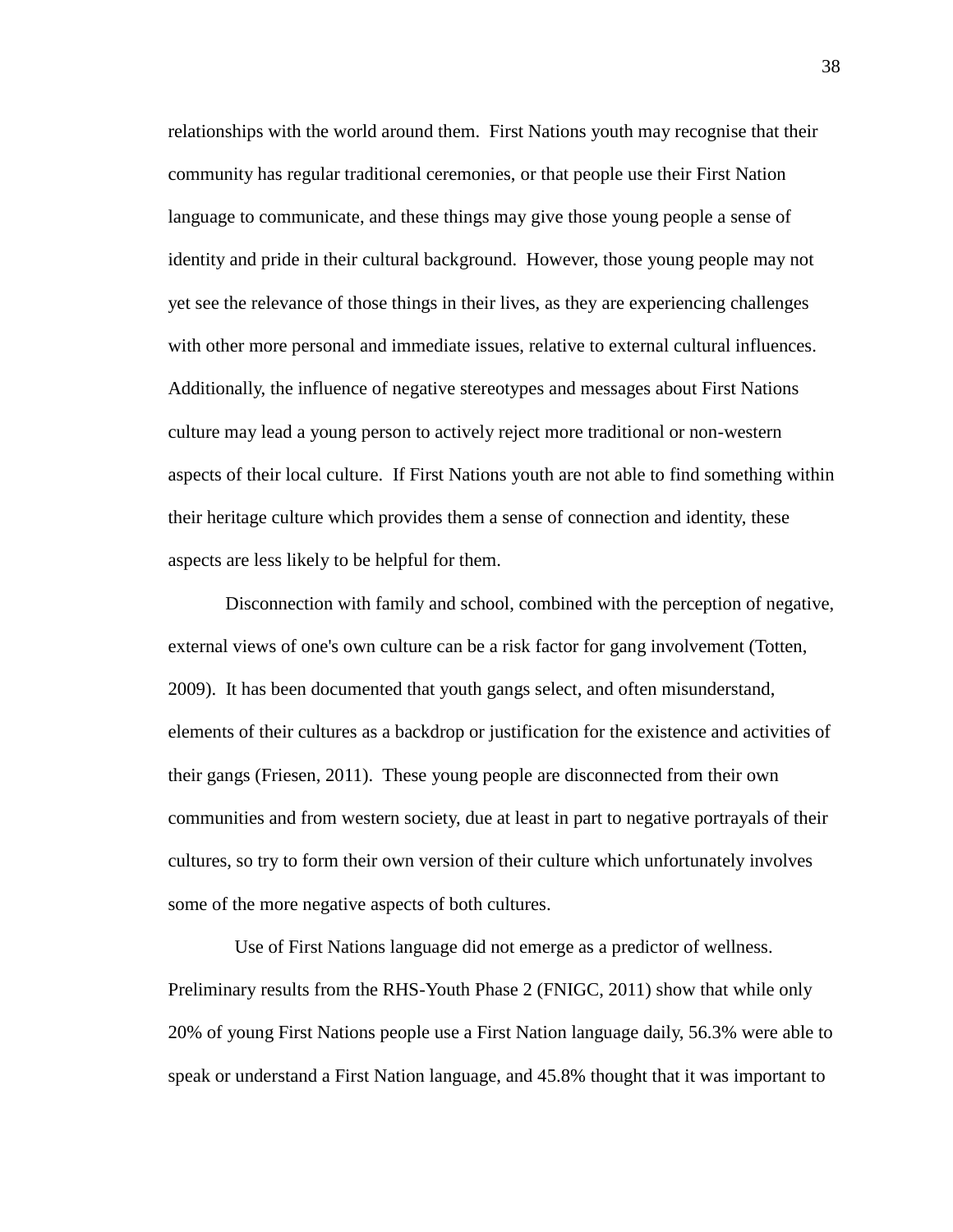learn a First Nation language. From Table 1 it can be seen that one third of young people thought that use of language was a strength of their community. This apparent contradiction may again suggest that although First Nations youth often want to be engaged in their heritage culture, this engagement does not necessarily influence their mental well-being if other more immediate factors take precedence.

The finding that increased spiritual balance was a predictor of depression remains open to a variety of interpretations. A little over a third of respondents in the RHS-Youth survey rated themselves as feeling spiritually in balance, whereas almost three quarters of the RHS-Adult survey reported feeling spiritually in balance all or most of the time (FNIGC, 2011). This difference might suggest that spirituality has less meaning for First Nations youth than for adults, suggesting it may not be a protective or resiliency factor for depression. Alternatively, other dimensions may have more salience for young people. It could have been helpful to include the other dimensions of balance (physical, mental and emotional) from the survey to see if scoring is even across the four dimensions, as it is for the adult survey. This may then have given some indication as to the relative importance of each dimension. If all four dimensions were uniformly low, then it might indicate an increased overall sense of imbalance for First Nations youth, relative to the adults in their communities. However, this does not explain the fact that young people who reported feeling *more* in balance spiritually were significantly more likely to have experienced depression in the preceding year, than those who felt less in balance. As with any cross-sectional study, there is no indication of causality. It is, therefore, not possible to know whether an increase in spiritual balance followed an episode of depression, or whether the depression occurred following, or independently of,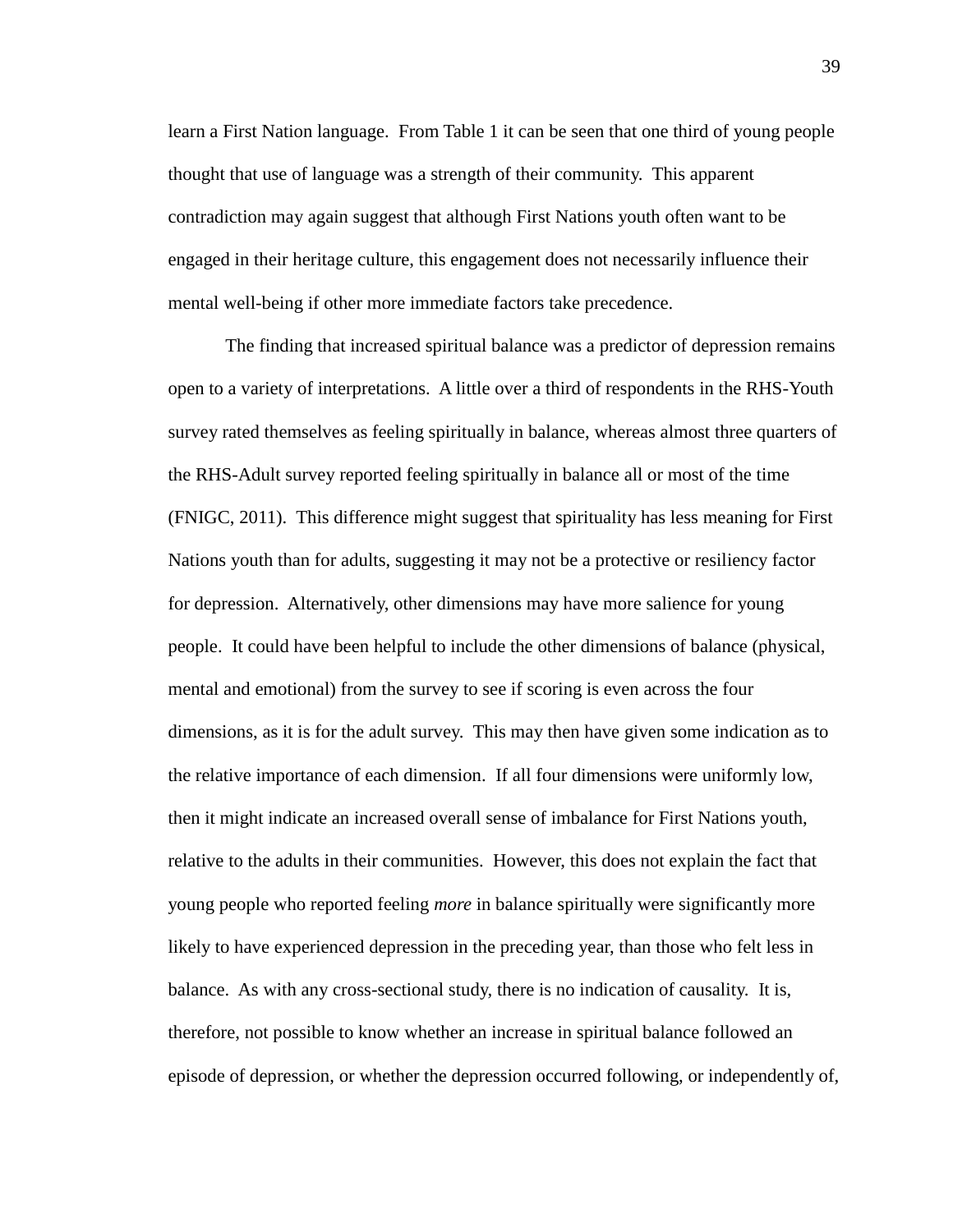spiritual balance. It may be that some of those who have experienced depression have turned to spiritual methods of healing. Having recovered, they may subsequently feel more in balance, whereas beforehand they might felt less in balance or simply been less aware of how they felt, either way. This would reflect some of the processes of intense diffusion and growth experienced at different times by adolescents.

The third question raised by the findings is that there may be something other than what is being indicated or measured regarding the target population of this survey which affects their relationships with indicators of cultural connectedness and / or the availability of opportunities for cultural connectedness. There are many other factors in the lives of these young people which could have been included in the present analysis. These could include, for example, history of trauma, school attainment, substance use, and availability of social support mechanisms. Traumatic events may have a more significant role in one individual's mental health, than their connectedness to school. However, as discussed in the introduction, the effects of ongoing stressors may be just as influential in subsequent depressive episodes, and are likely to have a reciprocal and interactive effect over the course of development. Another essential part of the broader layers of any society is employment, and this is a particular problem area for First Nations youth, and especially First Nations youth who live on reserves. Unemployment for young adults in First Nations communities is very high (FNIGC, 2011), so it could be de-motivating for the youth if they perceive that they have limited chances to work in their community, once they have finished school.

# **Implications for Clinical Practice**

The findings of the present study would suggest that the role of culture in the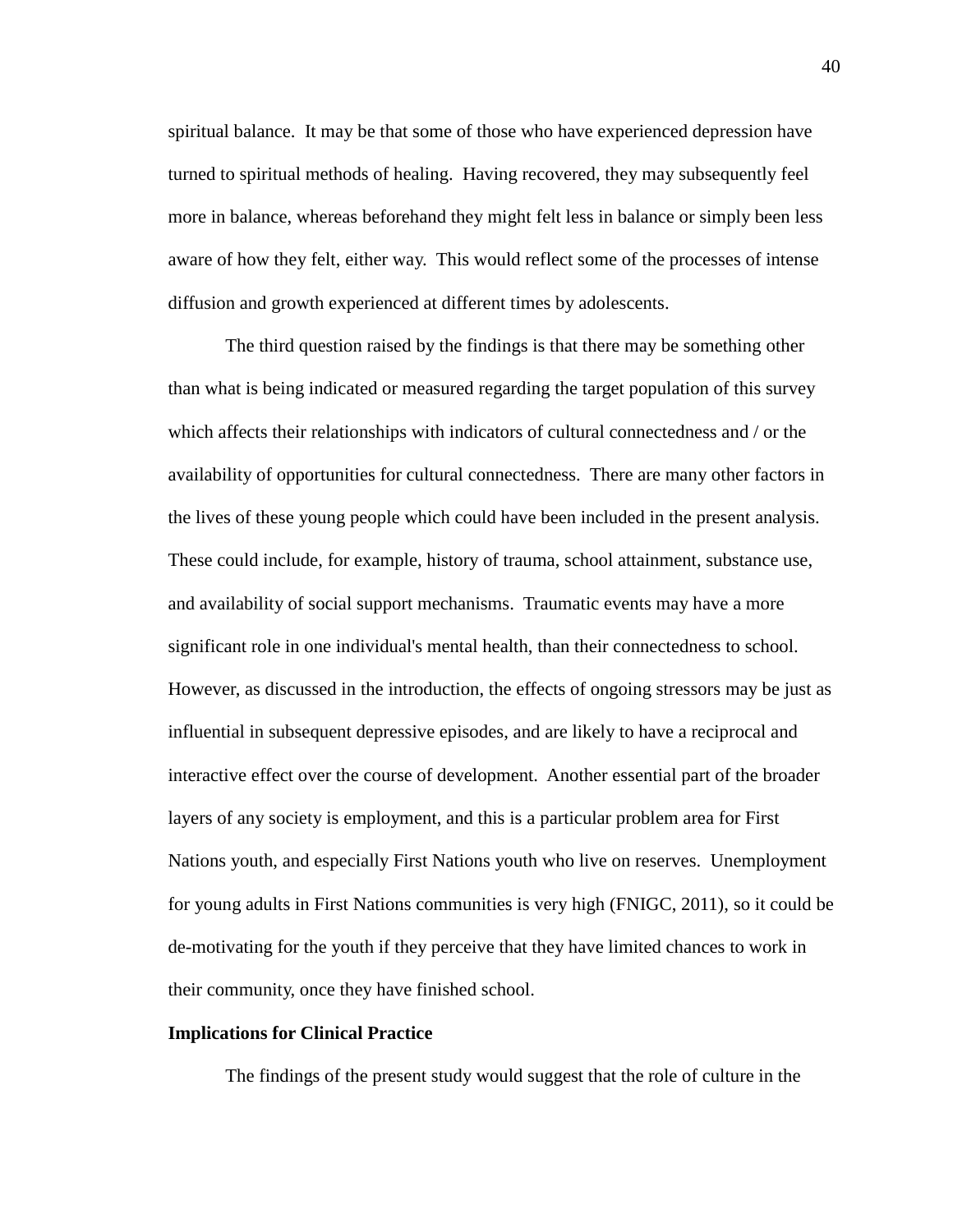lives of First Nations youth is complex, indicating the need for caution when working in a helping role with First Nations youth. Therefore, assumptions about the importance of particular aspects of cultural life cannot be made. Goodwill and McCormick (2012) highlight the importance of the development and reclamation of aboriginal identity as part of the healing process for First Nations people. The authors' findings were based on interviews with adult members of several First Nations, from mostly urban settings. As such, these findings may not be directly comparable to the present study, due to the differences in age and geographical location of the sample. However, the authors illustrated the types of personal experiences which either strengthen or hinder the development of cultural identity in First Nations people, and the importance of these considerations for helping professionals. It is possible that First Nations youth have not yet experienced the same events to which the adult participants were referring. Alternatively, the youth may have not processed those experiences, as they may lack the broader experience to be able to put those individual experiences into context. Additionally, the degrees of acculturation and enculturation would need to be assessed, as youth from the same community may adhere to differing degrees of their First Nation and western world views (Nuttgens, 2010). The results from the present study do not differentiate adolescents by community, as this data was not accessible. Therefore, it is likely that some communities will have a stronger emphasis on First Nations culture, whereas others will have a mix of cultural influences.

#### **Implications for Policy**

The primary indication for policy from the present findings is that the basic aspects of life which are important to young people in general are similarly important for

41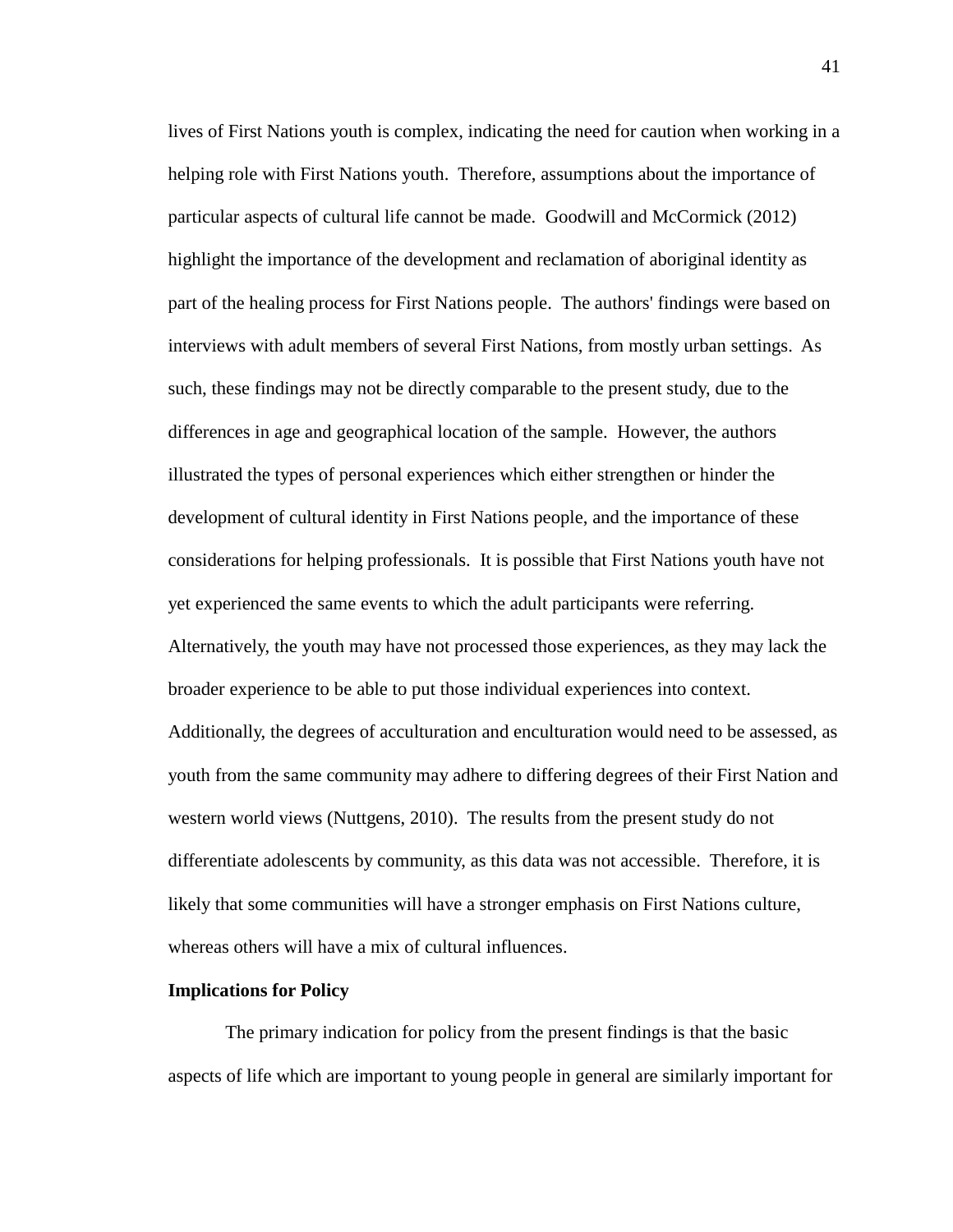young First Nations people. The security and connectedness provided by family, immediate community, and school are fundamental to their healthy development. That is not to say that cultural aspects are not important. Indeed, almost half of the First Nations youth in the survey rated learning a First Nations language as important (FNIGC, 2011). Awareness of, and participation, in their local culture is an important part of a young person's identity formation. However, it would seem that if the inner layers of home, family, school, or peers are disrupted for First Nations youth, the positive influences of the broader layer of culture may have less immediacy. Therefore, it is suggested that policies aimed at helping First Nations youth need to begin with strengthening the abilities of First Nations parents to maintain healthy relationships and connections with their children. Such programs would need to include parenting, family support both in the community and in the home, and improved mental health services to help adults cope with the effects of poverty and intergenerational trauma. Improving the quality of and access to schooling should also be a priority, given the demonstrated relationships between education and lifelong health. Importantly, these policies should be applied within the context of First Nations culture, and what is acceptable to the residents of the communities.

Waldram (2009) points out the dangers of making assumptions about what constitutes *culture* or *tradition,* and that it is important to recognise that culture is constantly changing. As such, it would be vital to ensure that *culture* is a concept First Nations people are permitted to define and own for themselves, rather than having it assumed or prescribed for them. The Assembly of First Nations (AFN) already has an education policy which aims to shift control over education to First Nations communities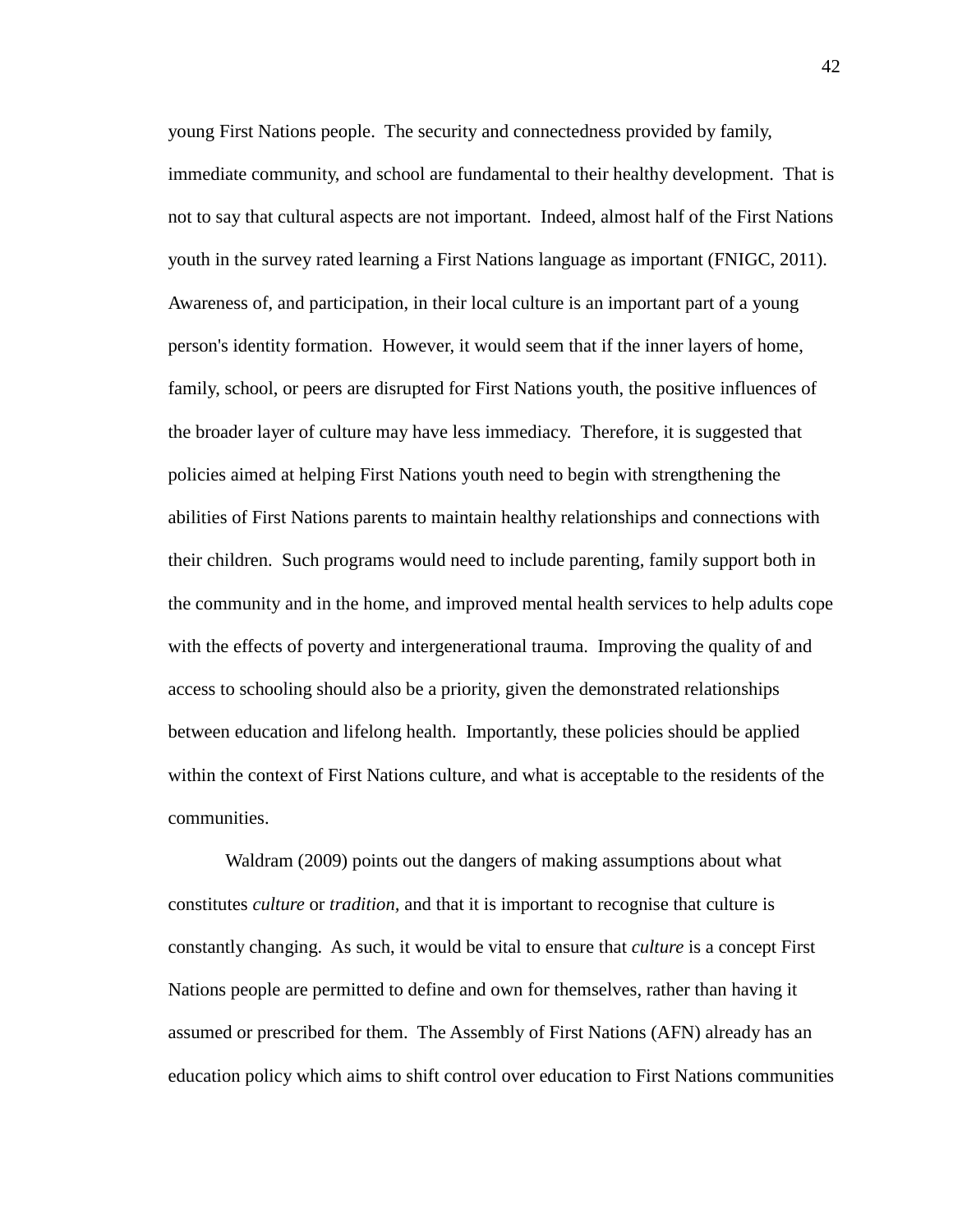at a regional level, in order to promote the teaching of First Nations languages and history, and to have more control over curriculum development (Assembly of First Nations, 2010). This is seen as a vital step in the processes of healing some of the impacts of colonisation and the residential school system.

# **Future Directions and Research**

The present study raises several questions, as outlined above. As such, future research building upon the above findings should serve to expand upon and clarify the findings. It could be revealing to perform a logistic regression using variables which are as similar as possible to the above variables, using data from the adult First Nations population survey. Some of the variables would not be the same, as the survey questionnaires were customised to suit each of the child, youth and adult First Nations populations. Such a comparison would help to highlight whether or not the more unexpected findings, such as the predictive power of general, day-to-day life variables over the cultural variables, are particular to First Nations youth, or are characteristic of First Nations people in general.

A logistic regression using a measure of an alternative measure of wellness rather than depression might help to validate the present findings. Using depression as a proxy for wellness involves assumptions about the relationship between wellness and depression, or lack of depression, and about the meaning of depression for the participants. However, this would rely on the availability of suitable data representing valid factors, which was not available for the purposes of the present study. It would be also be desirable to correlate at least the cultural variables which assess the availability of, and participation in, traditional ceremonies and activities. This would show whether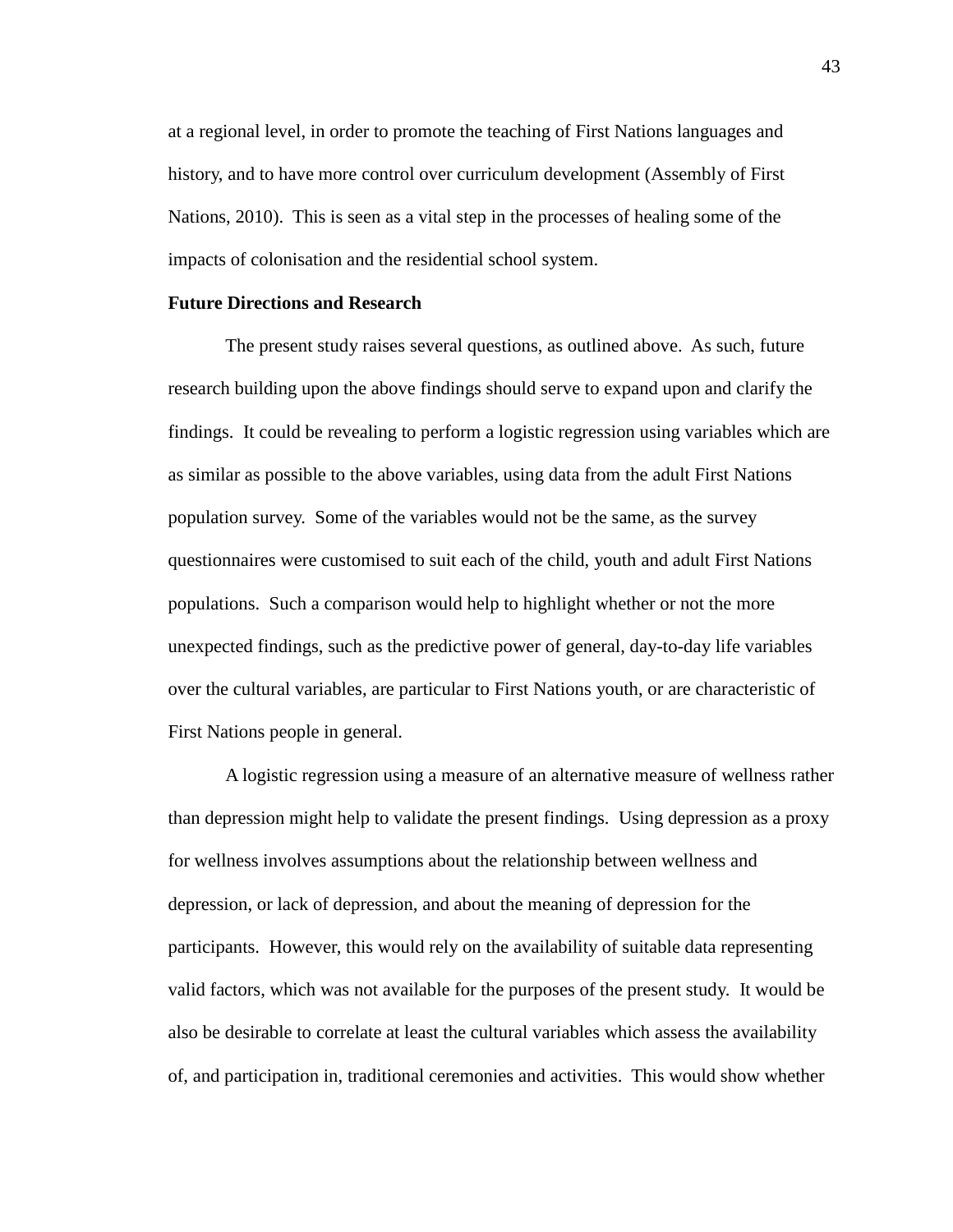or not the youth who do not attend traditional activities are merely unable to do so due to lack of those activities in their communities.

A qualitative, interview or focus group-based study amongst a representative sample of First Nations youth could be undertaken to further explore the importance of spiritual and cultural aspects of their lives. The data from such a study, although possibly limited by numbers of participants, could provide a richer source of detailed information. This information could help to explain and expand upon some of the questions regarding the involvement of First Nations youth in traditional, cultural activities. It would be important to know, for example, how the attitudes of youth towards more traditional aspects of their cultures differ from those of adults, and whether or not young people see these aspects as directly relevant to their lives.

A further assessment of the importance of language use might help to clarify the apparent contradiction that regular use of language did not protect against depression, despite the perception that language is an important cultural factor. It is accepted that depression may not be a suitable proxy for wellness, or that the perception that language is an important cultural factor may not necessarily mean that use of language has a direct effect on overall wellness. As suggested above, cultural engagement may not have enough of a positive influence on the well-being of First Nations youth if other factors are already having a significant negative influence.

### **Limitations**

Strengths of this study were the large sample size and the variety of variables available to operationalize the constructs. However, the RHS-Phase 2 sampled 216 communities across Canada, so regional and community level variations are unavailable.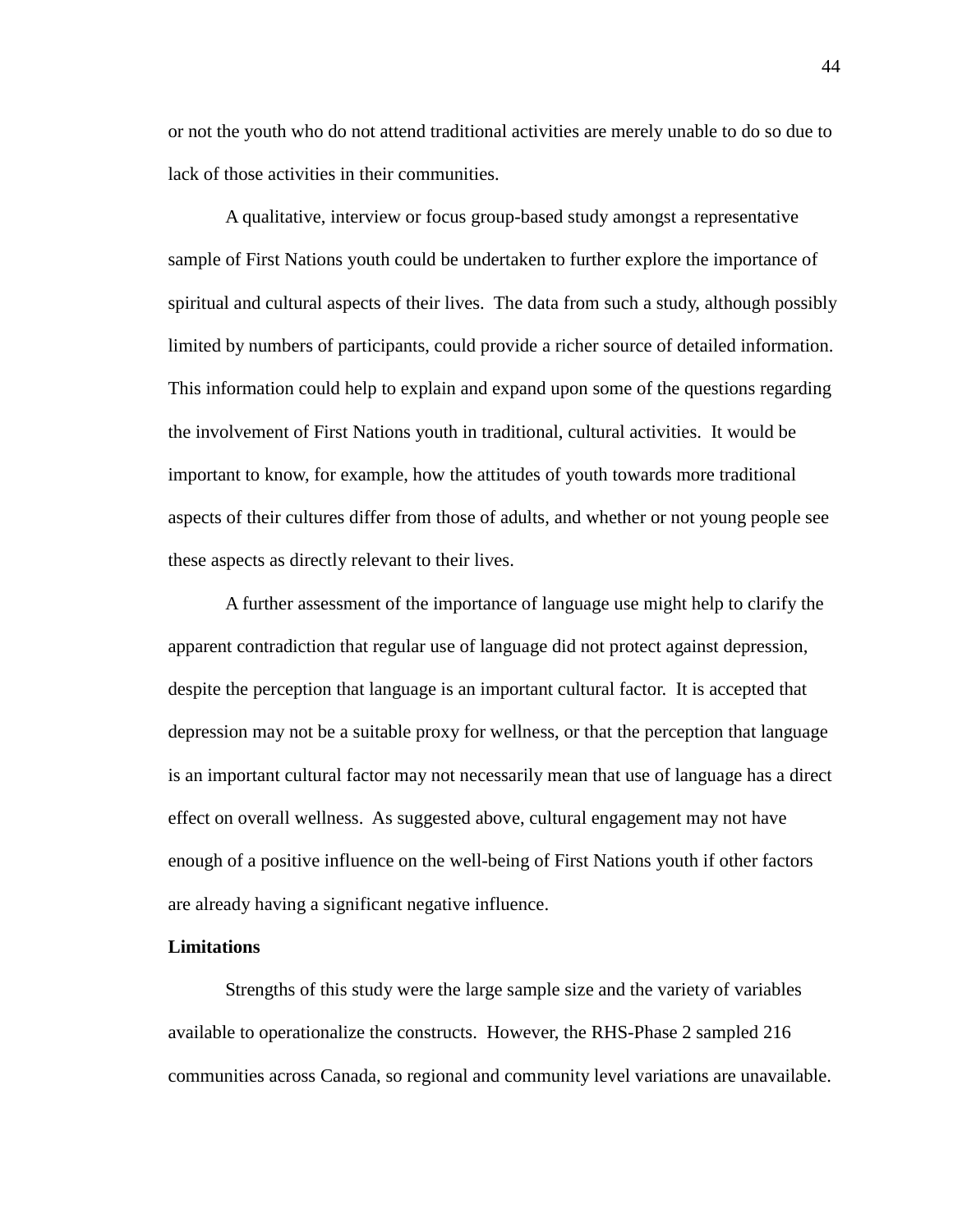Previous literature suggests a wide variety in the degrees of community cohesion and well-being (Chandler & Lalonde, 1998). This variation is effectively averaged out across the communities, for the purposes of the RHS reports and for the data utilized in the present study, which potentially gives a misleading overall picture.

As the study was cross-sectional there was no evidence of causation, and the final analysis required the selection of a limited number of variables to represent the constructs. This meant that certain assumptions had to be made about which variables were suitable, based on the literature review and an assessment of the face validity of those variables. It is, therefore, probable that other factors which were not included in this analysis will have had some relevance to the results, but were not included due to limitations of the scope of the study. For example, physical illness or injury could have been significant causes of depression, but to include these variables was outside the scope of the present analysis.

The results may not be generalizable, as there was limited information about who was actually represented in the sample who completed the surveys. Therefore, it is not known whether or not there may have been group differences between those who responded to the items and those who did not, which could have resulted in selection bias. It will have to be assumed that characteristics of those who did, compared with those who did not, respond to certain items will even out across the surveys. Problems during data collection, such as lost or stolen computers or changes in interview staff may also have led to reliability problems with the data. These were listed as problems for the RHS - Phase One (FNC, 2006), so it may be assumed that some similar problems will have had some effect on the RHS – Phase Two.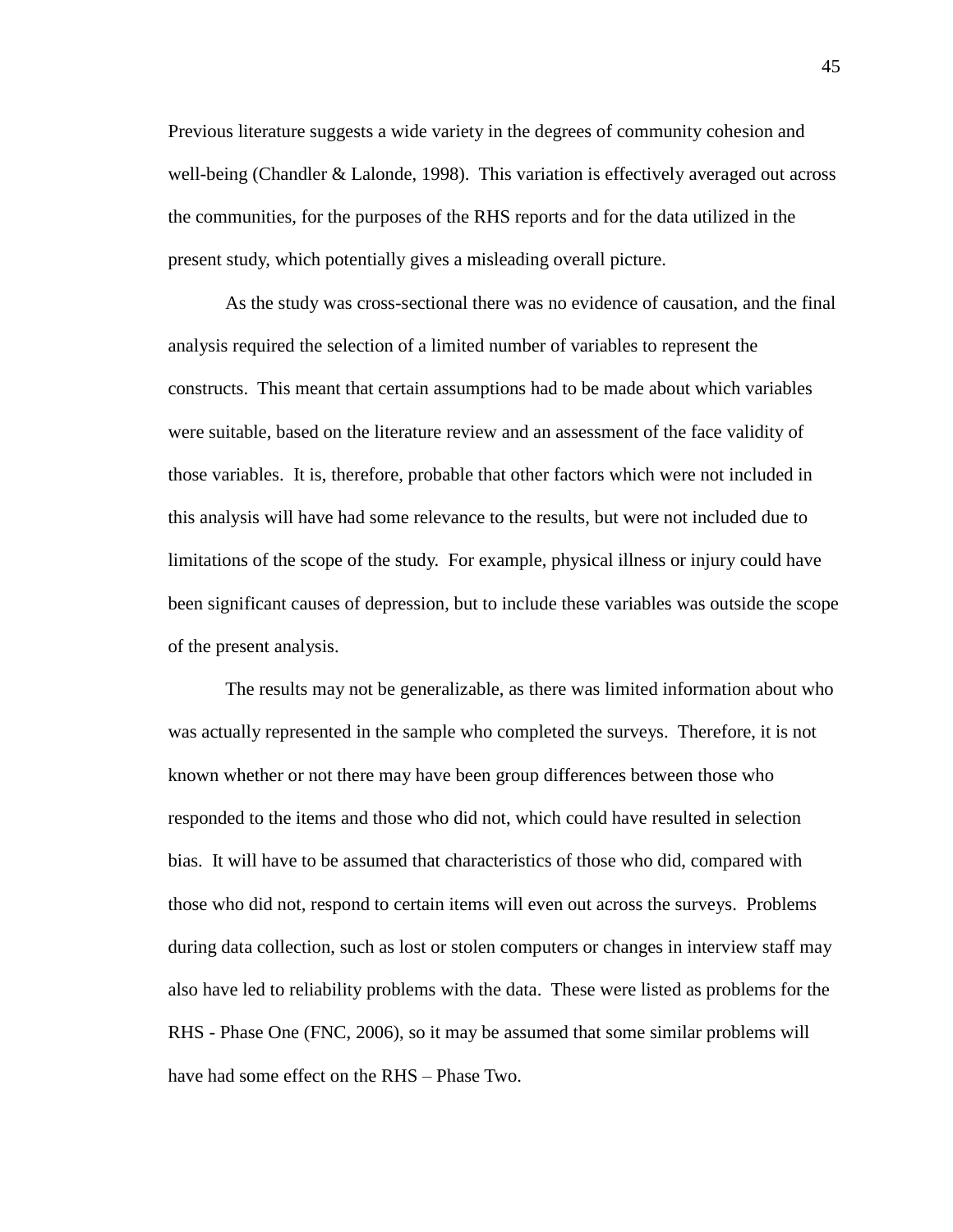Due to time constraints and the scope of this study, it was not practical to perform a second regression using suicidality as the outcome variable. There is a great deal of literature on the correlates and predictors of suicide, and it had been an intention to study this using the recent RHS data. Additionally, it may have been useful to have performed a regression using another indication of wellness (such as reported happiness), since using depression as the outcome involves the assumption that the absence of depression necessarily equates to positive wellness. However, *happiness* as an indicator involves similar assumptions about the universality of the meaning of the concept as were made about using lack of reported depression as in indicator of wellness. Happiness and wellness, or well-being, have been thought of as distinct concepts since the early Greek philosophers, and physical health is not a good predictor of happiness (Diener, Sapyta & Suh, 1998). Happiness may be a component, rather than a representative indicator, of wellness.

It would have been desirable to have cross-tabulated certain variables to assess for correlations. For example, comparing the use of First Nations language by the individual to the reported use of language as community strengths may have provided an indicator of whether First Nations language use was a common or available choice for those individuals. It may be that those who are less likely to speak their heritage language simply do not have the option to do so. Similarly, the availability and access to traditional cultural events would be likely to have at least some effect on individual participation in those activities. If those activities are a more common and established feature of a community, then members may be more likely to take part. However, it could be that if traditional activities are plentiful and regular in a community, young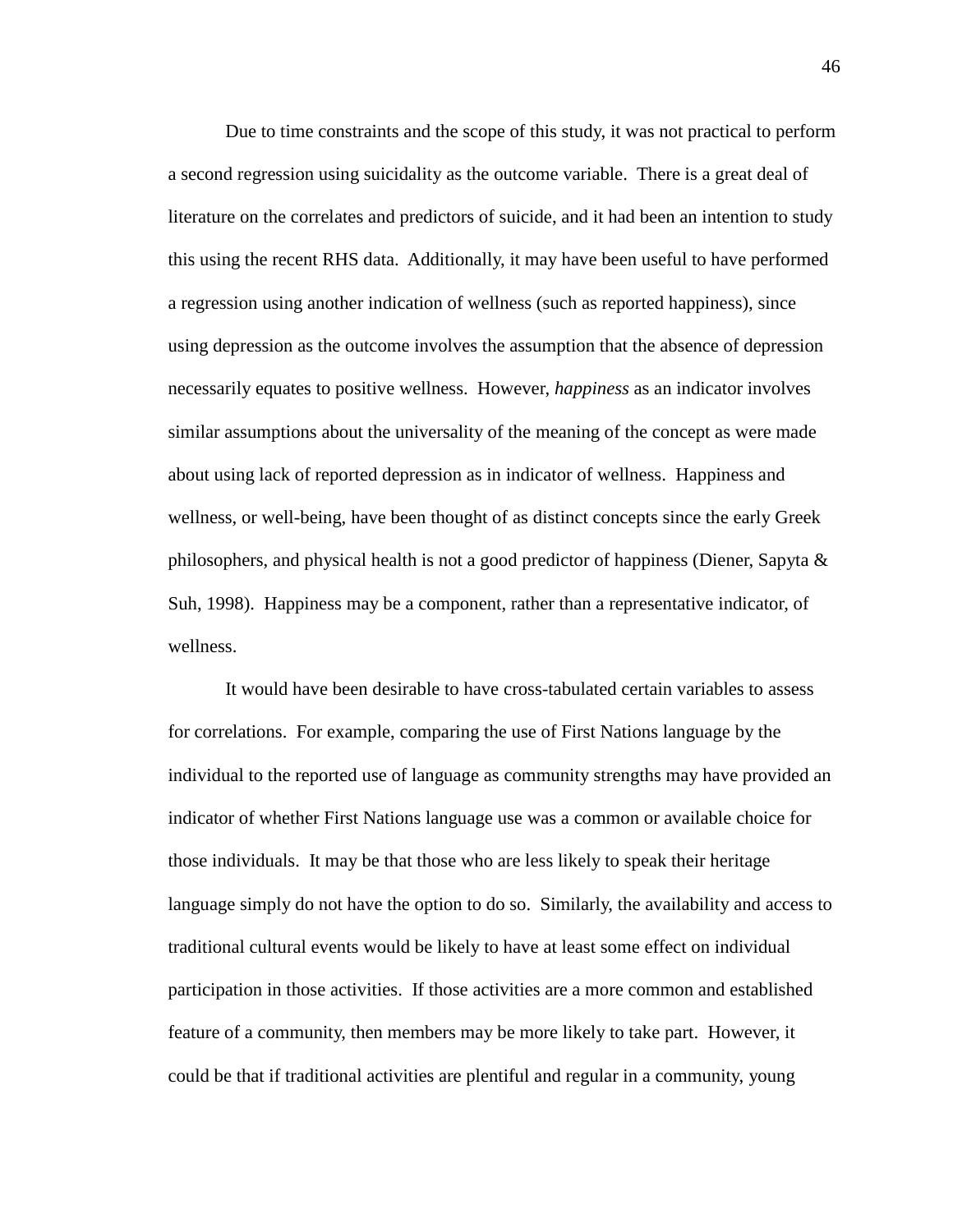people might take those events for granted, or at least choose not to attend regularly. Whereas, in a community with limited cultural events it could be that people are more likely to take notice when those events do occur, and therefore place more importance on them.

Some of the variables may not necessarily be indicating connectedness, as the original questions on the RHS-Youth were not specifically intended to measure connectedness. Therefore, a degree of interpretation and assumption has been employed in the evaluation of these findings. For example, the variable measuring school attendance is not specifically asking respondents how connected to school they perceive themselves to be. The question simply asks if they are currently attending school. Therefore, it could be that respondents are physically attending school, but actually place no importance on it or actively dislike school. There is also no indication of the degree of attendance. Respondents could have a very high absence rate, but still be said to be attending school, insofar as they are enrolled in school. One question asked the degree to which respondents liked school, which relied on their having answered already they do attend school. Including this variable would therefore have reduced the overall number of respondents, and would have excluded a significant and potentially salient section of the population.

#### **Summary**

The purpose of this study was to explore the hypothesis that connectedness in First Nations youth would predict a lower reported incidence of depression. The findings that school and family connectedness and the subjective perception of having control over one's life each supported the hypothesis. However, measures of cultural connectedness,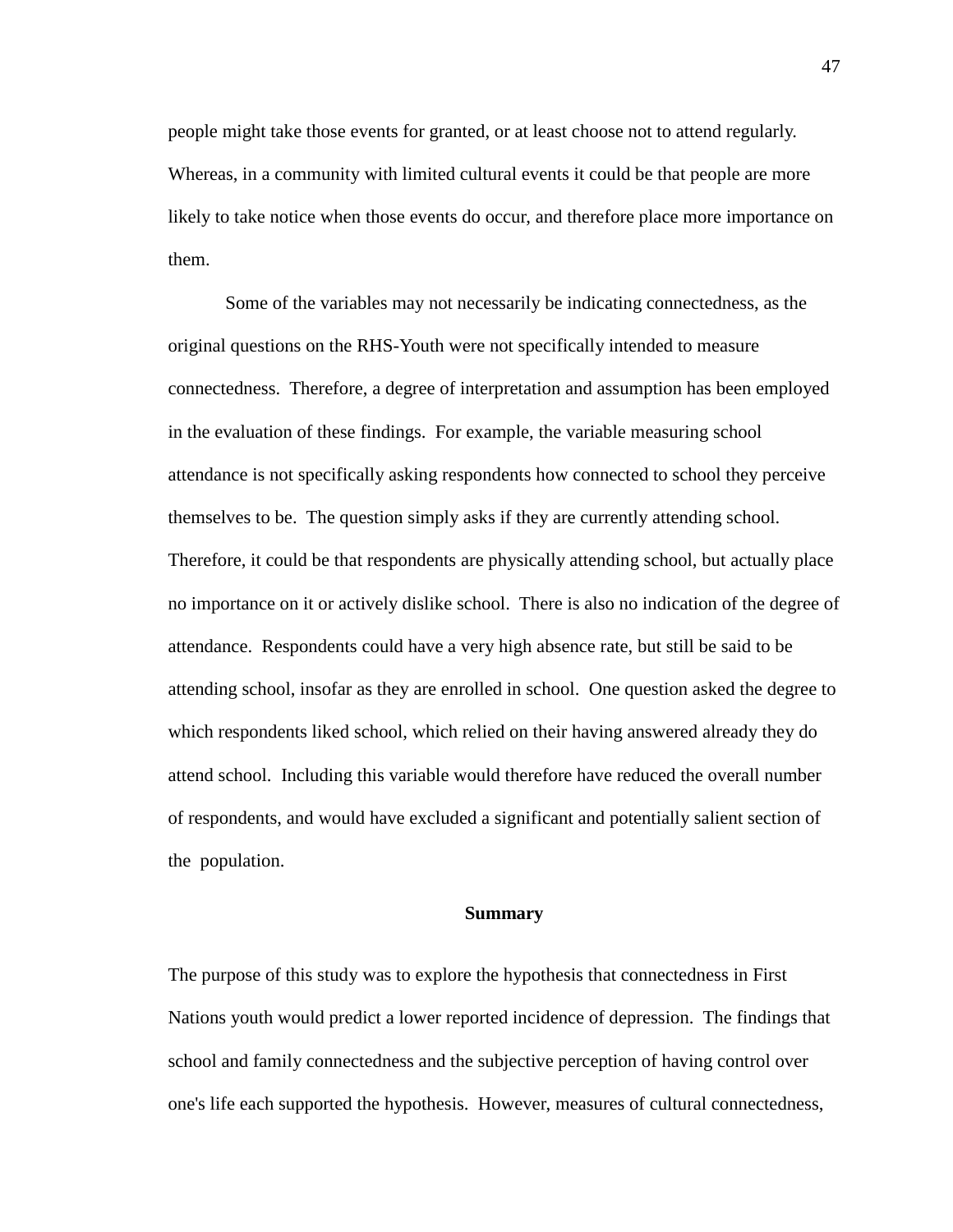such as taking part in traditional activities and use of first nations language, showed no significant relationship with reported depression. Language use, cultural participation and traditional spirituality did not appear to be protective factors for depression. Potential meanings of these findings have been discussed above, and recommendations for subsequent research have been offered. The relationships between cultural connectedness and wellness in First Nations adolescents are complex, and warrant further investigation.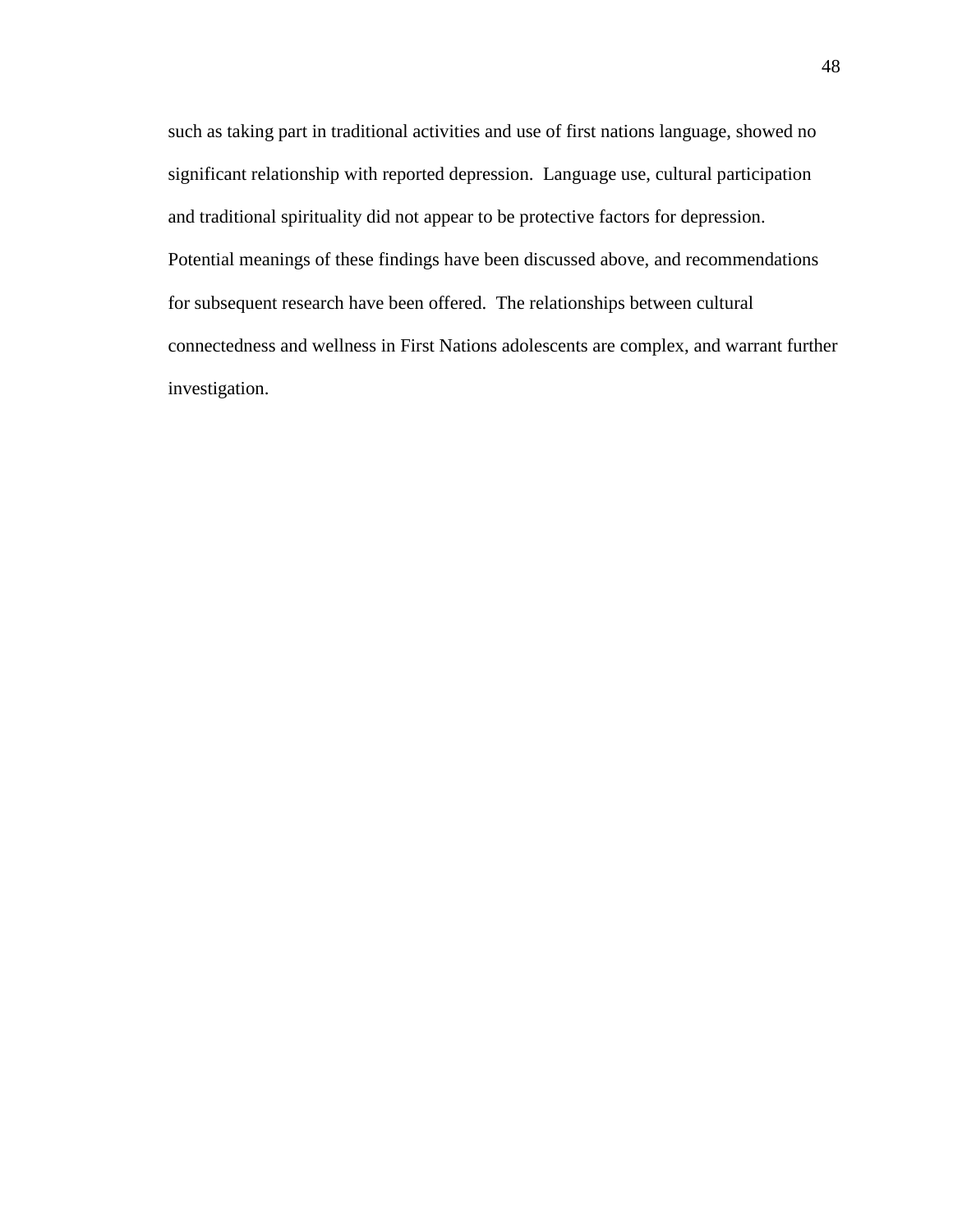#### **References**

- Absolon, K. (2010). Indigenous holistic theory: A knowledge set for practice. *First Peoples Child and Family Review, 5*(2), 71-87
- Arseth, A., Kroger, K.J., Martinussen, M., & Marcia, J.E. (2009). Meta-analytic studies of identity status and the relational issues of attachment and intimacy. *Identity: An International Journal of Theory and Research*, *9*, 1–32
- Assembly of First Nations (AFN) (2010). *First Nations Control of First Nations Education*. Ottawa: AFN
- Ball, L. & Chandler, M.J. (1989). Identity formation in suicidal and non-suicidal youth: The role of self-continuity. *Development and Psychopathology*, *1*, 157-175
- Barber, B. & Schluterman, J.M. (2008). Connectedness in the lives of children and adolescents: A call for greater conceptual clarity. *Journal of Adolescent Health*, *43*, 209-216
- Battiste, M. (1998). Enabling the autumn seed: Toward a decolonized approach to aboriginal knowledge, language, and education. *Canadian Journal of Native Education, 22*(1), 16-27
- Benassi, V.A., Sweeney, P.D., & Dufour, C.L. (1988). Is there a relation between locus of control orientation and depression? *Journal of Abnormal Psychology*, *97*(3), 357- 367
- Bennett, M., Blackstock, C., & De La Ronde, R. (2005). *A literature review and annotated bibliography on aspects of aboriginal child welfare in Canada (2nd Edition).* Ottawa, ON: First Nations Child and Family Caring Society of Canada. Retrieved from: www.fncfcs.com
- Bennett, M. & Sani, F. (2008). Social identities in childhood: When does the group become a part of the self-concept? *Social and Personality Psychology Compass*, *2*(3), 1281–1296
- Berman, S.L., You, Y-F., Schwartz, S., Teo, G., & Mochizuki, K. (2011). Identity exploration, commitment, and distress: A cross national investigation in China, Taiwan, Japan, and the United States. *Child Youth Care Forum, 40*, 65-75
- Berzonsky, M.D., & Adams, G.R. (1999) Reevaluating the identity status paradigm: still useful after 35 years. *Developmental Review, 19*(4), 557-590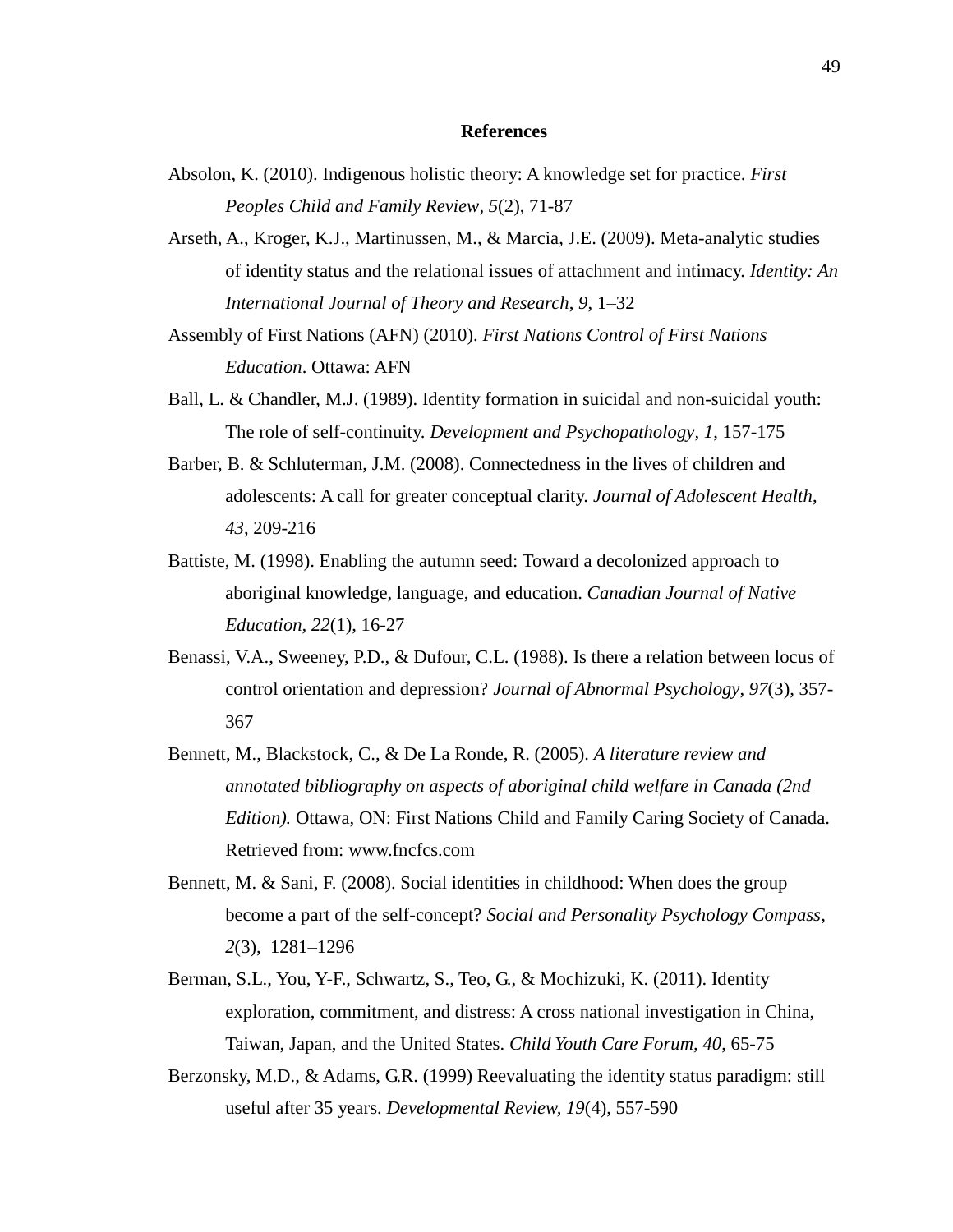- Bhui, K., Stansfeld, S., Head, J., Haines, M., Hillier, S., Taylor, S., Viner, R., & Booy, R. (2005). Cultural identity, acculturation, and mental health among adolescents in east London's multiethnic community. *Journal of Epidemiology and Community Health*, *59*, 296-302
- Blackstock, C. (2007). The breath of life versus the embodiment of life: Indigenous knowledge and western research. *Indigenous Voices, Indigenous Visions,* 67-79. Retrieved from: www.win-hec.org
- Blackstock, C. (2011). The emergence of the breath of life theory. *Journal of Social Work Values and Ethics, 8*(1). Retrieved from: www.socialworker.com/jswve
- Boroditsky, L. (July 23, 2010). Lost in translation: Does language influence culture? *The Wall Street Journal*. Retrieved from: online.wsj.com/article/
- Bond, L., Butler, H., Thomas, L., Carlin, J., Glover, S., Bowes, G., & Patton, G. (2007). Social and school connectedness in early secondary school as predictors of late teenage substance use, mental health, and academic outcomes. J*ournal of Adolescent Health*, *40*, 357.e9-357.e18
- Briggs, M.K. & Shoffner, M.F. (2006). Spiritual wellness and depression: Testing a theoretical model with older adolescents and midlife adults. *Counseling and Values, 51,* 5-20
- Bronfenbrenner, U. (1994) Ecological models of human development. In: *International Encyclopedia of Education*, Vol. 3, 2nd edition. Oxford: Elsevier
- Bronfenbrenner, U. & Evans, G.W. (2000) Developmental science in the 21st century: Emerging questions, theoretical models, research designs and empirical findings. *Social Development*, *9*(1), 115-125
- Boutelle, K., Eisenberg, M.E., Gregory, M.L., & Neumark-Sztainer, D. (2009). The reciprocal relationship between parent–child connectedness and adolescent emotional functioning over 5 years. J*ournal of Psychosomatic Research*, *66*, 309– 316
- Caldwell, C.H., Kohn-Wood, L.P., Schmeelk-Cone, K.H., Chavous, T.M., & Zimmerman, M.A. (2004). Racial discrimination and racial identity as risk or protective factors for violent behaviors in African American young adults. *American Journal of Community Psychology*, *33*, 91-105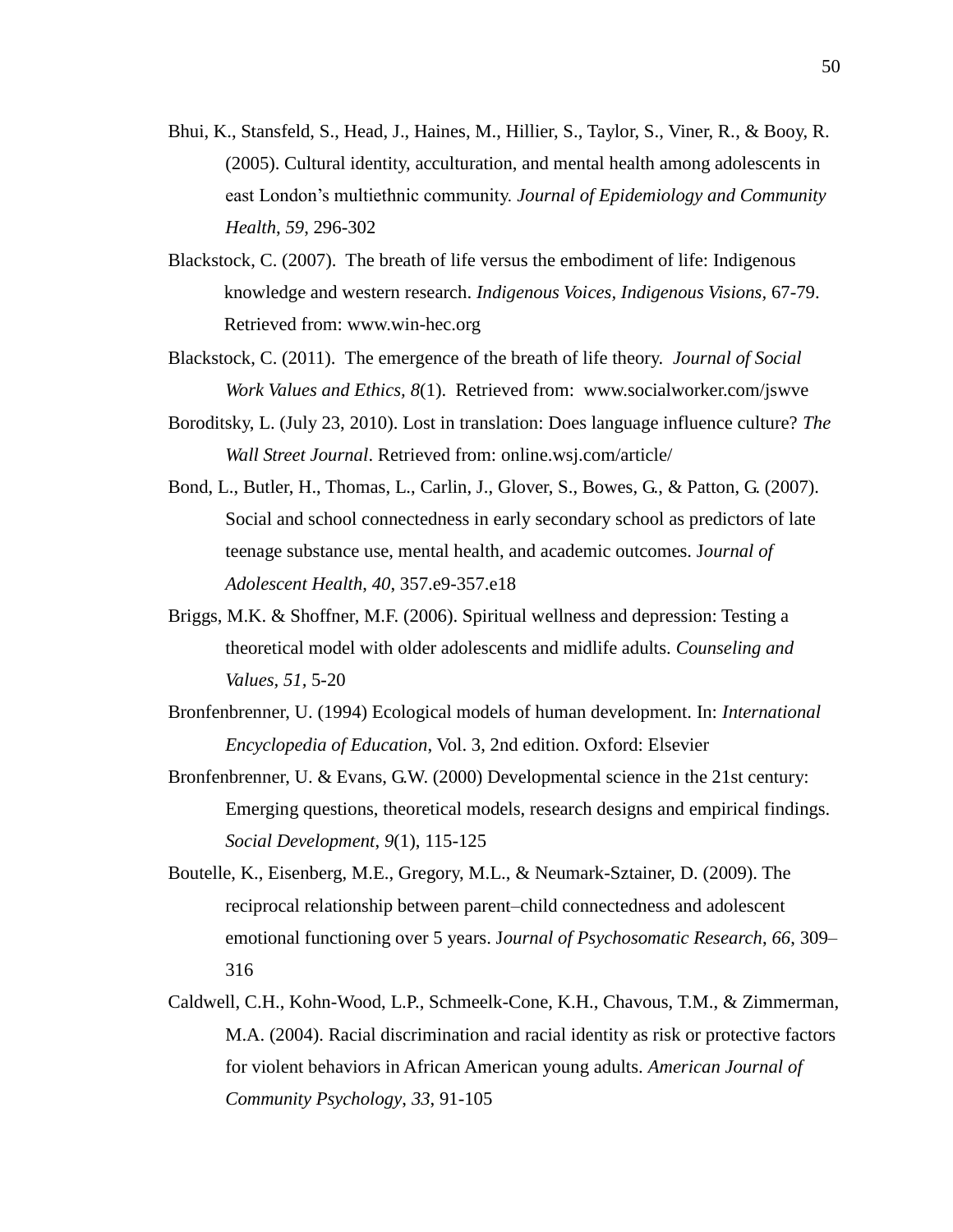- Chandler, M. (2000). Surviving time: The persistence of identity in this culture and that. *Culture and Psychology, 6*(2), 209-231
- Chandler, M.J. & Lalonde, C.E. (1998). Cultural continuity as a hedge against suicide in Canada's First Nations. *Transcultural Psychiatry*, *35*(2) 191-219
- Chandler, M.J., Lalonde, C., Sokol, B.W., & Hallett, D. (Eds.)(2003). *Personal persistence, identity development, and suicide: A study of native and non-native North American adolescents.* Monographs of the Society for Research in Child Development. Boston, MA: Wiley-Blackwell
- Chandler, M. & Proulx, T. (2006). Changing selves in changing worlds: Youth suicide on the fault-lines of colliding cultures. *Archives of Suicide Research*, *10*(2), 125-140
- Cheah, C.S.L. & Nelson, L.J. (2004). The role of acculturation in the emerging adulthood of aboriginal college students. *International Journal of Behavioral Development, 28*(6), 495-507
- Chen, W-Y. (2010). Exposure to community violence and adolescents' internalizing behaviors among African American and Asian American adolescents. *Journal of Youth and Adolescence*, *39*, 403–413
- Clark, K.B. & Clark, M.K. (1939). The development of consciousness of self and the emergence of racial identification in negro preschool children. *Journal of Social Psychology*, *S.P.S.S.I. Bulletin, 10*, 591-599. Retrieved from: http://psychclassics.yorku.ca
- Cole, M. (1990). Context, modularity, and the cultural constitution of development. Paper presented at the Biennial Conference on Human Development (11th, Richmond, VA, March 29-31, 1990). Retrieved from: ERIC.ed.gov
- Cole, M. (1995). Culture and cognitive development: From cross-cultural research to creating systems of cultural mediation. *Culture & Psychology*, *1*, 25-54
- Cooper, C.R. (1999). Multiple selves, multiple worlds: cultural perspectives on individuality and connectedness in adolescent development. In: Masten, A.S. (Ed.) *Cultural processes in child development* (pp. 25-57). New Jersey: Lawrence Erlbaum. Retrieved from: www.bridgingworlds.org/
- Cournane, J. (2007). Are rural American-Indian adolescents becoming a race of angels? *First Peoples Child and Family Review*, *3*(1), 127-132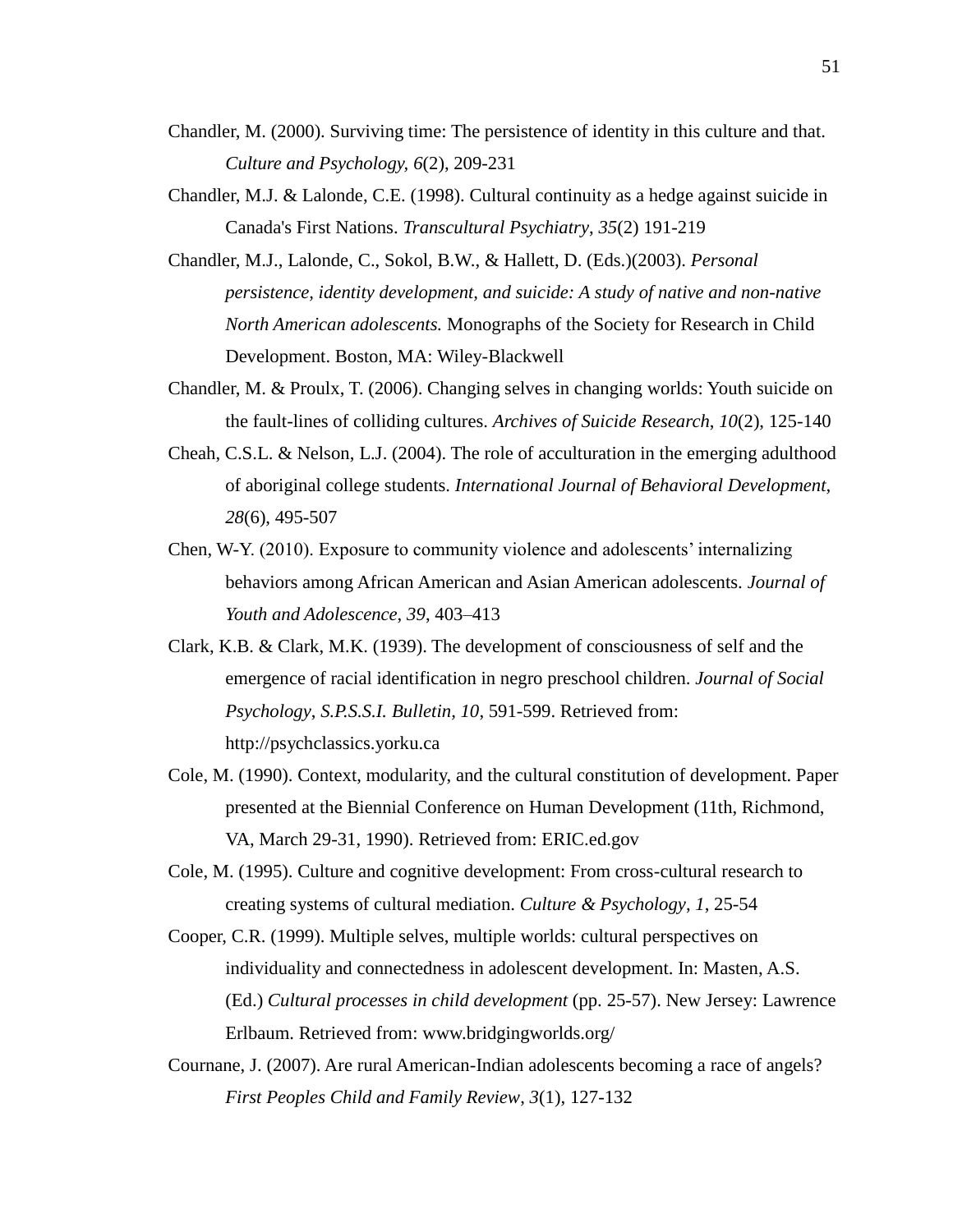- Crespo, C., Kielpikowski, M., Jose, P.E., & Pryor, J. (2010). Relationships between family connectedness and body satisfaction: A longitudinal study of adolescent girls and boys. *Journal of Youth and Adolescence*, *39*, 1392–1401
- Diener, E. & Diener, M. (1995) Cross-cultural correlates of life satisfaction. *Journal of Personal and Social Psychology, 68*(4), 653-663
- Diener, E., Sapyta, J.J., & Suh, E. (1998). Subjective well-being is essential to wellbeing. *Psychological Inquiry: An International Journal for the Advancement of Psychological Theory, 9*(1), 33-37
- Eccles, J.S., Midgely, C., Wigfield, A., Buchanan, C.N., Reuman, D., Flanagan, C., & MacIver, D., (1993). Development during adolescence: The impact of stageenvironment fit on young adolescents' experiences in schools and family. *American Psychologist*, *48*(2), 90-101
- Erikson, E.H. (1968). *Identity, Youth and Crisis*. New York: W.W. Norton & Company, Inc.
- Erikson, J.M. (1997). *The Life Cycle Completed.* New York: W.W. Norton & Company, Inc.
- Evans, G.W., Gonnella, C., Marcynyszyn, L.A., Gentile, L., & Salpekar, N. (2005). The role of chaos in poverty and children's socioemotional adjustment. *Psychological Science*, *16*(7), 560-565
- Field, A. (2005). *Discovering Statistics Using SPSS*. London, UK: Sage Publications Ltd.
- First Nations Centre (FNC) (2006). *First Nations Regional Longitudinal Health Survey 2002/3: Report on Processes and Methods*. Ottawa: First Nations Centre
- First Nations Information Governance Centre (FNIGC) (2011). *RHS Phase 2 (2008/10) Preliminary Results*. Ottawa: FNIGC
- First Nations Information Governance Centre (FNIGC) (2008). *First Nations Regional Longitudinal Health Survey Youth Questionnaire.* Ottawa: FNIGC
- Fleming, J. & Ledogar, R.J. (2008). Resilience and indigenous spirituality: A literature review. *Pimawatisin, 6*(2), 47-64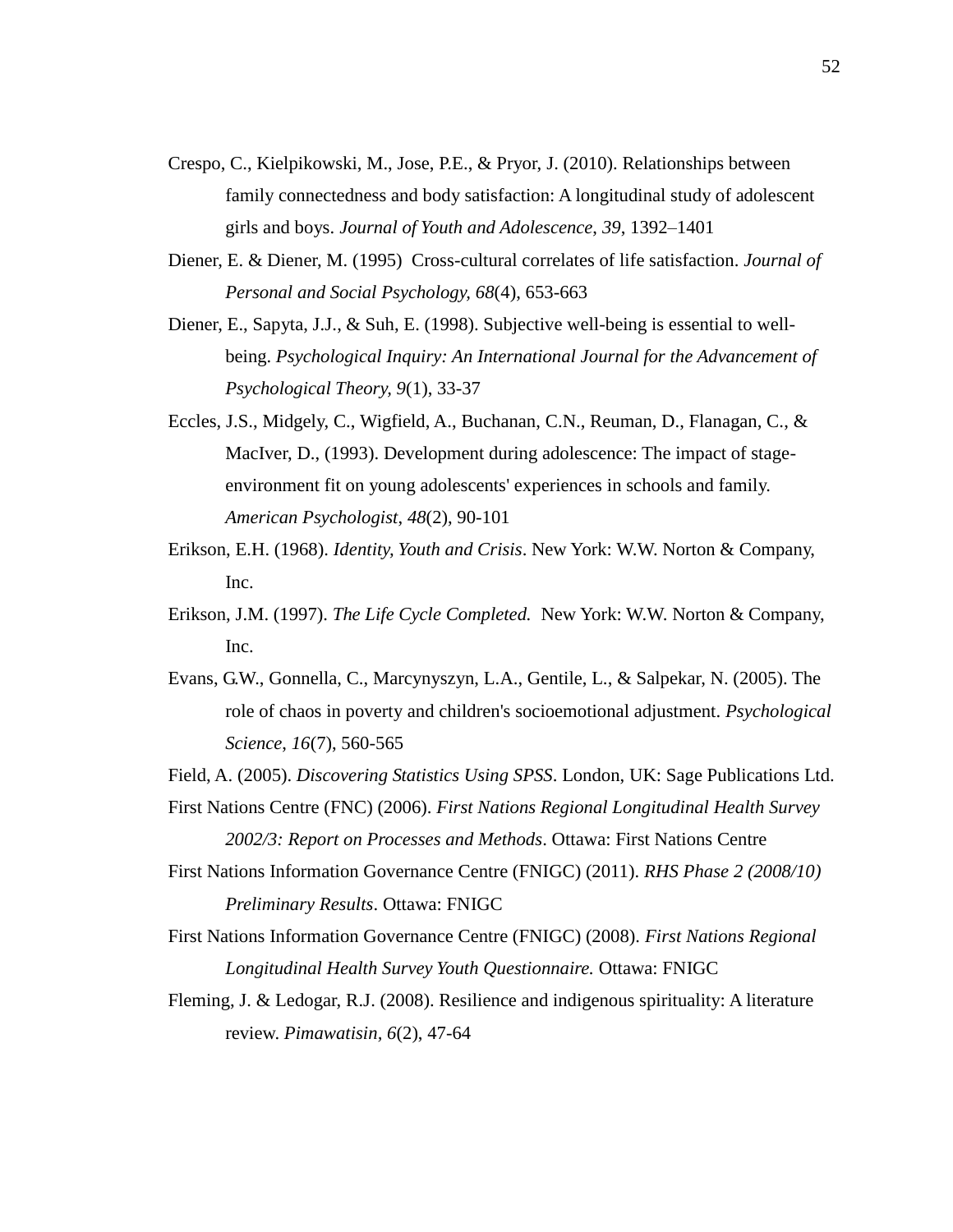- Friesen, J. (2011, June 18) The ballad of Daniel Wolfe. *Globe and Mail.* Retrieved from www.theglobeandmail.com/news/national/the-ballad-of-danielwolfe/article2066018/
- Frisen, A. & Wangqvist, M. (2011). Emerging adults in Sweden: Identity formation in the light of love, work and family. *Journal of Adolescent Research*, *26*(2), 200-221
- Ghavami, N., Fingerhut, A., Peplau, L.A., Grant, S.K., & Wittig, M.A. (2011). Testing a model of minority identity achievement, identity affirmation, and psychological well-being among ethnic minority and sexual minority individuals. *Cultural Diversity and Ethnic Minority Psychology, 17*(1), 79-88
- Goodwill, A.O. & McCormick, R. (2012). Giibinenimidizomin: Owning ourselves critical incidents in the attainment of aboriginal identity. *Canadian Journal of Counselling and Psychotherapy, 46*(1), 21-34
- Grant, K.E., Compas, B.E., Stuhlmacher, A.F., Thurm, A.E., McMahon, S.D., & Halpert, J.A. (2003). Stressors and child and adolescent psychopathology: moving from markers to mechanisms of risk. *Psychological Bulletin*, *129*(3), 447-466
- Gray, J.S. & Muehlenkamp, J.J.(2010). Circle of strength: A case description of culturally integrated suicide prevention. *Archives of Suicide Research, 14*(2), 182- 191
- Hallett, D. (2005). Aboriginal identity development, language knowledge, and school attrition: an examination of cultural continuity. (Doctoral Dissertation). Retrieved from: https://circle.ubc.ca/handle/2429/16850
- Hallett, D., Chandler, M.J., & Lalonde, C.E. (2007). Aboriginal language knowledge and youth suicide. *Cognitive Development*, *22*, 392-399
- Hallett, D., Want, S., Chandler, M.J., Koopman, L.L., Flores, J.P., & Gehrk, E.C. (2008). Identity in flux: Ethnic self-identification, and school attrition in Canadian aboriginal youth. *Journal of Applied Developmental Psychology*, *29*, 62–75
- Hammen, C. (2006). Stress generation in depression: Reflections on origins, research, and future directions. *Journal of Clinical Psychology, 62*, 1065-1082
- Harrell, J.P., Hall, S., & Taliaferro, J. (2003). Physiological responses to racism and discrimination: An assessment of the evidence. *American Journal of Public Health, 93*(2), 243-248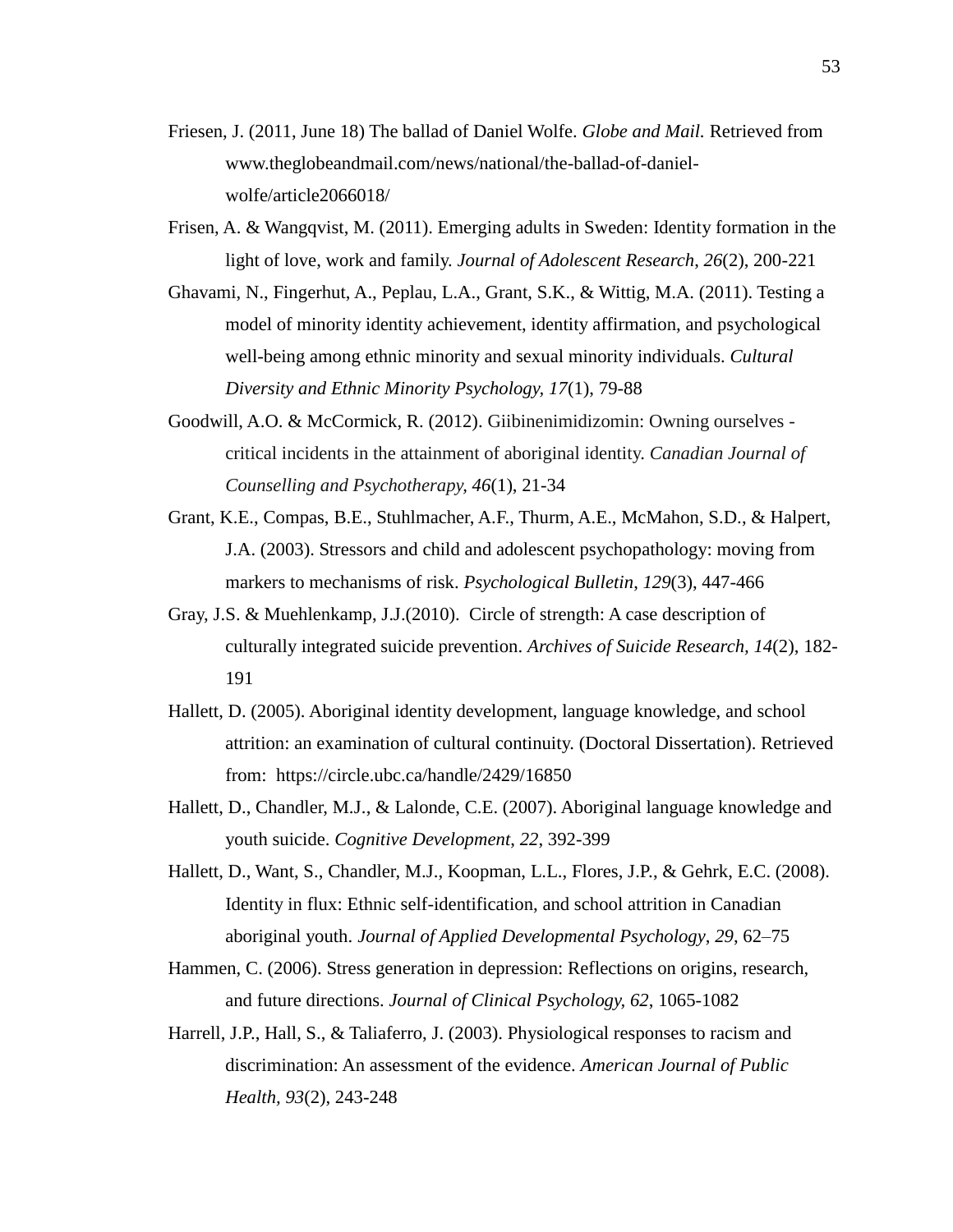- Haslam, S.A., Jetten, J., Postmes, T., & Haslam, C. (2008). Social identity, health and well-being: An emerging agenda for social psychology. *Applied Psychology: An International Review*, *58*(1), 1-23
- Hazel, N.A., Hammen, C., Brennan, P.A., & Najman, J. (2008). Early childhood adversity and adolescent depression: the mediating role of continued stress. *Psychological Medicine, 38,* 581-589
- Hill, D.L. (2006) Sense of belonging as connectedness, American Indian worldview, and mental health. *Archives of Psychiatric Nursing*, *20*(5), 210-216
- Hyde, J.S., Mezulis, A.H., & Abramson, L.Y. (2008). The ABCs of depression: Integrating affective, biological, and cognitive models to explain the emergence of the gender difference in depression. *Psychological Review, 115*(2), 291-313
- Iarrocci, G., Root, R., & Burack, J.A. (2009). Social competence and mental health among aboriginal youth: An integrative developmental perspective. In: Kirmayer, L.J. & Valaskakis, G.G. (Eds.) *Healing Traditions: The Mental Health of Aboriginal Peoples in Canada.* Vancouver: UBC Press

IBM (2011). *IBM SPSS Complex Samples 20*. US: IBM

- Jacobson, K.C. & Rowe, D.C. (1999). Genetic and environmental influences on the relationships between family connectedness, school connectedness, adolescent depressed mood: Sex differences. *Developmental Psychology*, *35*(4), 926-939
- Karcher, M.J. & Sass, D. (2010). A multicultural assessment of adolescent connectedness: Testing measurement invariance across gender and ethnicity. *Journal of Counselling Psychology*, *57*(3), 274-289
- Kirmayer, L.J., Tait, C.L., & Simpson, C. (2009). The mental health of aboriginal peoples in Canada: Transformations of identity and community. In: Kirmayer, L.J. & Valaskakis, G.G. (Eds.) *Healing Traditions: The Mental Health of Aboriginal Peoples in Canada.* Vancouver: UBC Press
- Kroger, J., Martinussen, M., & Marcia, J.E. (2010). Identity status change during adolescence and young adulthood: A meta-analysis. *Journal of Adolescence, 33*, 683-698
- Lansford, J.E. (2009). Parental divorce and children's adjustment. *Perspectives on Psychological Science, 4*(2), 140-152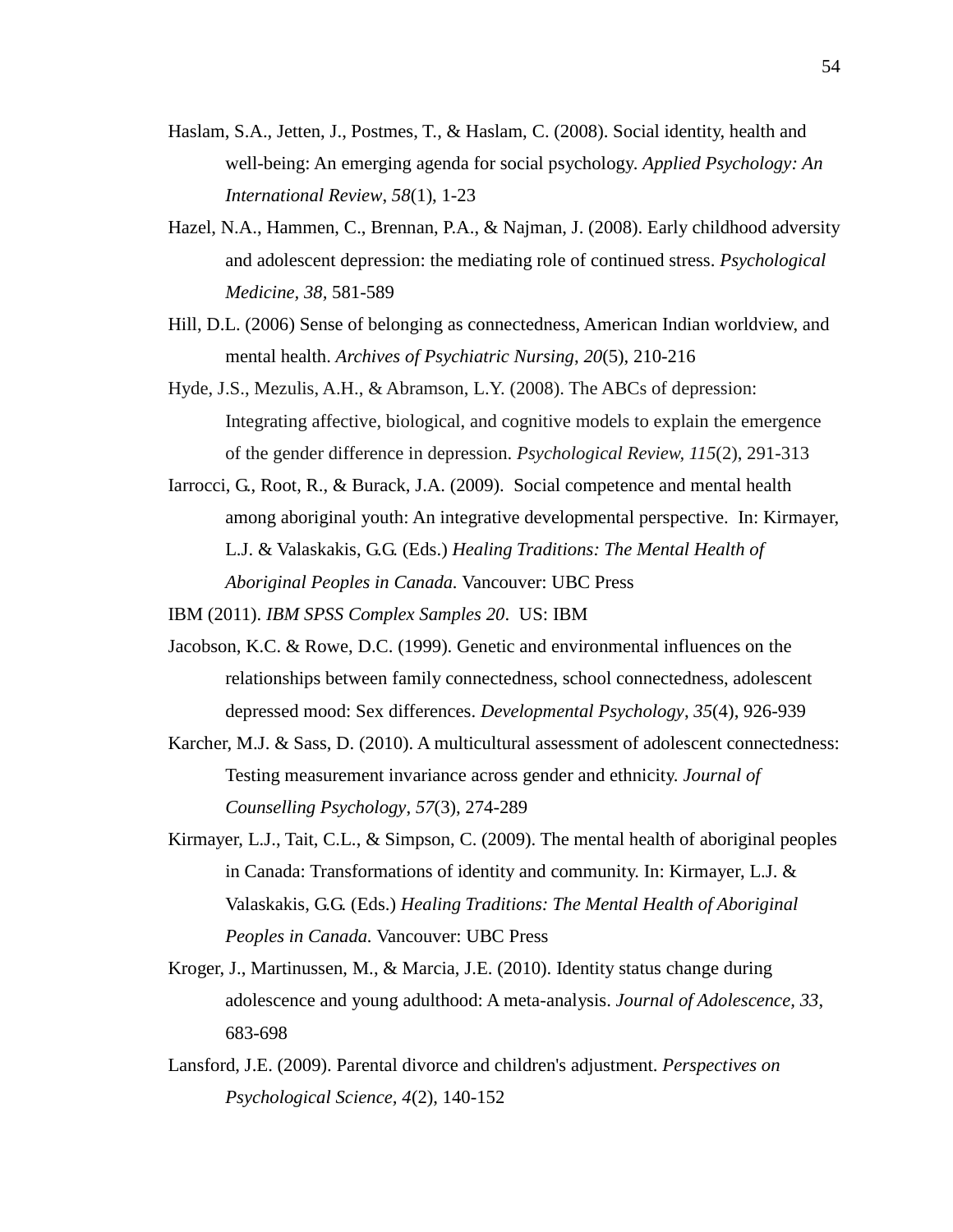- Lavallée, L.F. (2008). Balancing the medicine wheel through physical activity. *Social Work Publications and Research*. 1(1), 63-71. Retrieved from: http://digitalcommons.ryerson.ca/socialwork/1
- Lemstra, M., Neudorf, C., Mackenbach, J., D'Arcy, C., Scott, C., Kershaw, T., & Nannapaneni, U. (2008). Risk indicators for depressed mood in youth: Limited association with Aboriginal cultural status. *Paediatric Child Health*, *13*(4), 285- 290
- Loukas, A., Roulsen, L.A., & Herrera, D.E. (2010). School connectedness buffers the effects of negative family relations and poor effortful control on early adolescent conduct problems. *Journal of Research on Adolescence*, *20*(1), 13–22
- Mandara, J., Gaylord-Harden, N.K., Richards, M.H., & Ragsdale, B.L. (2009). The effects of changes in racial identity and self-esteem on changes in African American adolescents' mental health. *Child Development*, *80*(6), 1660-1675
- Marcia, J.E. (1966). Development and validation of ego-identity status. *Journal of Personality and Social Psychology, 3*(5), 551-558
- Marcia, J.E. (2003). Treading fearlessly: A commentary on personal persistence, identity development and suicide. In: Chandler, M.J., Lalonde, C., Sokol, B.W., & Hallett, D. (Eds.) *Personal Persistence, Identity Development, and Suicide: A Study of Native and Non-Native North American Adolescents.* Monographs of the Society for Research in Child Development. Boston, MA: Wiley-Blackwell
- Maslow, A.H. (1943). A theory of human motivation. *Psychological Review*, *50*, 370-396. Retrieved from: http://psychclassics.yorku.ca
- McCormick, R. (1996). Culturally appropriate means and ends of counselling as described by the First Nations people of British Columbia. *International Journal for the Advancement of Counselling, 18*, 163-172
- McShane, K.E., & Hastings, P.D. (2004). Culturally sensitive approaches to research on child development and family practices in First Peoples communities. *First Peoples Child & Family Review*, *1*(1), 33-48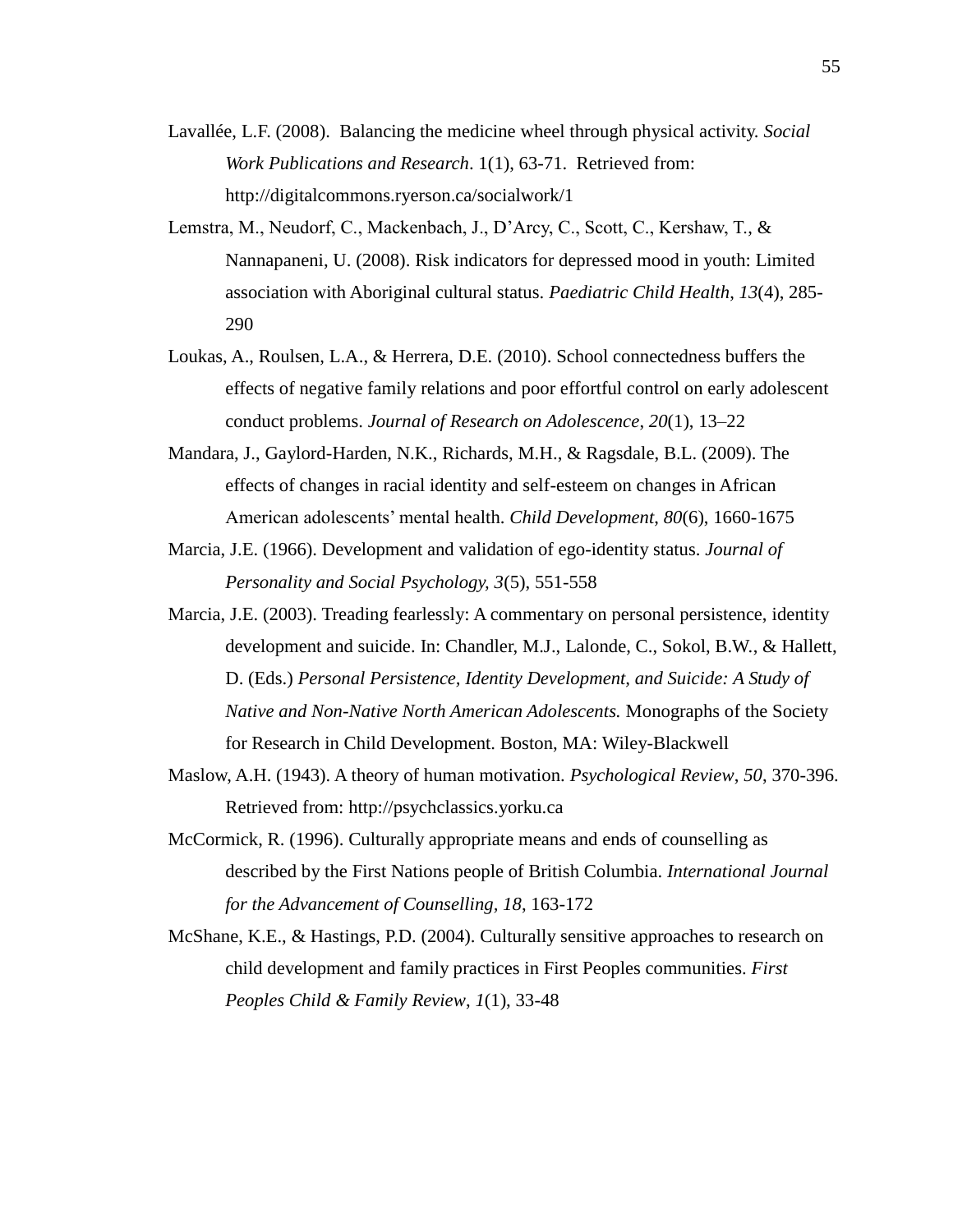- Meeus, W., van de Schoot, R., Keijsers, L., Schwartz, S.J., & Branje, S. (2010). On the progression and stability of adolescent identity formation: A five-wave longitudinal study in early-to-middle and middle-to-late adolescence. *Child Development*, *81*(5), 1565-1581
- Mendelson, M. (2008). *Improving education on reserves: A First Nations Education Authority act.* Ottawa: Caledon Institute of Public Policy
- Mikkonen, J., & Raphael, D. (2010). *Social determinants of health: The Canadian facts*. Toronto: York University School of Health Policy and Management. Retrieved from www.thecanadianfacts.org
- Minore, B., Boone, M., Katt, M., & Kinch, P. (1991). Looking in, looking out: Coping with adolescent suicide in the Cree and Ojibway communities of Northern Ontario. *Canadian Journal of Native Studies*, *11*, 1-24
- Monroe, S.M. & Harkness, K.L. (2005). Life stress, the "kindling" hypothesis, and the recurrence of depression: Considerations from a life stress perspective. *Psychological Review, 112*(2), 417-445
- Moore, S., Tulk, W., & Mitchell, R. (2005). Qallunaat crossing: The southern northern divide and promising practices for Canada's Inuit young people. *First People's Child and Family Review, 2*(1), 117-129
- Mussell, B., Cardiff, K., & White, J. (2004). *The mental health and well-being of aboriginal children and youth: Guidance for new approaches and services*. Vancouver, BC: Sal'i'shan Institute and The University of British Columbia
- Neckoway, R., Brownlee, K., & Castellan, B. (2007). Is attachment theory consistent with aboriginal parenting realities? *First Peoples Child and Family Review*, *3*(2), 65-74
- Negriff, S., Ji, J., & Trickett, P.K. (2011). Exposure to peer delinquency as a mediator between self-report pubertal timing and delinquency: A longitudinal study of mediation. *Development and Psychopathology*, *23*, 293–304
- Nesdale, D. & Flesser, D. (2001). Social identity and the development of children's group attitudes. *Child Development, 71*(2), 506-517
- Newhouse, D. (2006). From woundedness to resilience. *Journal of Aboriginal Health, 3*(1), 2-3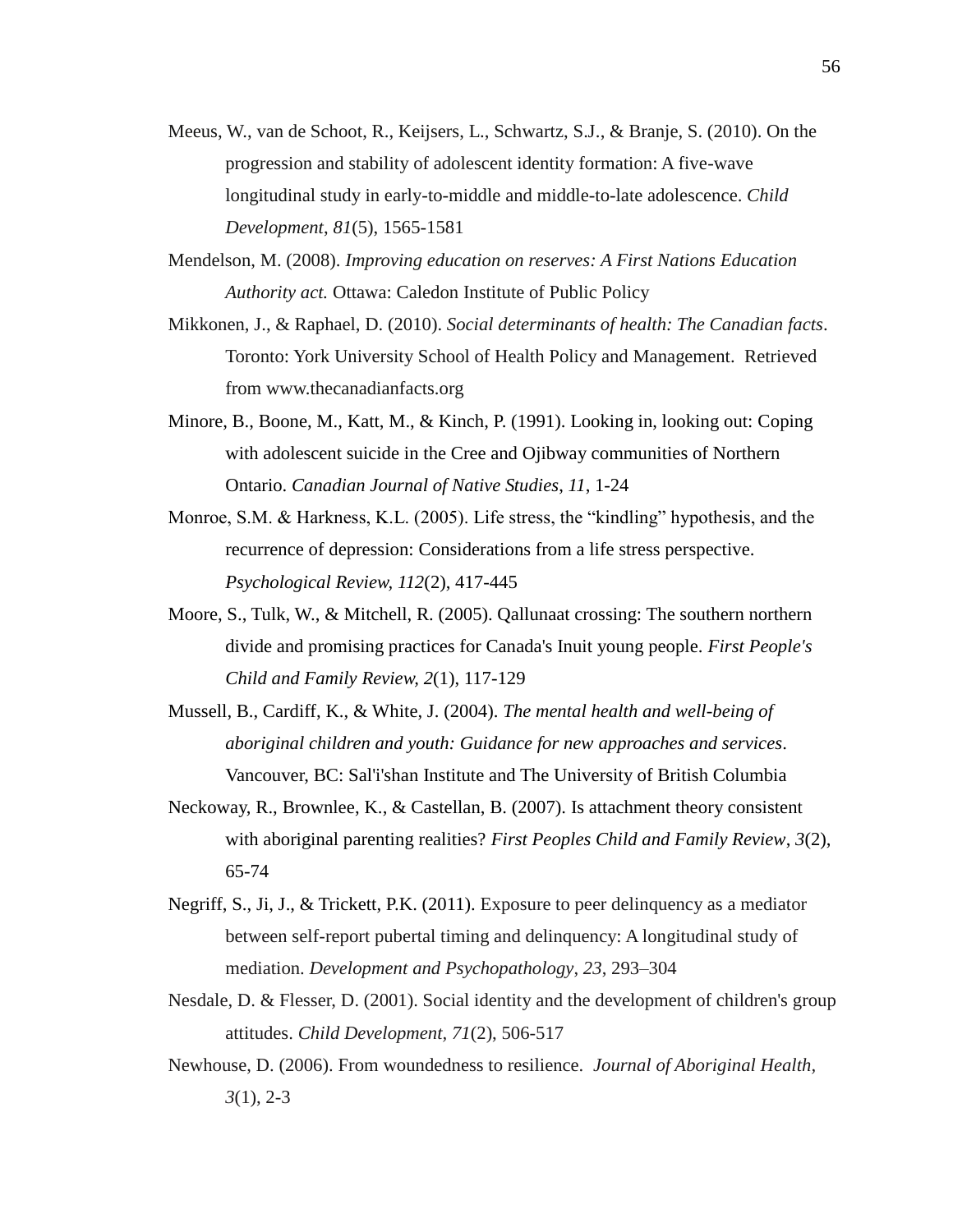- Nuttgens, S.A. & Campbell, A.J. (2010). Multicultural considerations for counselling First Nations clients. *Canadian Journal of Counselling, 44*(2), 115-129
- Orlofsky, J.L., Marcia,J.E., & Lesser, A.M. (1973). Ego identity status and the intimacy versus isolation crisis of young adulthood. J*ournal of Personality and Social Psychology*, *27*(2), 211-219
- Peter, T., Roberts, L. W., & Buzdugan, R. (2008). Suicidal ideation among Canadian youth: A multivariate analysis. *Archives of Suicide Research*, *12*(3), 263-275
- Peterson, C., Park. N., & Sweeney, C.J. (2008). Group well-being: Morale from a positive psychology perspective. *Applied Psychology: An International Review*, *57*, 19-36
- Preston, J.P., Carr-Stewart, S., & Northwest, C. (2009). Aboriginal youth gangs: Preventative approaches. *First Peoples child & Family Review, 4*(2), 152-160
- Ruble, D., Alvarez, J., Bachman, M., Cameron, J., Fuligni, A., García Coll, C., & Rhee, E. (2004). The development of a sense of 'we': The emergence and implications of children's collective identity. In Bennett, M. & Sani, F. (Eds.), *The Development of the Social Self*. New York, NY: Psychology Press
- Rudolph, K.D. & Flynn, M. (2007). Childhood adversity and youth depression: Influence of gender and pubertal status. *Developmental Psychopathology, 19*(2), 497-521
- Ryff, C.D. & Keyes, C.L.M. (1995). The structure of psychological well-being revisited. *Journal of Personality and Social Psychology, 69*(4), 719-727
- Saewyc, E.M. & Tonkin, R. (2008) Surveying adolescents: Focusing on positive development. *Paediatric Child Health, 13*(1), 43-47
- Saarni, C. (1998). Issue of cultural meaningfulness in emotional development. *Developmental Psychology, 34*(4), 647-652
- Sani, F., Bowe, M. & Herrera, M. (2007). Perceived collective continuity and social well being: Exploring the connections. *European Journal of Social Psychology*, *38*, 365-374
- Sani, F., Herrera, M., & Bowe, M. (2009). Perceived collective continuity and ingroup identification as defence against death awareness. *Journal of Experimental Social Psychology*, *45*, 242-245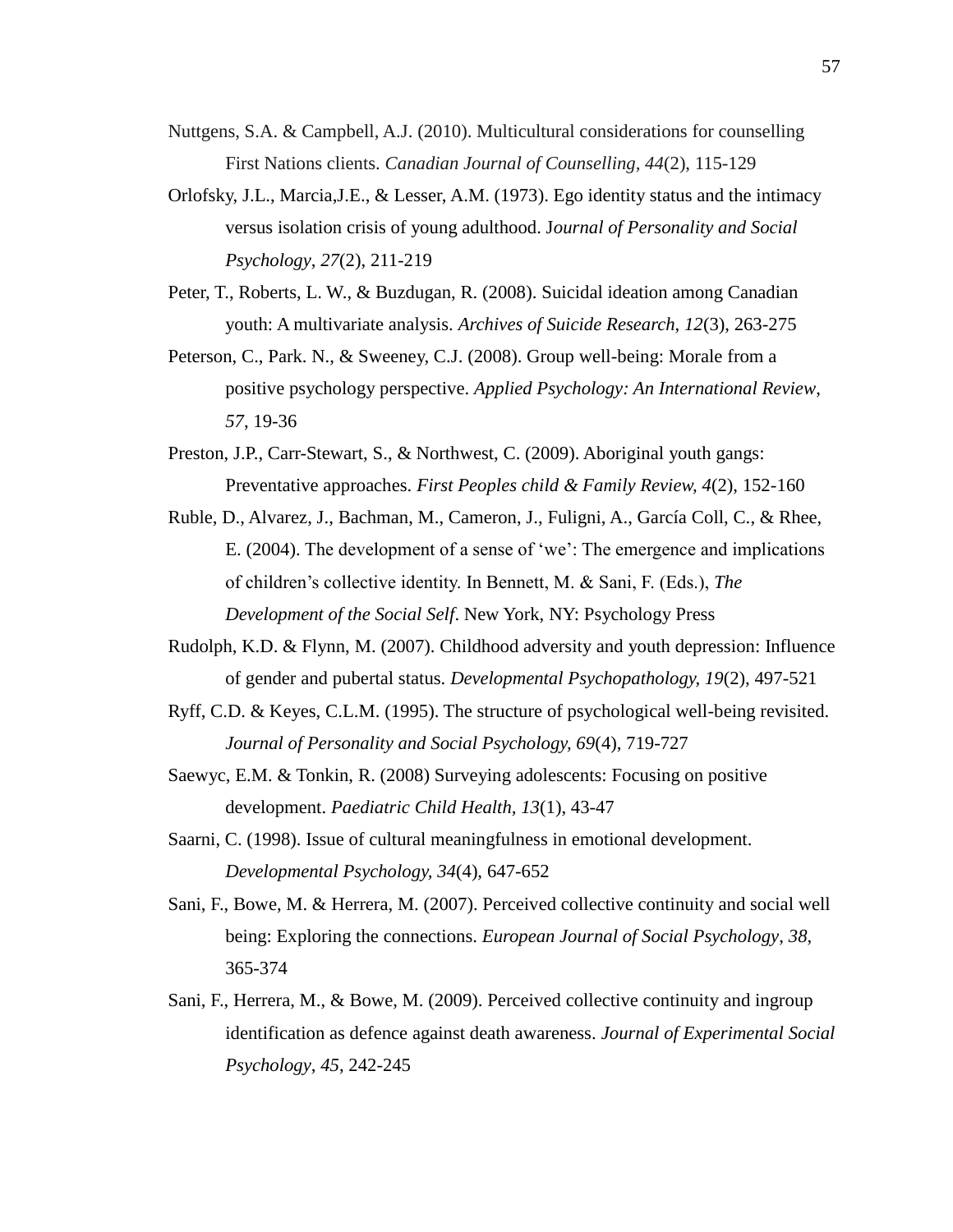- Schmeichel, B.J., Filardo, E-A., McGregor, I., Gailliot, M.T., Gitter, S., & Baumeister, R.F. (2009). Terror management theory and self-esteem revisited: The roles of implicit and explicit self-esteem in mortality salience effect. *Journal of Personality and Social Psychology*, *96*(5), 1077-1087
- Sellers, R.M., Copeland-Linder, N., Martin, P.P., & Lewis, R.L. (2006). Racial identity matters: The relationship between racial discrimination and psychological functioning in African American adolescents. *Journal of Research on Adolescence, 16*(2), 187-216
- Shirk, S.R., Gudmundsen, G.R., & Burwell, R.A.(2005). Links among attachment-related cognitions and adolescent depressive symptoms. *Journal of Clinical Child & Adolescent Psychology*, *34*(1), 172-181
- Shochet, I.M. , Dadds, M.R. , Ham, D., & Montague, R. (2006). School connectedness is an underemphasized parameter in adolescent mental health: Results of a community prediction study. *Journal of Clinical Child & Adolescent Psychology, 35*(2), 170-179
- Shochet, I.M. , Homel, R., Cockshaw, W.D., & Montgomery, D.T. (2008). How do school connectedness and attachment to parents interrelate in predicting adolescent depressive symptoms? *Journal of Clinical Child & Adolescent Psychology*, *37*(3), 676-681
- Sinclair, R. (2007). Identity lost and found: Lessons from the sixties scoop. *First Peoples child and Family Review*, *3*(1), 65-82
- Strauss, R. (2007). A positive perspective on adolescent mental health. *Continuing Medical Education*, *25*(5), 232-235
- Tiessen, M., Taylor, D.M., & Kirmayer, L.J. (2009). A key individual-to-community link: The impact of perceived collective control on aboriginal youth well-being. *Pimatisiwin: A Journal of Aboriginal and Indigenous Community Health, 7*(2), 241-267
- Totten, M. (2009). Aboriginal youth and violent gang involvement in canada: Quality prevention strategies. *IPC Review,* 3, 135-156. Retrieved from: www.socialsciences.uottawa.ca/ipc/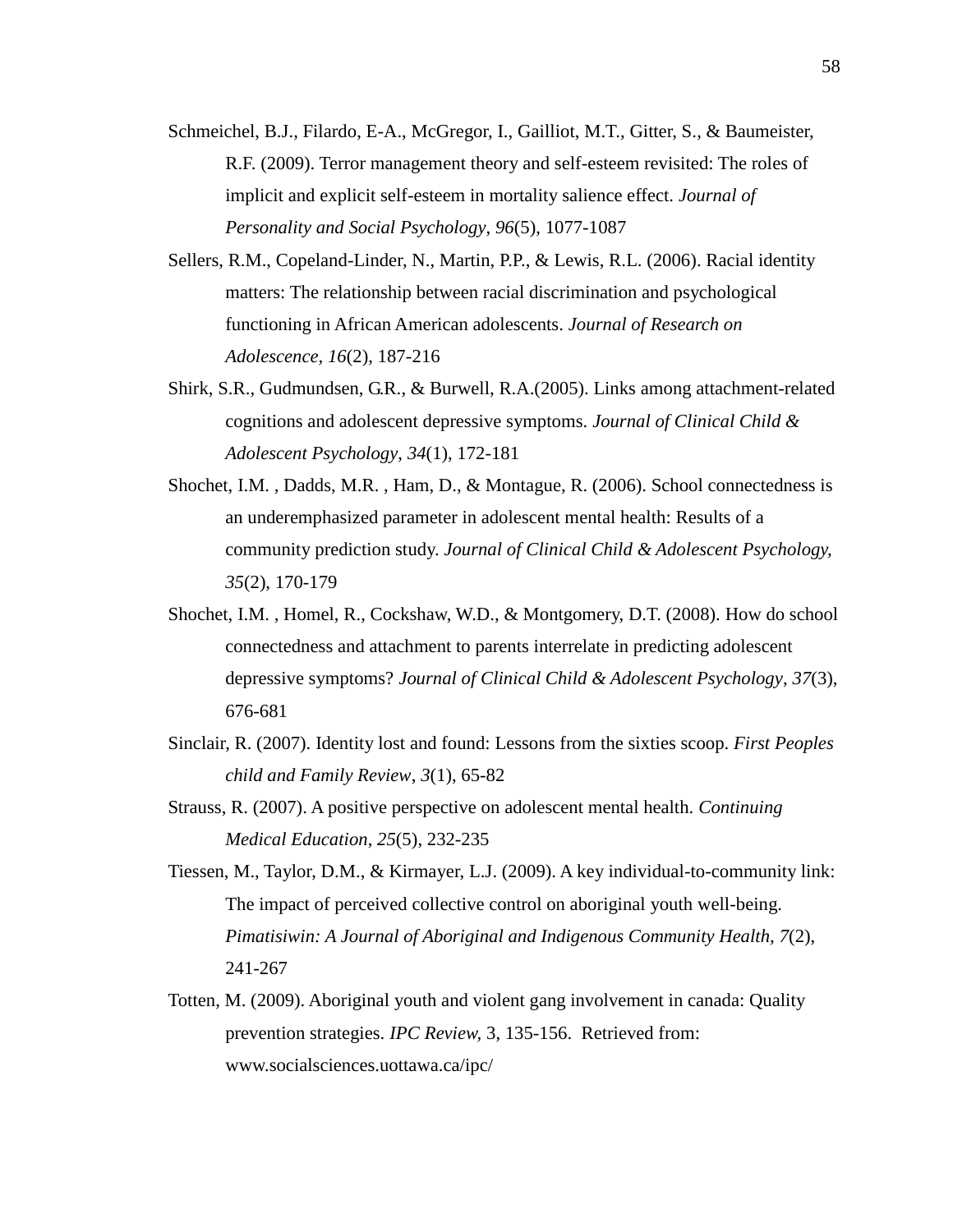- Umana-Taylor, A.J. & Updegraff, K.A. (2007). Latino adolescents' mental health: Exploring the interrelations among discrimination, ethnic identity, cultural orientation, self-esteem, and depressive symptoms. *Journal of Adolescence*, *30*(4), 549-567
- van der Woerd, K.A., Dixon, B.L., McDiarmid, T., Chittenden, M., & Murphy A. (2005) *Raven's children II: Aboriginal youth health in BC.* Vancouver: The McCreary Centre Society. Retrieved from: mcs.bc.ca/pdf/Ravens\_children\_2-web.pdf
- van Hoof, A. (1999). The identity status field re-reviewed: An update of unresolved and neglected issues with a view on some alternative approaches. *Developmental Review, 19*(4), 497-556
- Volk, A.A., Craig, W., Boyce, W., & King, M. (2006). Perceptions of parents, mental health, and school among Canadian adolescents from the provinces and the northern territories. *Canadian Journal of School Psychology*, *21*(1), 33-46
- Waters, S., Cross, D., & Shaw, T. (2010). Does the nature of schools matter? An exploration of selected school ecology factors on adolescent perceptions of school connectedness. *British Journal of Educational Psychology*, *80*, 381-401
- Waldram, J.B. (2009). Culture and aboriginality in the study of mental health. In: Kirmayer, L.J. & Valaskakis, G.G. (Eds.) *Healing Traditions: The Mental Health of Aboriginal Peoples in Canada.* Vancouver: UBC Press
- Whitbeck, L.B., Chen, X., Hoyt, D.R., & Adams, G.W. (2004). Discrimination, historical loss and enculturation: Culturally specific risk and resiliency factors for alcohol abuse among American Indians. *Journal of Studies on Alcohol*, *65*, 409-418
- Whitbeck, L.B., McMorris, B.J., Hoyt, D.R., Stubben, J.D., & LaFramboise, T. (2002). Perceived discrimination, traditional practices, and depressive symptoms among American Indians in the upper midwest. *Journal of Health and Social Behaviour, 43*(4), 400-418
- Wilson, K. & Rosenberg, M.W. (2002). Exploring the determinants of health for First Nations peoples in Canada: can existing frameworks accommodate traditional activities? *Social Science & Medicine*, 55, 2017-2031
- Yoder, K.A., Whitbeck, L.B., Hoyt, D.R., & LaFromboise, T. (2006). Suicidal ideation among American Indian youths. *Archives of Suicide Research*, *10*, 177-190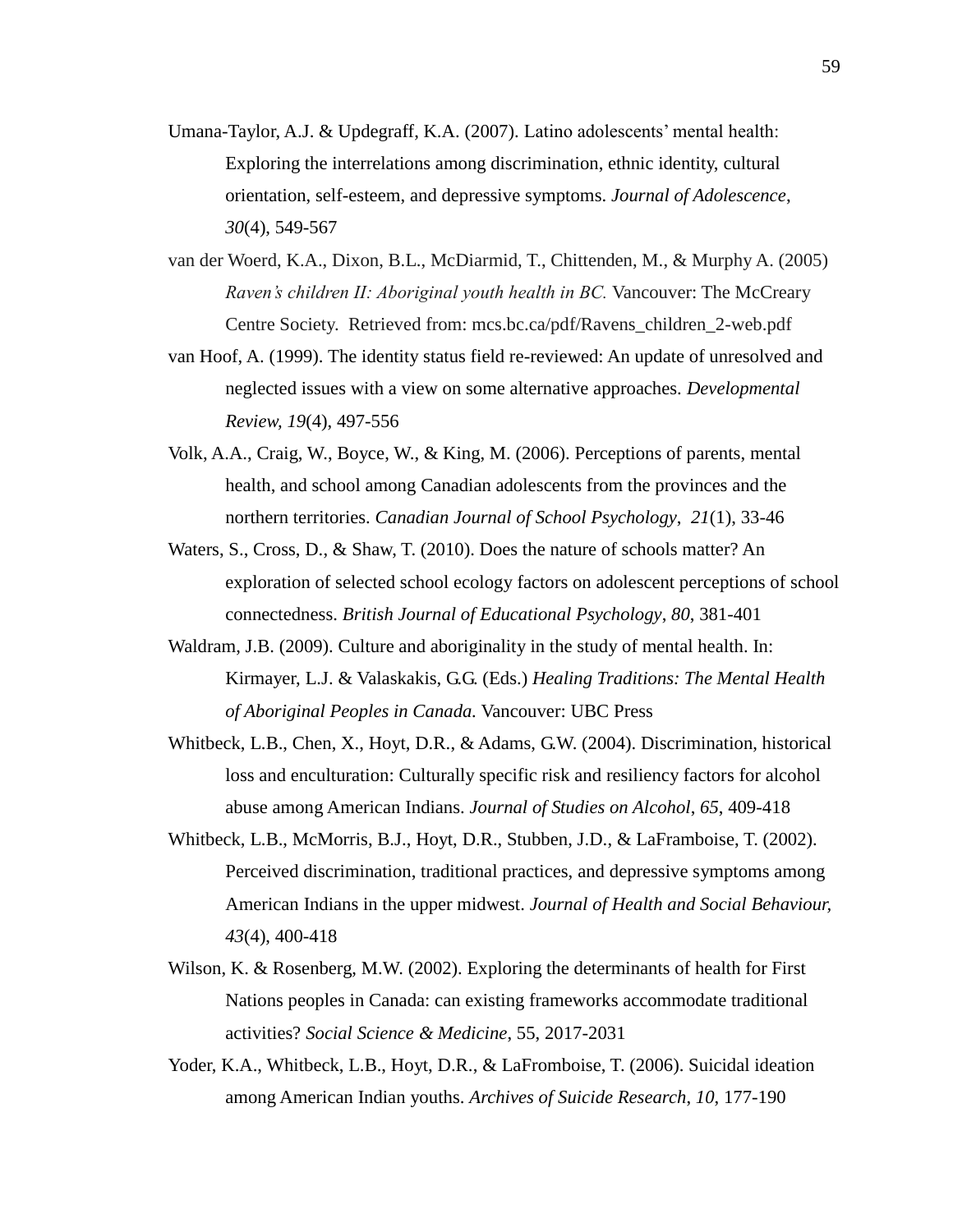- Yoder, A.E (2000). Barriers to ego identity status formation: A contextual qualification of Marcia's identity status paradigm. *Journal of Adolescence*, *23*, 95-106
- Wilson, K. & Rosenberg, N.W. (2002). Exploring the determinants of health for First Nations peoples in Canada: Can existing frameworks accommodate traditional activities? *Social Science & Medicine, 55*, 2017-2031
- Wyrostock, N.C. & Paulson, B.L. (2000). Traditional healing practices amongst first nations students. *Canadian Journal of Counselling*, *34*(1), 14-24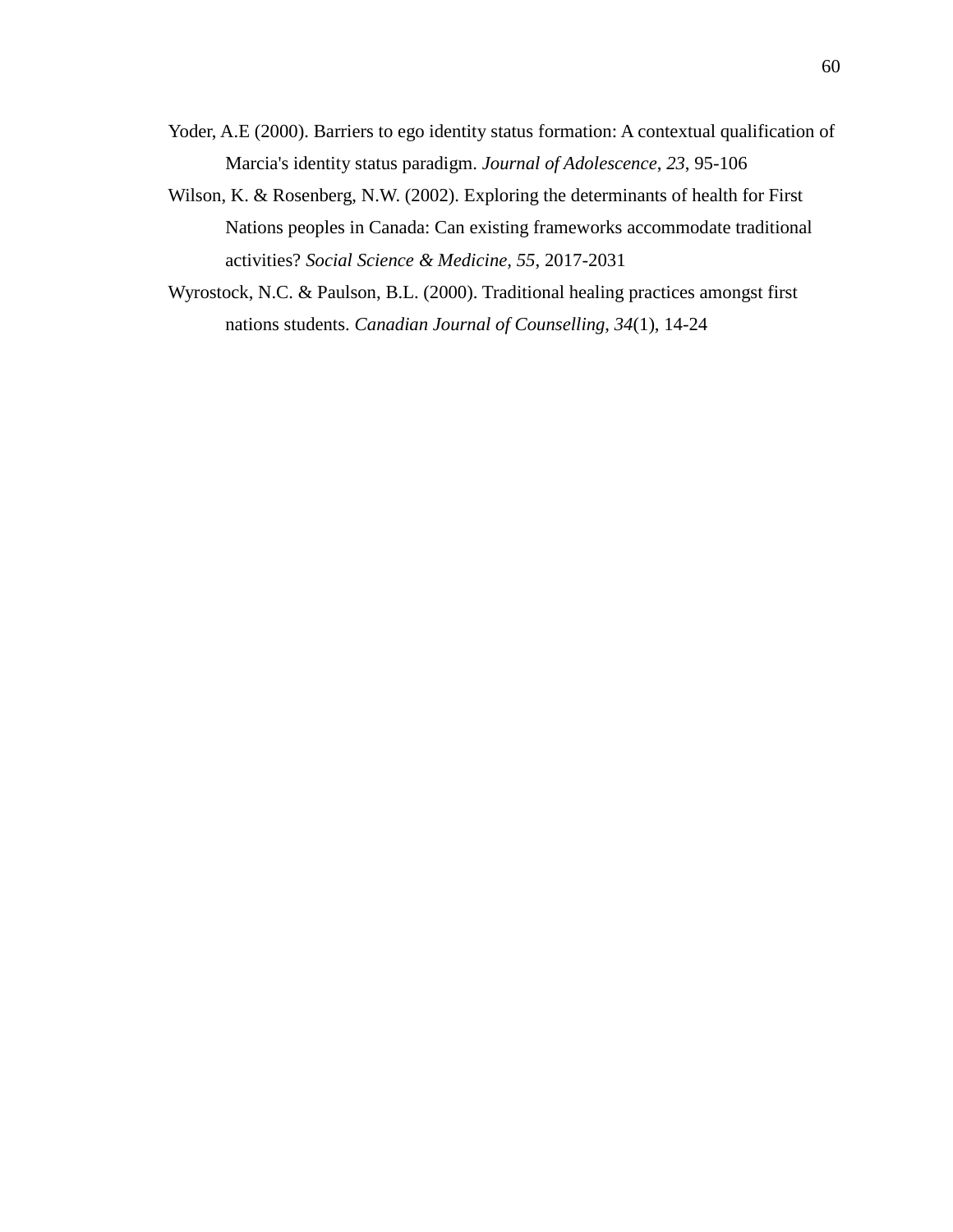# **Appendix 1**

|                                                                | Depressed in the last 12 months?<br>unweighted % (n) |             |  |
|----------------------------------------------------------------|------------------------------------------------------|-------------|--|
|                                                                | N <sub>o</sub>                                       | Yes         |  |
| $12-14$ years                                                  | 75.8 (1676)                                          | 24.2 (483)  |  |
| $15-17$ years                                                  | 73.5 (1689)                                          | 26.5 (620)  |  |
| All ages                                                       | 74.6 (3365)                                          | 25.4 (1103) |  |
| Male                                                           | 82.8 (1820)                                          | 17.2 (360)  |  |
| Female                                                         | 66.2 (1544)                                          | 33.8 (743)  |  |
| Mostly use First Nations language: no                          | 74.9 (2627)                                          | 25.1(843)   |  |
| Mostly use First Nations language: yes                         | 73.5 (746)                                           | 26.5(260)   |  |
| Not attending school                                           | 64.8 (289)                                           | 35.2 (140)  |  |
| Attending school                                               | 76.2 (3066)                                          | 23.8 (948)  |  |
| Problems learning at school: no                                | 81.7 (2213)                                          | 18.3 (480)  |  |
| Problems learning at school: yes                               | 63.9 (1024)                                          | 36.1(560)   |  |
| Community strengths: Social connections: no                    | 75.2 (2359)                                          | 24.8 (737)  |  |
| Community strengths: Social connections: yes                   | 73.4 (1002)                                          | 26.6 (363)  |  |
| Community strengths: Traditional ceremonial activities: no     | 76.8 (2053)                                          | 23.2 (611)  |  |
| Community strengths: Traditional ceremonial activities:<br>yes | 71.5 (1308)                                          | 28.5 (489)  |  |
| Community strengths: Use of First Nations language: no         | 76.4 (2462)                                          | 23.6 (729)  |  |
| Community strengths: Use of First Nations language: yes        | 70.6 (899)                                           | 29.4 (371)  |  |
| Take part in cultural events: never/rarely                     | 77.1 (888)                                           | 22.9(241)   |  |
| Take part in cultural events: sometimes/always                 | 73.9 (2435)                                          | 26.1 (843)  |  |
| Spiritual balance: all/most of the time                        | 68.0 (1107)                                          | 32.0 (512)  |  |
| Spiritual balance: some/none of the time                       | 78.8 (2179)                                          | 21.2 (549)  |  |
| Control over things which happen to me: yes                    | 77.9 (2692)                                          | 22.1 (735)  |  |
| Control over things which happen to me: no                     | 64.6 (637)                                           | 35.4 (355)  |  |
| Living with no biological parents                              | 66.7 (476)                                           | 33.3 (241)  |  |
| Living with one biological parent                              | 71.8 (1516)                                          | 28.2 (543)  |  |
| Living with both biological parents                            | 81.2 (1381)                                          | 18.8 (319)  |  |

*Comparison of Predictor Variables v. Depression for phase 1 of regression* 

Dependent variable is: During the last 12 months was there a time when you felt sad, blue or depressed for 2 weeks or more in a row (reference category: no). Non-significant results are in italics.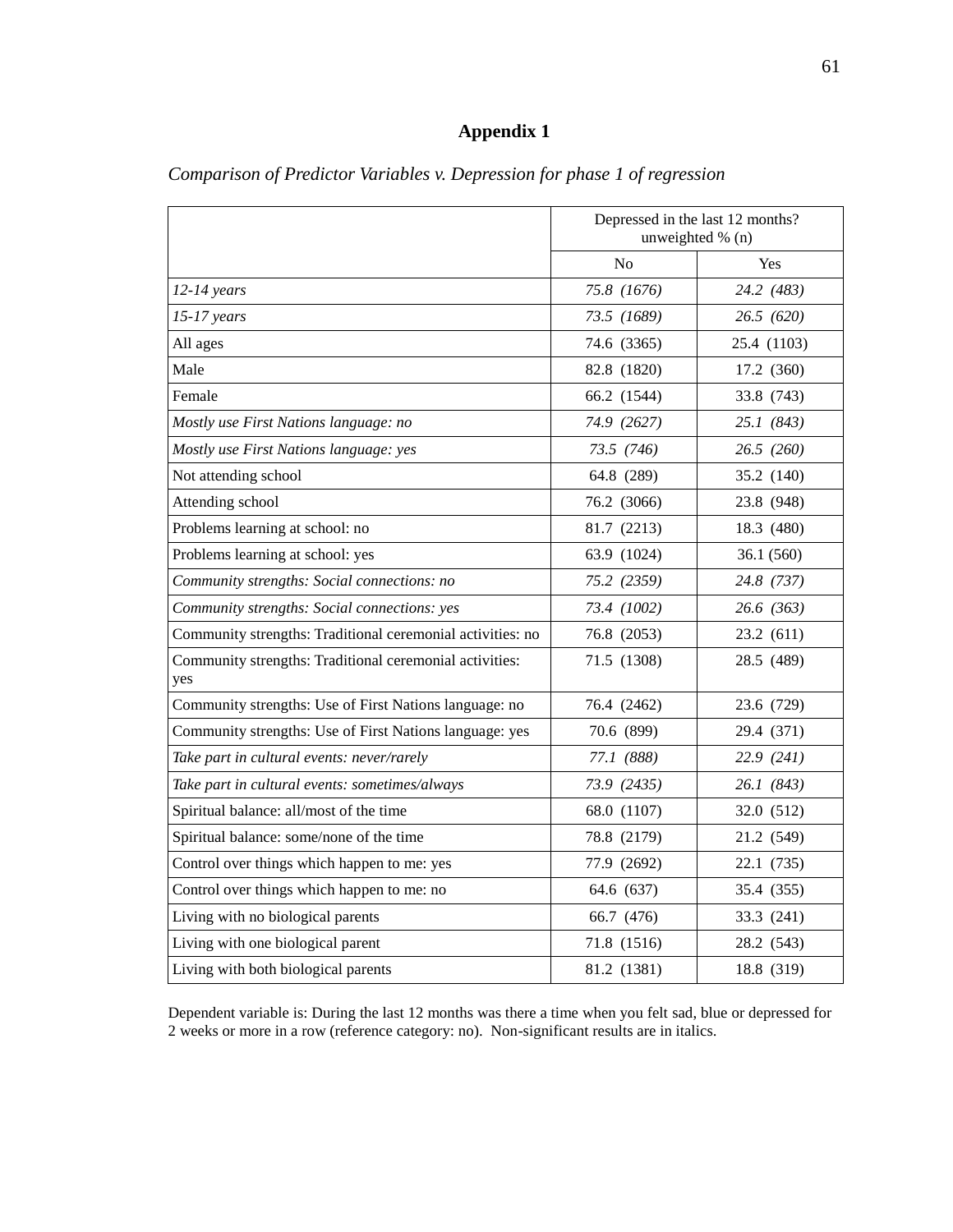# **Appendix 2**

|                                                                                                                                     |                      | Weighted Count | Weighted Percent |
|-------------------------------------------------------------------------------------------------------------------------------------|----------------------|----------------|------------------|
| During the past 12 months, was there ever a time when you<br>felt sad, blue, or depressed for 2 weeks or more in a row <sup>a</sup> | no <sup>b</sup>      | 33660.817      | 75.5%            |
|                                                                                                                                     | yes                  | 10926.822      | 24.5%            |
| Age group                                                                                                                           | $12 - 14$            | 22076.268      | 49.5%            |
|                                                                                                                                     | $15-17$              | 22511.371      | 50.5%            |
| Are you male or female?                                                                                                             | Male                 | 22929.639      | 51.4%            |
|                                                                                                                                     | Female               | 21658.001      | 48.6%            |
| Which language do you use most in daily life: First Nations<br>language                                                             | No                   | 34957.917      | 78.4%            |
|                                                                                                                                     | Yes                  | 9629.722       | 21.6%            |
| Are you currently attending school                                                                                                  | No                   | 5396.840       | 12.1%            |
|                                                                                                                                     | Yes                  | 39190.799      | 87.9%            |
| Have you had any problems learning at school                                                                                        | No                   | 28147.179      | 63.1%            |
|                                                                                                                                     | Yes                  | 16440.460      | 36.9%            |
| Community strengths: Social connections (community<br>working together)                                                             | N <sub>o</sub>       | 31045.459      | 69.6%            |
|                                                                                                                                     | Yes                  | 13542.181      | 30.4%            |
| Community strengths: Traditional ceremonial activities (e.g.<br>powwow)                                                             | N <sub>o</sub>       | 25994.262      | 58.3%            |
|                                                                                                                                     | Yes                  | 18593.377      | 41.7%            |
| Community strengths: Use of First Nations language                                                                                  | N <sub>o</sub>       | 31308.407      | 70.2%            |
|                                                                                                                                     | Yes                  | 13279.232      | 29.8%            |
| Do you take part in your local community's cultural events                                                                          | never/rarely         | 11826.174      | 26.5%            |
|                                                                                                                                     | always/some<br>times | 32761.466      | 73.5%            |
| How often do you feel that you are in balance in the four<br>aspects of your life: Spiritual                                        | all/most of<br>time  | 16435.093      | 36.9%            |
|                                                                                                                                     | some/none<br>of time | 28152.547      | 63.1%            |
| How strongly do you agree or disagree with: I have control<br>over the things that happen to me                                     | agree                | 34159.640      | 76.6%            |
|                                                                                                                                     | not agree            | 10427.999      | 23.4%            |
| Living status with number of biological parents                                                                                     | none                 | 6900.160       | 15.5%            |
|                                                                                                                                     | one                  | 20131.741      | 45.2%            |
|                                                                                                                                     | both                 | 17555.738      | 39.4%            |
| Population Size                                                                                                                     |                      | 44587.640      | 100.0%           |

# *Categorical Variable Information for Phase 1 of regression*

a. Dependent Variable

b. Reference Category